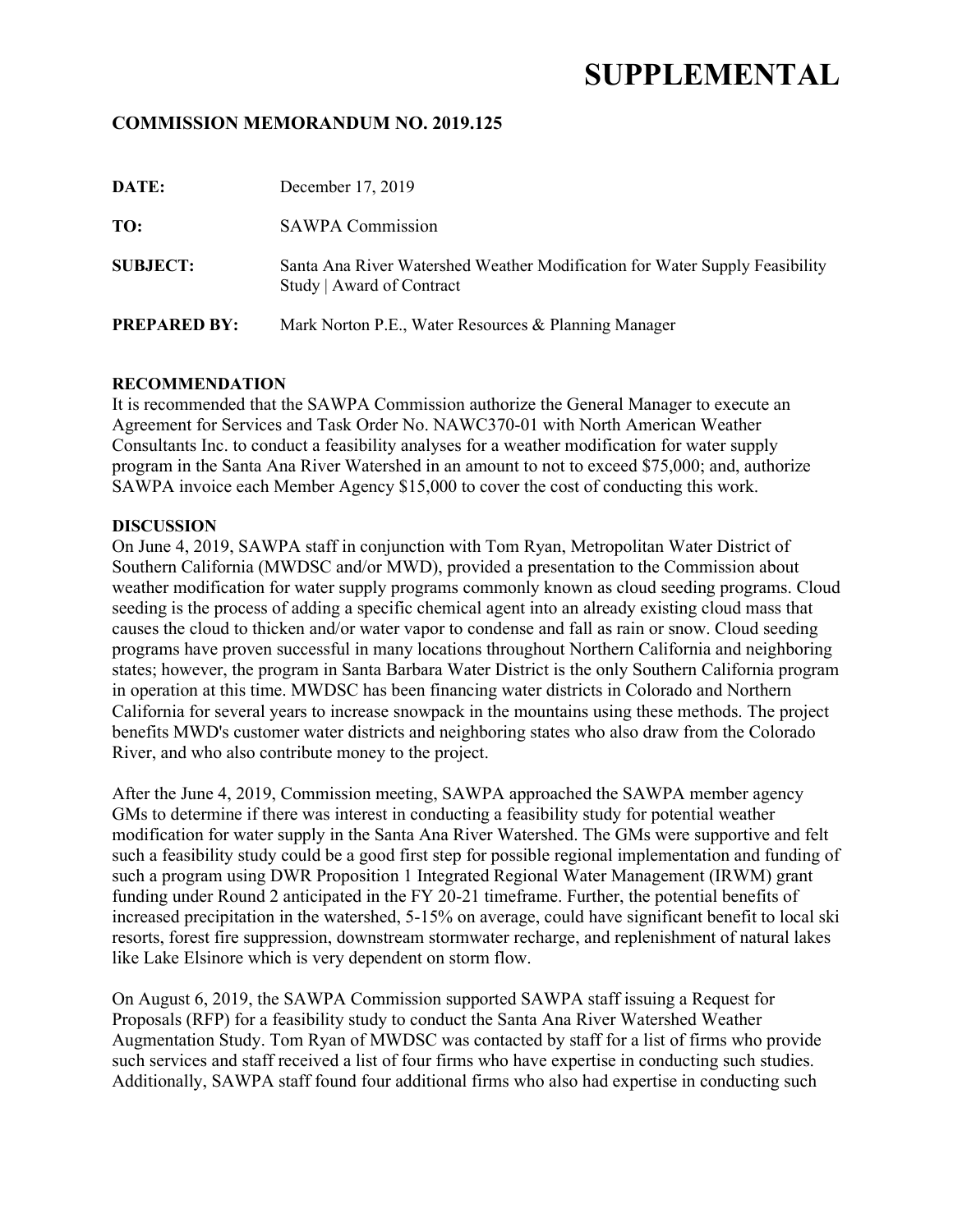CM#2019.125 December 17, 2019 Page 2

studies. The RFP was sent to each of these firms and posted on the SAWPA website. In response to the RFP, two proposals were received by SAWPA for consideration. They are listed as follows:

| North American Weather Consultants Inc. | \$75,000  |
|-----------------------------------------|-----------|
| RHS Consulting LTD.                     | \$102,098 |

Based on feedback of Tom Ryan, MWDSC and a review committee composed of representatives from SBVMWD, WMWD and OCWD and SAWPA, the consultant firm, North American Weather Consultants Inc. is recommended to conduct this work based on their expertise, local experience and knowledge and lower costs.

Funding for the feasibility study was not budgeted since it was not considered at the time of the FYE 2019/2020 budget. Several potential local partners such as ski resorts, downstream lake operators, US Forest Service and groundwater recharging agencies were contacted to determine interest in this feasibility study. Feedback for this outreach is still ongoing and forthcoming. At this time in order to expedite the study work and avoid delays which may disqualify the quotes provided, it is recommended that each SAWPA member agency contribute \$15,000/each for their support of this work and a contract be executed with the recommended firm.

Another option for funding of the feasibility study is to pull funding from carryover reserves from Fund 370-01 Basin Planning General in which approximately \$163,000 remains. Staff believes that outside funding support is the preferred option to ensure the reserves under Fund 370-01 are set aside for more urgent regional water resource planning needs should they arise.

## **CRITICAL SUCCESS FACTORS**

#### OWOW

• Data and information needed for decision-making is available to all.

#### **RESOURCE IMPACTS**

The feasibility study is not included in the SAWPA FYE 2019/2020 Budget. If supported, each member agency would be invoiced \$15,000 to conduct this work.

#### Attachments:

- 1. PowerPoint Presentation
- 2. August 6, 2019, Commission Memorandum No. 2019.84
- 3. Request for Proposals (RFP), issued October 1, 2019
- **4. Task Order No. NAWC370-01 (including submitted proposal) REVISED**
- 5. General Services Agreement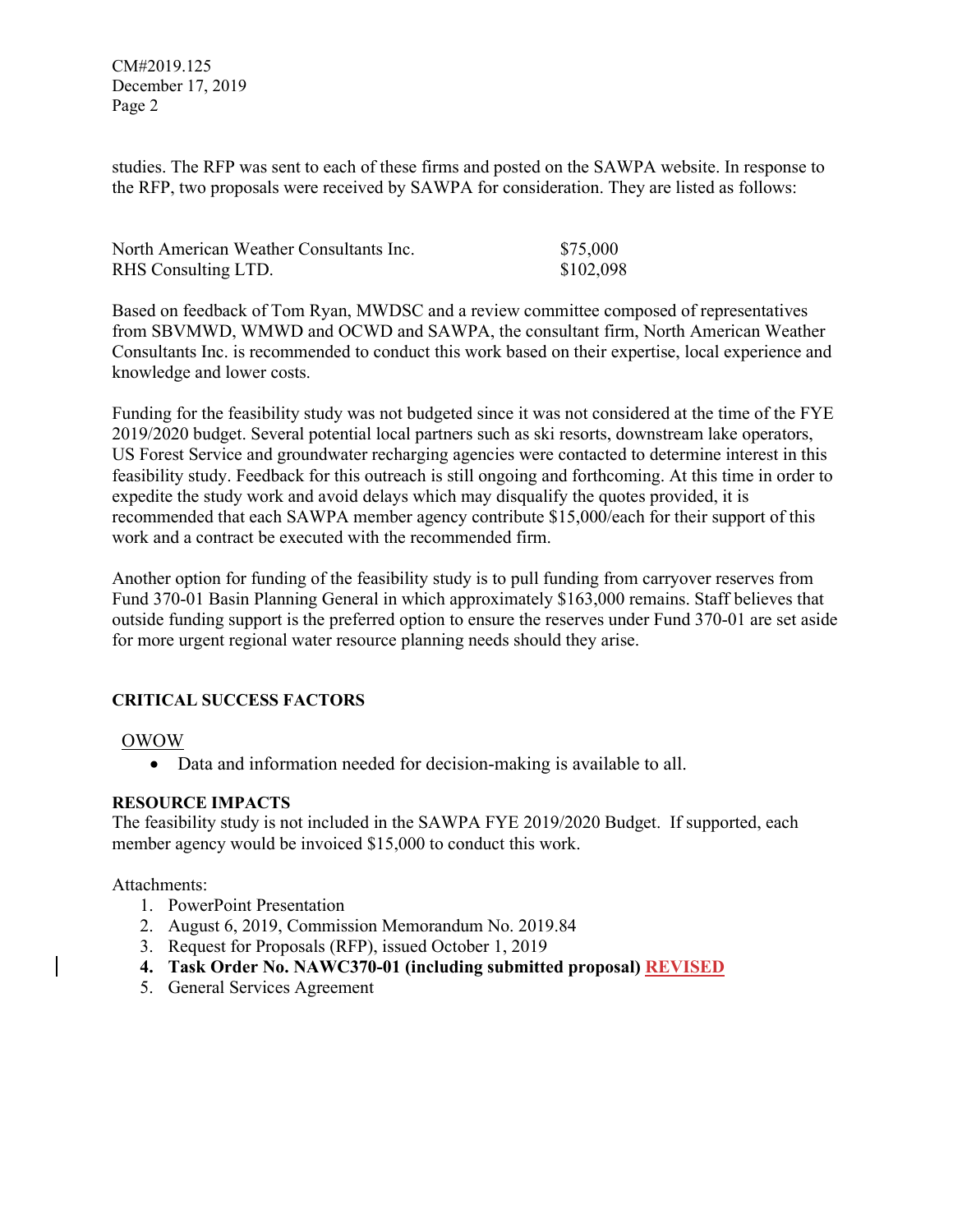

## **SANTA ANA WATERSHED PROJECT AUTHORITY TASK ORDER NO. NAWC370-01**

| <b>CONSULTANT:</b>   | North American Weather Consultants, Inc.<br>8180 S. Highland Drive, Suite B-2<br>Sandy, UT 84093 |      | <b>VENDOR NO. 2260</b> |
|----------------------|--------------------------------------------------------------------------------------------------|------|------------------------|
| COST:                | \$75,000.00                                                                                      |      |                        |
| <b>PAYMENT:</b>      | Upon Proper Invoice                                                                              |      |                        |
| <b>REQUESTED BY:</b> | Mark Norton, Water Resources &<br><b>Planning Manager</b>                                        |      | December 17, 2019      |
| <b>FINANCE:</b>      | Karen Williams, CFO                                                                              | Date |                        |

## **COMMISSION AUTHORIZATION REQUIRED FOR THIS TASK ORDER:** YES ( X ) NO ( ) Authorization: December 17, 2019; CM#2019.125

This Task Order is issued upon approval and acceptance by the Santa Ana Watershed Project Authority (SAWPA) and North American Weather Consultant, Inc. (Consultant) pursuant to the Agreement for Services between SAWPA and Consultant, entered into on December 17, 2019, and expiring December 31, 2020.

## **I. PROJECT NAME OR DESCRIPTION**

Weather Modification Feasibility Study for the Santa Ana River Watershed

## **II. SCOPE OF WORK / TASKS TO BE PERFORMED**

Consultant shall provide all labor, materials, and equipment for conducting a feasibility/design study of a weather modification or cloud seeding program to increase precipitation and snowpack in the Santa Ana River Watershed, as thoroughly described in Attachment A.

*Please also refer to Appendix X for acceptable formats, also found at www.sawpa.org/html/e\_req.htm* 

#### **III. PERFORMANCE TIME FRAME**

Consultant shall begin work January 1, 2020 and shall complete performance of such services by **December 31, 2020.**

## **IV. SAWPA LIAISON**

Mark Norton shall serve as liaison between SAWPA and Consultant.

## **V. COMPENSATION**

For all services rendered by Consultant pursuant to this Task Order, Consultant shall receive a total not-to-exceed sum of **\$75,000.00** including travel expenses. Payment for such services shall be made monthly upon receipt of timely and proper invoices from Consultant, as required by the above-mentioned Agreement. Each such invoice shall be provided to SAWPA by Consultant within 15 days after the end of the month in which the services were performed.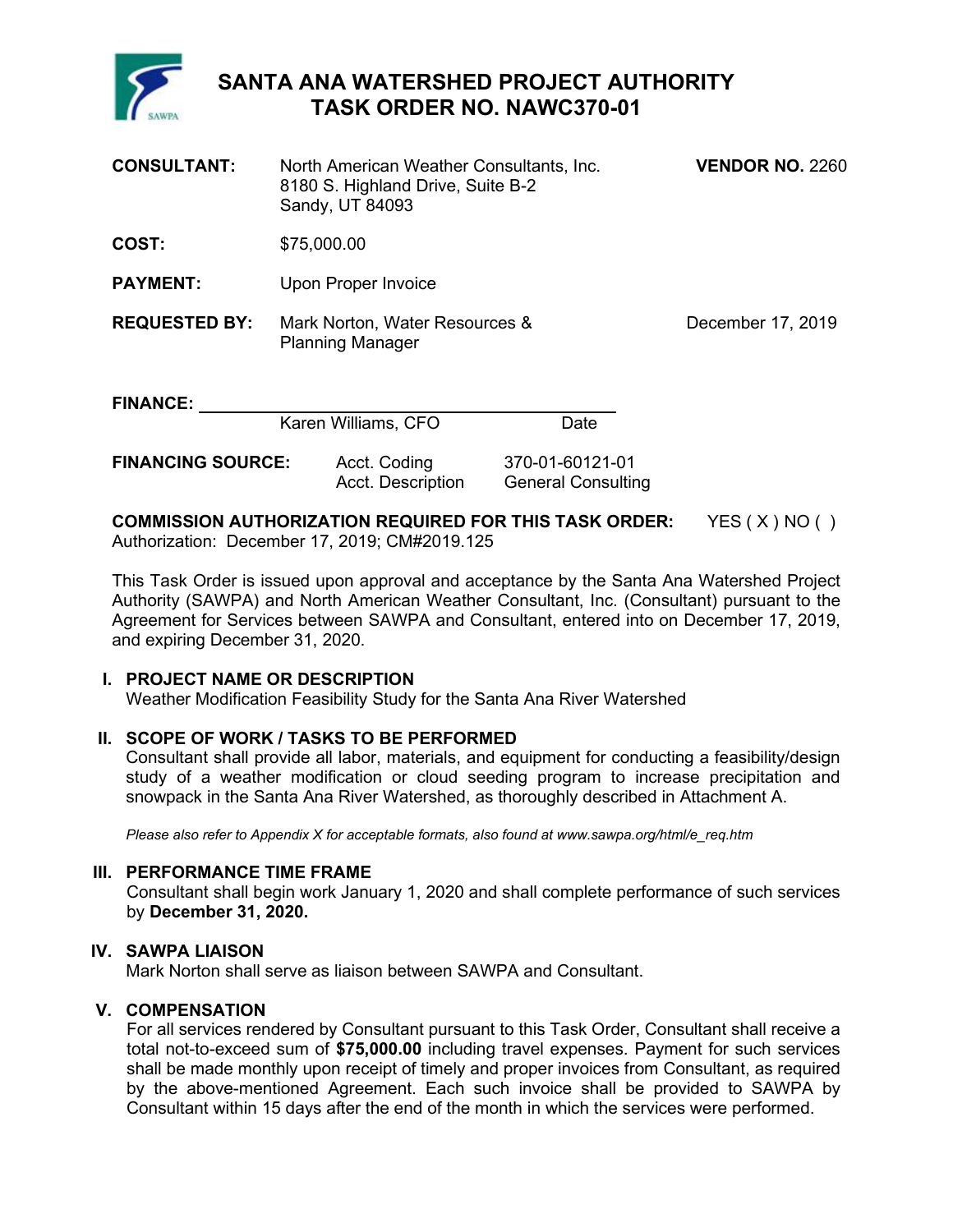## **VI. CONTRACT DOCUMENTS PRECEDENCE**

In the event of a conflict in terms between and among the contract documents herein, the document item highest in precedence shall control. The precedence shall be:

- **a.** The Agreement for Services by Independent Consultant/Contractor.<br>**b.** The Task Order or Orders issued pursuant to the Agreement. in num
- The Task Order or Orders issued pursuant to the Agreement, in numerical order.
- **c.** Exhibits attached to each Task Order, which may describe, among other things, the Scope of Work and compensation therefore.
- **d.** Specifications incorporated by reference.
- **e.** Drawings incorporated by reference.

**In witness whereof,** the parties have executed this Task Order on the date indicated below.

## **SANTA ANA WATERSHED PROJECT AUTHORITY**

Richard E. Haller, P.E., General Manager Date

## **NORTH AMERICAN WEATHER CONSULTANTS, INC.**

(Signature) Date Print/Type Name and Title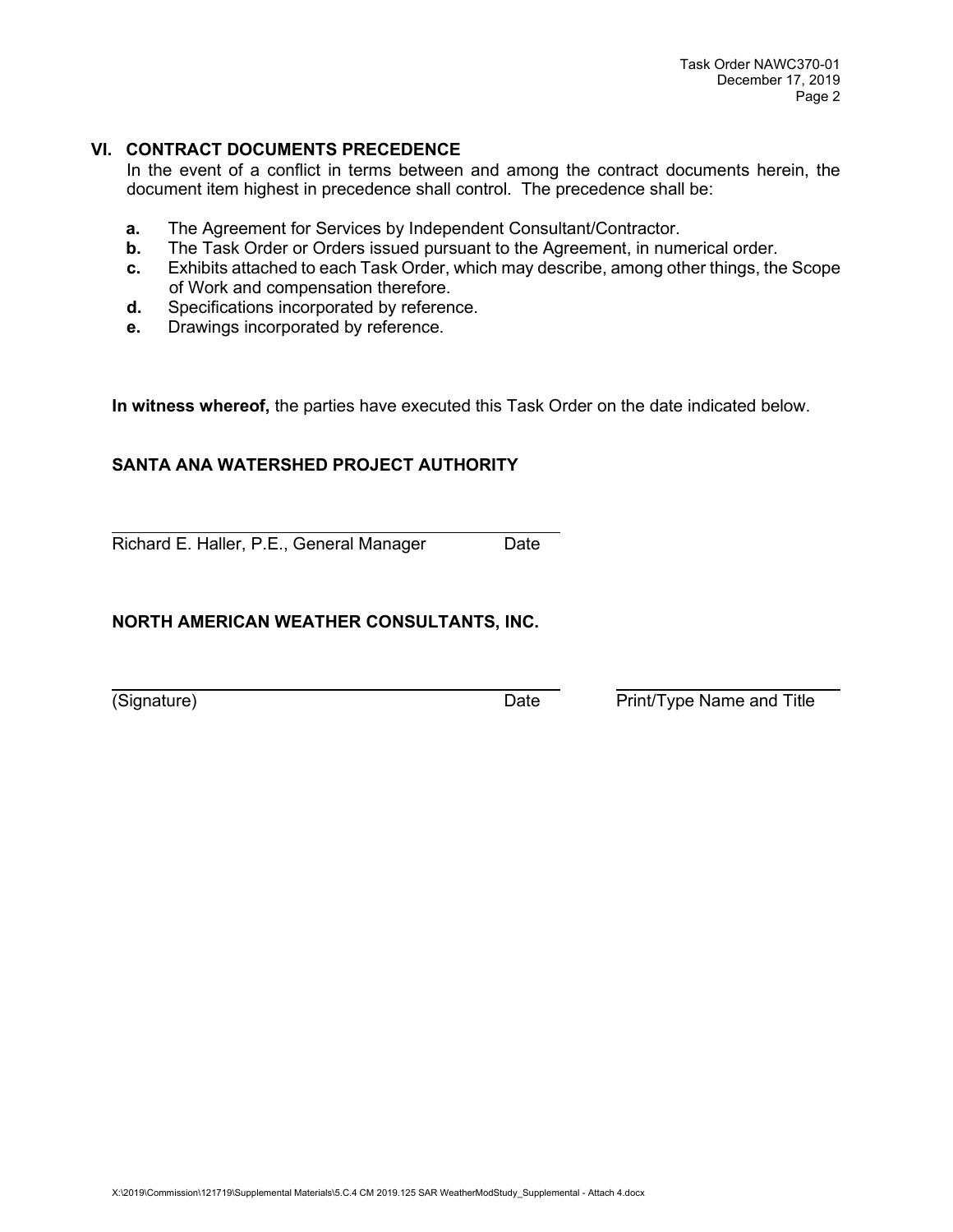# **Appendix X: Electronic Deliverables**

## **X.1 PRODUCTS**

All products identified as deliverables under this Contract/Task Order/Work Order (including, but not limited to documents, data analyses, databases, maps, graphics, images, design drawings, and Geographic Information System [GIS] data) will be provided to SAWPA in electronic format in accordance with the project delivery schedule.

Unless specified elsewhere in the Contract/Task Order/Work Order, SAWPA will have no license restrictions, and may use the electronic files/data for purposes it deems appropriate.

## **X.2 FORMATS**

All deliveries will be provided in native (editable) formats. Additional non-native formats (e.g., Adobe Acrobat) will also be provided as described below.

SAWPA's standard data file formats are:

- $\triangleright$  Documents (including Desktop Publishing)
	- o Microsoft Word 2010 or later
- $\triangleright$  Tables/Spreadsheets
	- o Microsoft Excel 2010 or later
- $\triangleright$  Presentations
	- o Microsoft PowerPoint 2010 or later
- > Databases
	- o Microsoft Access 2010 or later
	- o Microsoft SQL Server 2008 or later
- $\triangleright$  Project Schedules
	- o Microsoft Project 2010 or later
- $\triangleright$  Computer Aided Drafting (CAD) Design Drawings, etc.
	- o AutoDesk AutoCAD 2016 or later
- $\triangleright$  Graphics/Images
	- o Adobe Illustrator CS5 or later
	- o Adobe Photoshop CS5
	- o Microsoft Visio 2010 or later
	- o Standard JPG format
	- o TIF 4 format
- $\triangleright$  Web Information
	- o HTML
	- o Adobe Acrobat XI or later Portable Document Format (PDF)
- $\triangleright$  GIS Data
	- o File Geodatabase
	- o GIS Shapefiles
	- o Data in ODBC-compatible format, preferably one of the following
		- Microsoft Access (for relational data)<br>Microsoft SOL Server (for more comm
		- Microsoft SQL Server (for more complex relational data)
	- o GIS Applications to be fully compatible with ArcGIS 10.x or later
	- o See Section X.3 for specifications
- $\triangleright$  Field mapping (GPS data)
	- o Mapping formats to be one of the following
		- Trimble Pathfinder-compatible files
		- GIS format files listed above
- $\triangleright$  Analytical Data Formats
	- o Standard Electronic Data Deliverable (EDD) formats as used by certified laboratories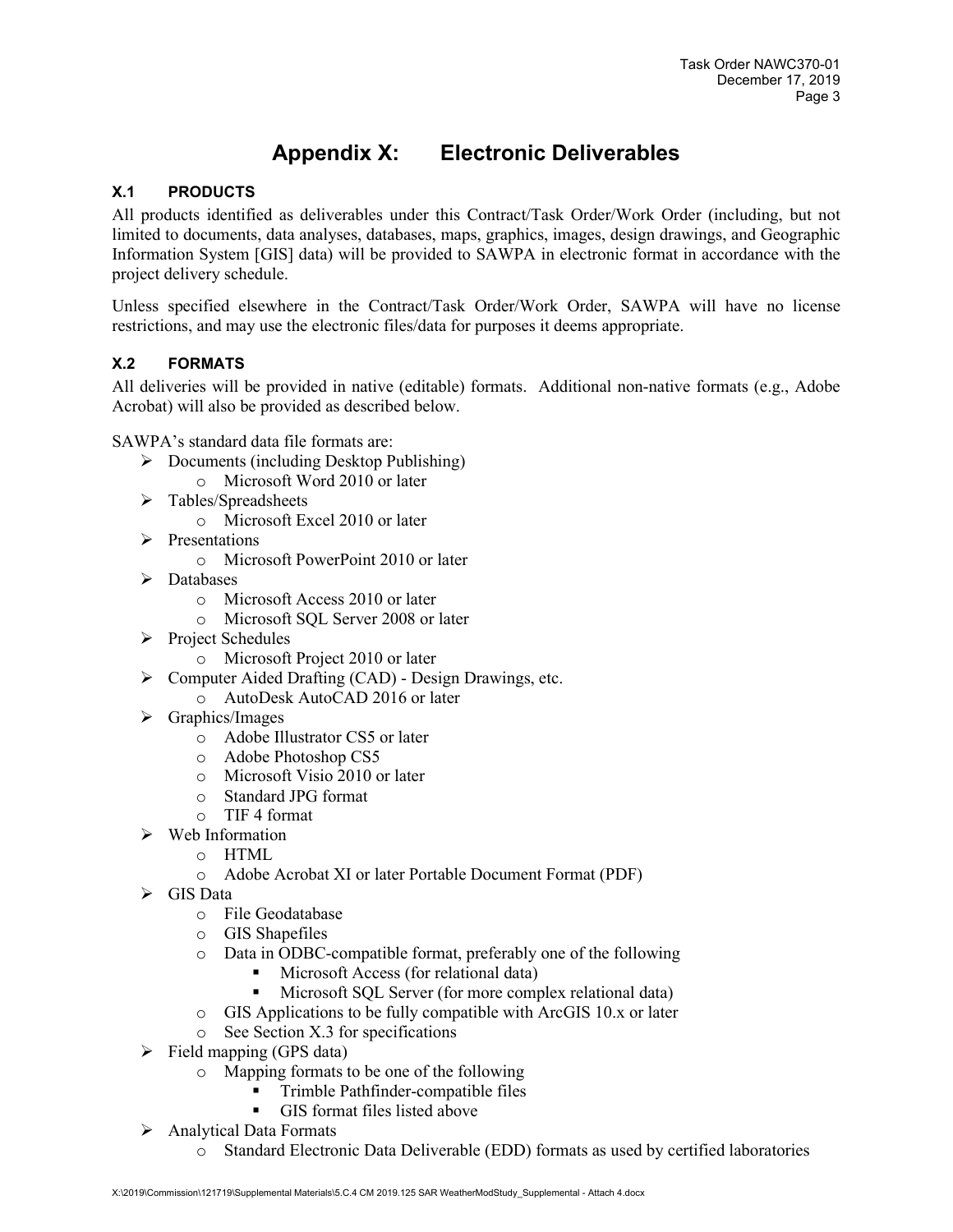- $\triangleright$  Applications
	- o Specifications to any applications (specialized software, scripts, code, Plug-Ins, etc.) required as part of the Contract/Task Order/Work Order will be detailed in the body of Statement of Work.

## **X.3 SPECIFICATIONS (GIS AND RELATED DATA)**

In general, data provided to SAWPA for use in SAWPA's GIS will be fully compatible with SAWPA's GIS. Therefore, the following specifications will be followed:

- $\triangleright$  All data will be provided in Universal Transverse Mercator (UTM), Zone 11 meters, North American Datum (NAD) of 1983
- $\triangleright$  All vector data will be provided in shape file or file geodatabase format
- $\triangleright$  All rrid data will be provided in ESRI GRID, ESRI TIN, or US Geological Survey DEM format
- $\triangleright$  All image data (e.g., satellite imagery/aerial photos) will be provided in formats that are fully compatible with ESRI ArcGIS 10.X at no cost for plug-ins, Extensions, or other software tools
- $\triangleright$  All database information tied to the GIS will be fully compatible/functional with SAWPA's GIS with no additional software requirements
- $\triangleright$  All data will have sufficient metadata to identify as a minimum
	- o Data description
	- o Data sources
	- o Data creator
	- o Data creation date
	- o Data accuracy.
- $\triangleright$  Metadata formats will be in ESRI Catalog format, based on accepted metadata standards (e.g., the Federal Geographic Data Committee, the CADD/GIS Technology Center's Spatial Data Standards, or other recognized standards format). Documents associated with metadata will identify the format/standards being used.

## **X.4 DELIVERY OF ELECTRONIC FILES**

For each delivery specified, and for each version specified (e.g., Draft and Final Reports; 35%, 60%, 90%, 100%, and As-Built Design Drawings), the Consultant will provide electronic copies of the files in addition to any specified hard copies on the same schedule, unless otherwise specified in the schedule of deliverables. Delivery of electronic files does not substitute for required delivery of hard copies, unless approved in writing by SAWPA's Project Manager.

**Review Files.** In addition to native file format deliveries, Contractor will provide ALL report, map, graphic, and drawing deliverables in Adobe Acrobat PDF files. The PDF files will faithfully represent the completed hard copy document in terms of color pages, page sizes, etc. These files will be fully integrated files in proper page order, with graphics, tables, attachments, etc. inserted in their proper location in the document (or connected using the Link function). PDF files exceeding 10 pages in length will use internal hyperlinks (in Table of Contents) and/or use Acrobat's Bookmark features to enable easy navigation throughout the file. PDF files will be ready for posting to SAWPA's web site (if deemed appropriate) or distributed for review as part of a technical/peer/management review process.

**Media.** Delivery method for formal contract deliverables will be specified and approved by SAWPA's Project Manager, but will be one of the following (in general order of preference):

- $\triangleright$  Via email to SAWPA's Project Manager (for deliverables less than 15 MB, or time critical)
- $\triangleright$  USB Flash Drive
- $\triangleright$  Posted to Consultant's FTP or Dropbox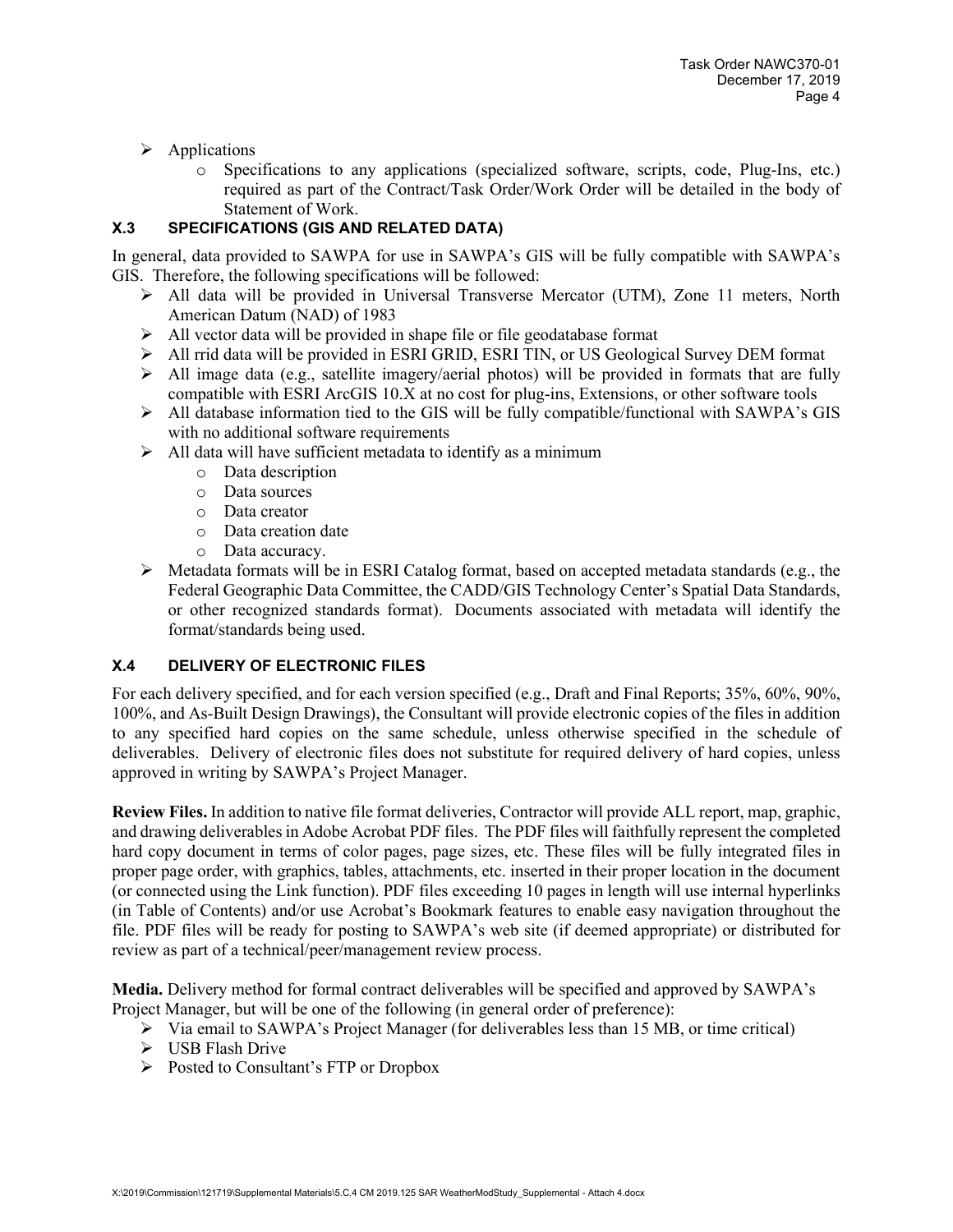#### **X.5 EXCEPTIONS**

Exceptions to these formats may be allowed in some cases. All exceptions will be approved within the body of the Contract/Task Order/Work Order or in writing by the Project Manager AND the Information Systems/Data Management Manager.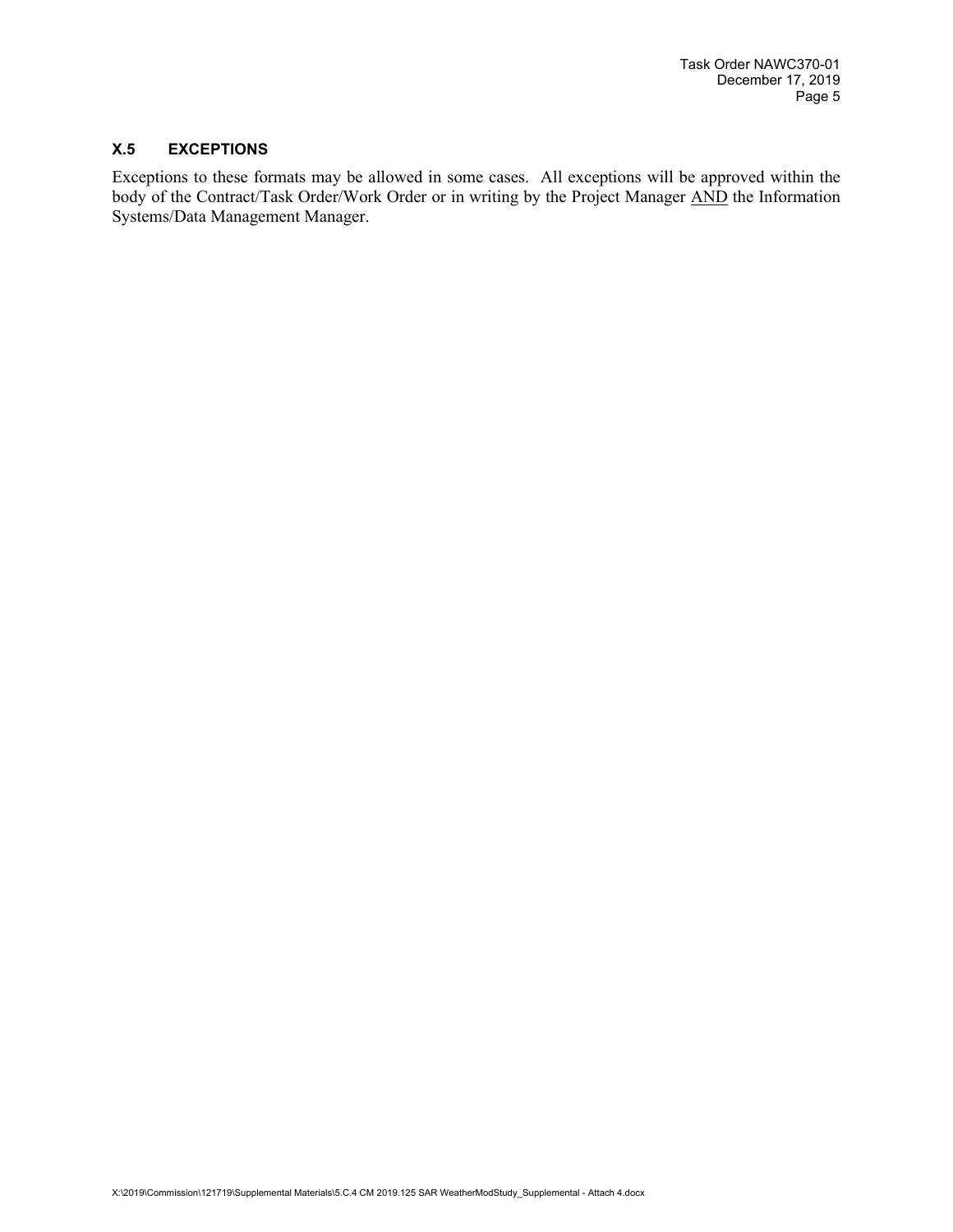## **Answers to Questions on North American Weather Consultants (NAWC) Proposa1 #19-447 entitled "Proposal to Conduct a Cloud Seeding Feasibility/Design Study for the Santa Ana River Watershed, California"**

## **Work Schedule**

There are five tasks to be completed contained in the Request For Proposals (RFP):

- 1. Collection of Data
- 2. Selection of Target Areas
- 3. Development of Program Design and Seeding Increase Estimates
- 4. Perform a Benefit/Cost Analysis
- 5. Delivery of Final Report

The RFP indicates an estimated start date of contractor work on January 2, 2019 and a completion date in the fall of 2020. The completion of Tasks 2 through 5 are dependent upon the acceptance of a Memorandum prepared in Task 1 leading the SAWPA to decide to whether to proceed with Tasks 2-5.

An approximate schedule for completion of these Tasks is as follows (all 2020 dates):

- Task 1: January 2nd to February 15th
- Task 2: March 1st to April 15th (note, this March 1st date allows the SAWPA 2 weeks to determine whether to proceed with Tasks 2-5)
- Task 3: Apr. 15th to Jun. 15th
- Task 4: Jun. 15th to Aug. 1st
- Task 5: Aug. 1st to Oct. 31st (note allows 4 weeks for SAWPA to review draft report then have NAWC incorporate comments into the final report)

## **Costs**

The following explanation is contained in our proposal, which was an exception taken regarding the language in the RFP:

"NAWC requests a fixed cost instead of a cost reimbursable contract. A fixed cost would be established for each of the five tasks. **All previous NAWC feasibility/design contracts, including those in California, have been conducted on a fixed cost basis.** NAWC does not require our employees to submit time cards. We expend whatever personnel time is needed in order to deliver an acceptable product. We use this same fixed price approach in the conduct of all of our operational cloud seeding programs, with the exception of a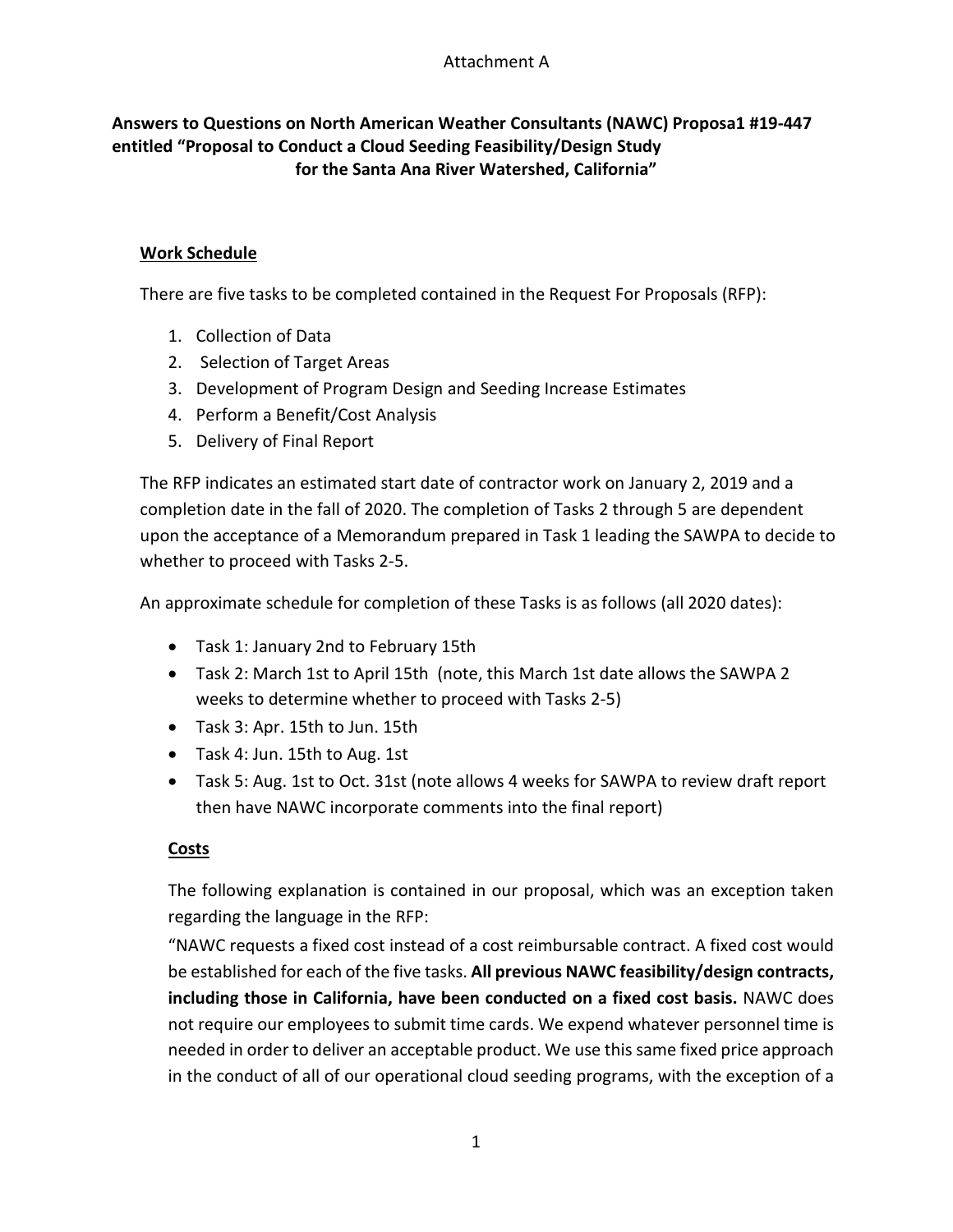cost reimbursable section in our contracts that is used to charge our clients for seeding material usage and flight hours, which are entirely a function of the weather conditions". So unfortunately the answer is no to your request for detailed costs per staff and hourly rates.

Yes, the \$75,000 is an all-inclusive number. There are no upfront costs. The proposed payment schedule, as contained in our proposal, is as follows:

## **Fixed Costs**

| $\bullet$ | Task 1, Collection of Data.              | \$15,000 |
|-----------|------------------------------------------|----------|
| $\bullet$ | Task 2, Selection of Target Areas.       | \$15,000 |
| $\bullet$ | Task 3, Development of Program Design    |          |
|           | and Seeding Increase Estimates.          | \$20,000 |
| $\bullet$ | Task 4, Perform a Benefit/Cost Analysis. | \$15,000 |
| $\bullet$ | Task 5, Delivery of Final Report         | \$10,000 |
|           | Total                                    | \$75,000 |

These costs would be invoiced after the completion of each task.

Note: NAWC assumes that if chosen to conduct this feasibility/design study that this would not preclude NAWC from being able to bid on any follow on work (e.g., preparation of a Mitigated Negative Declaration or implementation of an operational cloud seeding program).

Don Griffith, North American Weather Consultants November 22, 2019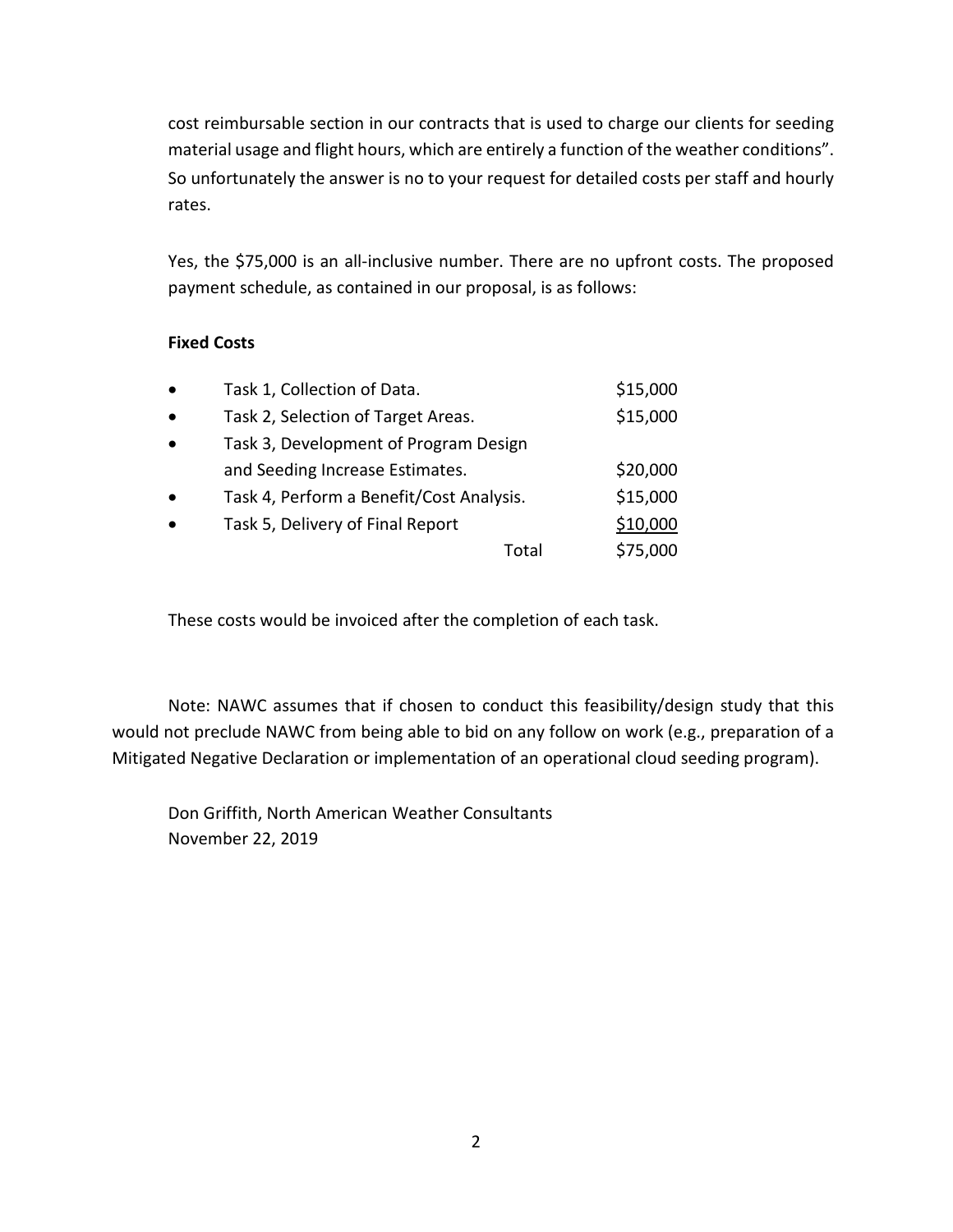*North American Weather Consultants, Inc.*

# **PROPOSAL TO CONDUCT A WEATHER MODIFICATION FEASIBILITY/DESIGN STUDY FOR THE SANTA ANA RIVER WATERSHED, CALIFORNIA**

*Prepared for*

**Santa Ana Watershed Project Authority**

*by*

**North American Weather Consultants, Inc. 8180 South Highland Dr., Suite B-2 Sandy, Utah 84093**

**Proposal No. 19-447**

**October 2019**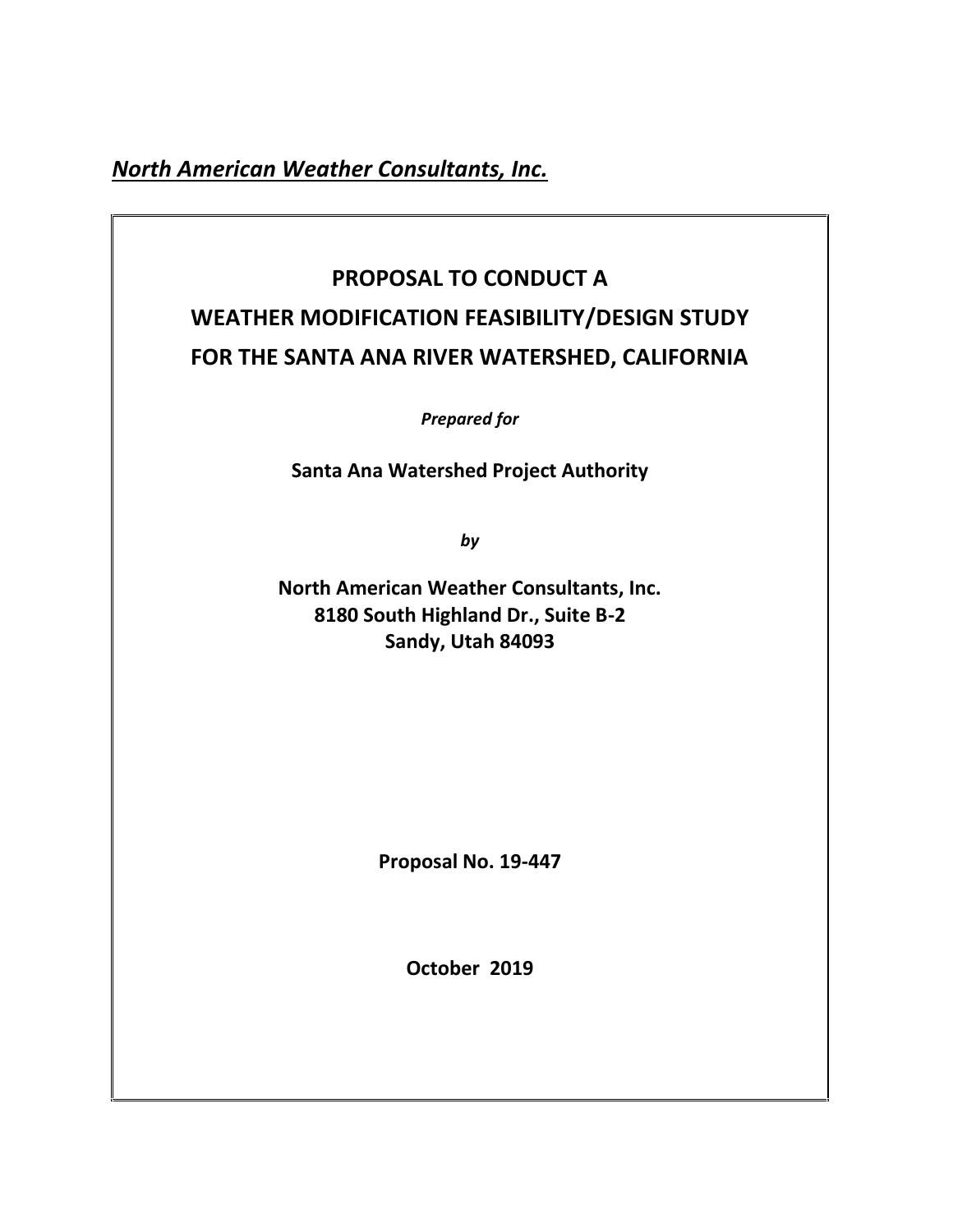## **TABLE OF CONTENTS**

## **Section Page**

| 6.0 Development of a Program Design and Seeding Increase Estimates  15 |  |
|------------------------------------------------------------------------|--|
|                                                                        |  |
|                                                                        |  |
|                                                                        |  |

## APPENDIX A NORTH AMERICAN WEATHER CONSULTANTS OPERATIONAL CLOUD SEEDING PROGRAMS APPENDIX B RESUMES

## **Figure Page**

## **Table Page**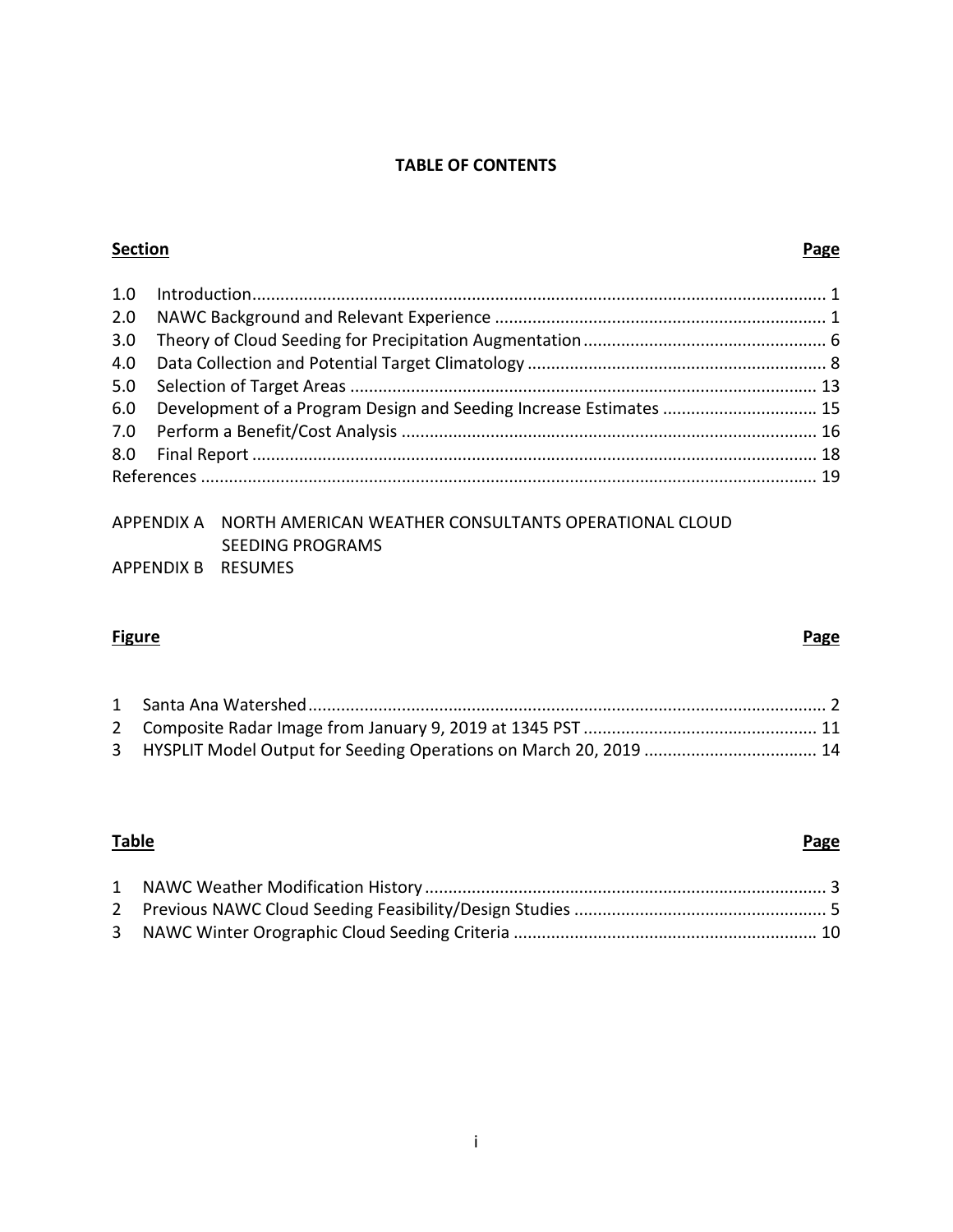## **Proposal to Conduct a Cloud Seeding Feasibility/Design Study for the Santa Ana River Watershed, California**

## **1.0 Introduction**

North American Weather Consultants (NAWC), with headquarters in Sandy, Utah, received a Request For Proposals (RFP) to conduct a weather modification feasibility study for the Santa Ana watershed located in southern California. This RFP was issued by the Santa Ana Watershed Project Authority (SAWPA) on October 1, 2019 with the title Weather Modification Program. "The primary objective of the study is to determine the feasibility of a weather modification or cloud seeding program to increase precipitation and snowpack in the Santa Ana River Watershed".

There are five tasks to be completed in this study:

- Task 1, Collection of Data.
- Task 2, Selection of Target Areas.
- Task 3, Development of Program Design and Seeding Increase Estimates.
- Task 4, Perform a Benefit/Cost Analysis.
- Task 5, Delivery of Final Report

These tasks will be discussed separately in the following sections but will be preceded by a background on North American Weather Consultants and our perspective on responding to this RFP. A brief description on the theory of cloud seeding principles will also be provided. Figure 1 from the RFP depicts the area of interest.

## **2.0 NAWC Background and Relevant Experience**

NAWC has a President/Treasurer and a Vice-President/Secretary that are also owners of the firm. NAWC was incorporated in the State of Utah as an S Corp on August 11, 1999. NAWC was a publically owned company from 1990-1999 but a private firm from 1950 to 1990 with offices in Santa Barbara, California from 1951 through 1980 then in Salt Lake city from 1980 to the present. NAWC was one of the first firms to design, conduct and evaluate winter cloud seeding programs in the western U.S. following discoveries in the late 1940's that indicated some types of clouds could be seeded to potentially increase precipitation. One such long-term program began in 1951 in the Sierra Nevada of California. NAWC proceeded to establish additional operational programs and was involved in a number of research programs from the 1950's to the present day. Operational programs are conducted to increase precipitation. Research programs are conducted to gain further insights into cloud physics processes, the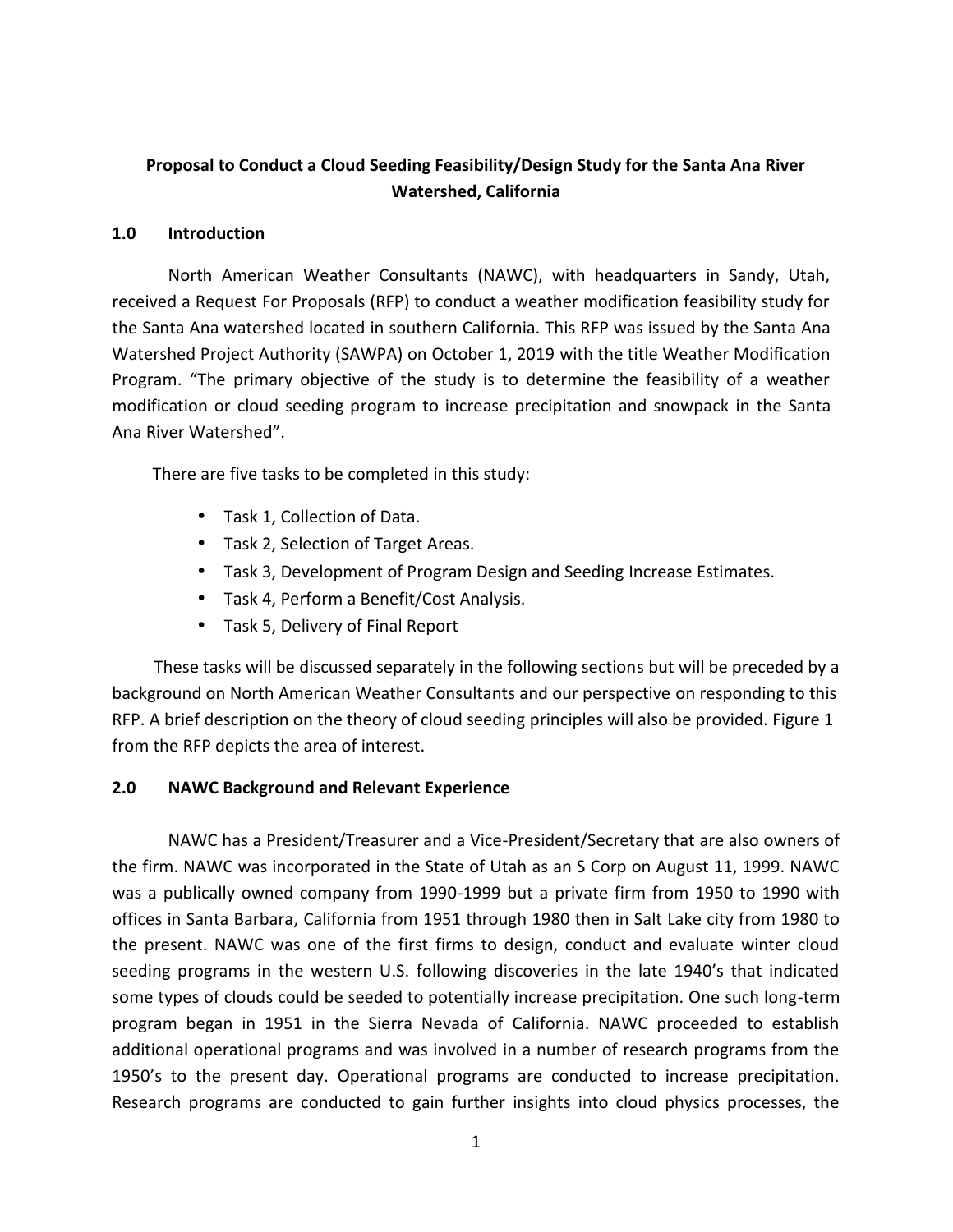impacts of seeding on these processes, and attempts to quantify increases in precipitation often relying upon randomized seeding of seedable storms. Randomized studies involve seeding of approximately half of the seedable events and leaving the other half unseeded, to allow comparisons between seeded and unseeded precipitation. Since 1951 NAWC has conducted hundreds of successful operational winter cloud seeding programs in the western United States, a list of which is provided in Appendix A. This involves developing a customized design for each program, conscientious conduct of seeding operations and publishing annual reports on each program. For most programs, NAWC develops a historical target/control evaluation which is used to estimate the potential increases in precipitation. NAWC also frequently prepares technical papers for publications in technical journals describing some of these programs (e.g., Griffith, et al, 2013: Griffith, et al, 2017). Table 1 summarizes NAWC's history in weather modification.



**Figure 1 Santa Ana Watershed**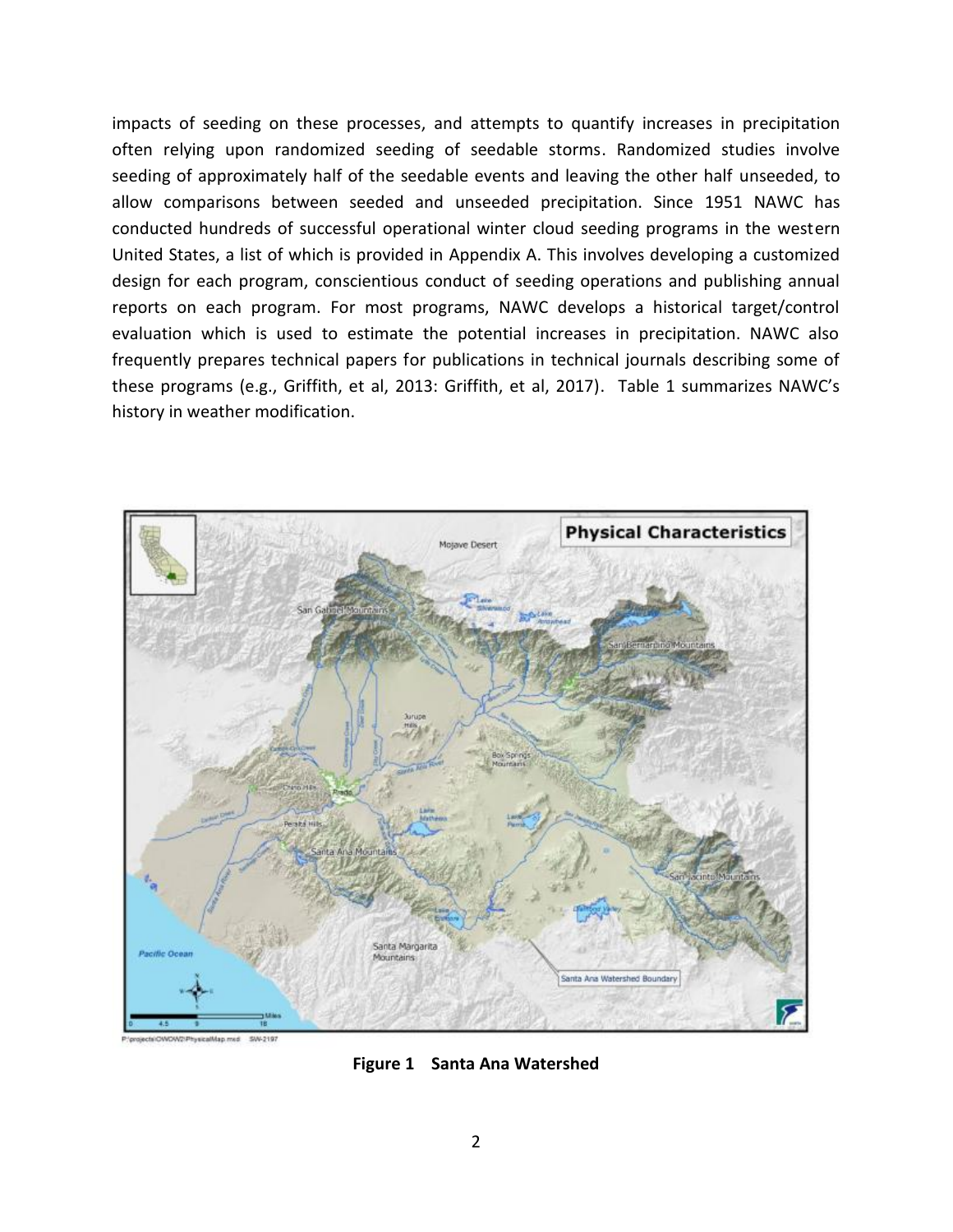## **Table 1 NAWC Weather Modification History**

- Incorporated in 1950, NAWC has more than 66 years of continuous involvement in weather modification. We are, indeed, the longest-standing private weather modification company in the world.
- NAWC was founded as a weather modification company. Weather modification has always been NAWC's primary specialty.
- NAWC is recognized internationally as a leader in the weather modification field, in research and operations.
- NAWC received the American Meteorological Society's prestigious "Award for Outstanding Services to Meteorology by a Corporation" in 1970 for its pioneering the practice of private meteorology in the United States.
- NAWC has conducted weather modification projects and provided consulting services in many areas outside the United States, including Europe, South America, Central America, Asia and the Middle East.
- Our weather modification activities and contributions are well known, through our hundreds of publications, reports and conference presentations.
- Our extensive client list includes hydroelectric utilities, government agencies, water districts, municipalities, universities and private entities.
- NAWC's client satisfaction rating is consistently very high, due to NAWC's ongoing commitment to carefully determining and then fully addressing each client's specific needs. We always tailor our services/project to our clients' interests and circumstances.
- NAWC offers weather modification services, ranging from feasibility studies, designing programs, reviews of existing projects, evaluations of results of cloud seeding and the conduct of operational programs.

NAWC personnel that would be involved with study would include Don Griffith, David Yorty, Stephanie Beall and Todd Flanagan. Don Griffith will be program manager and David Yorty will serve as an alternate. Don Griffith, David Yorty and Todd Flanagan are WMA Certified Managers and Operators. Stephanie Beall is a WMA Certified Operator. Mr. Griffith is also an American Meteorological Society Certified Consulting Meteorologist. All four have extensive experience in the design, conduct and evaluation of winter precipitation augmentation programs. Mr. Flanagan has operated a NAWC winter cloud seeding programs in the Kings River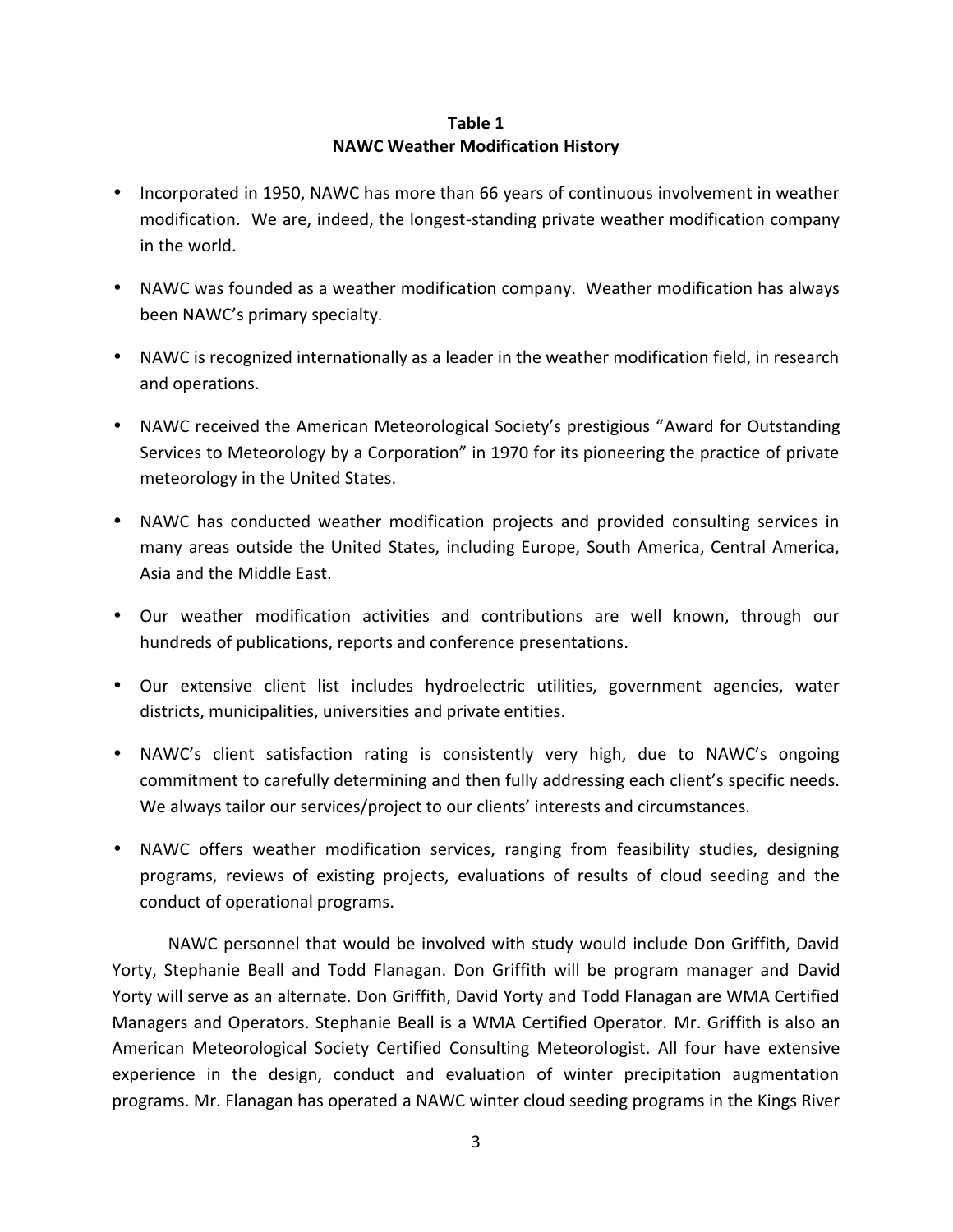Basin east of Fresno and Ms. Beall has operated a NAWC winter cloud seeding program for a number of years in Santa Barbara County. Mr. Yorty has assisted Mr. Griffith in the performance of a number of cloud seeding feasibility/design studies. Mr. Flanagan and Ms. Beall have also assisted on these feasibility/design studies. Appendix B provides resumes of these four individuals.

NAWC was involved in the conduct of a research weather modification program in the 1950's known as Santa Barbara I. NAWC was also involved in a research weather modification program from 1967-1973 known as Santa Barbara II (Griffith et al., 2005). This second research program has served as the foundation for the design and conduct of operational cloud seeding programs conducted within Santa Barbara County by NAWC, beginning in 1981. NAWC published a journal paper containing an evaluation of this program through 2009 that indicated increases in winter season precipitation of 9% to 21% (Griffith et al., 2015).

NAWC has performed a number of winter cloud seeding feasibility/design programs. These studies have complied with ASCE Standards and Guidelines for the performance of such studies. NAWC has recently performed three winter California cloud seeding feasibility/design studies: 1) Santa Barbara County Water Agency, Upper Cuyama River drainage 2) San Luis Obispo County (Lopez Lake and Salinas Reservoir drainages) and 3) Monterey County (Nacimiento and San Antonio Reservoir drainages). A variety of topics may be considered in such studies including:

- Review and Summary of Previous Research
- Climatology of the Target Area
- Development of Preliminary Design
- Establishment of Operational Criteria
- Environmental Consequences and Legal Implications
- ) Permitting and Reporting
- Evaluation Methodology
- Potential Benefits
- Cost Estimates
- Preliminary Benefit/Cost Analysis

NAWC has published several technical papers based upon the final reports completed for these programs. Table 2 provides a listing of NAWC previously completed cloud seeding feasibility/design studies.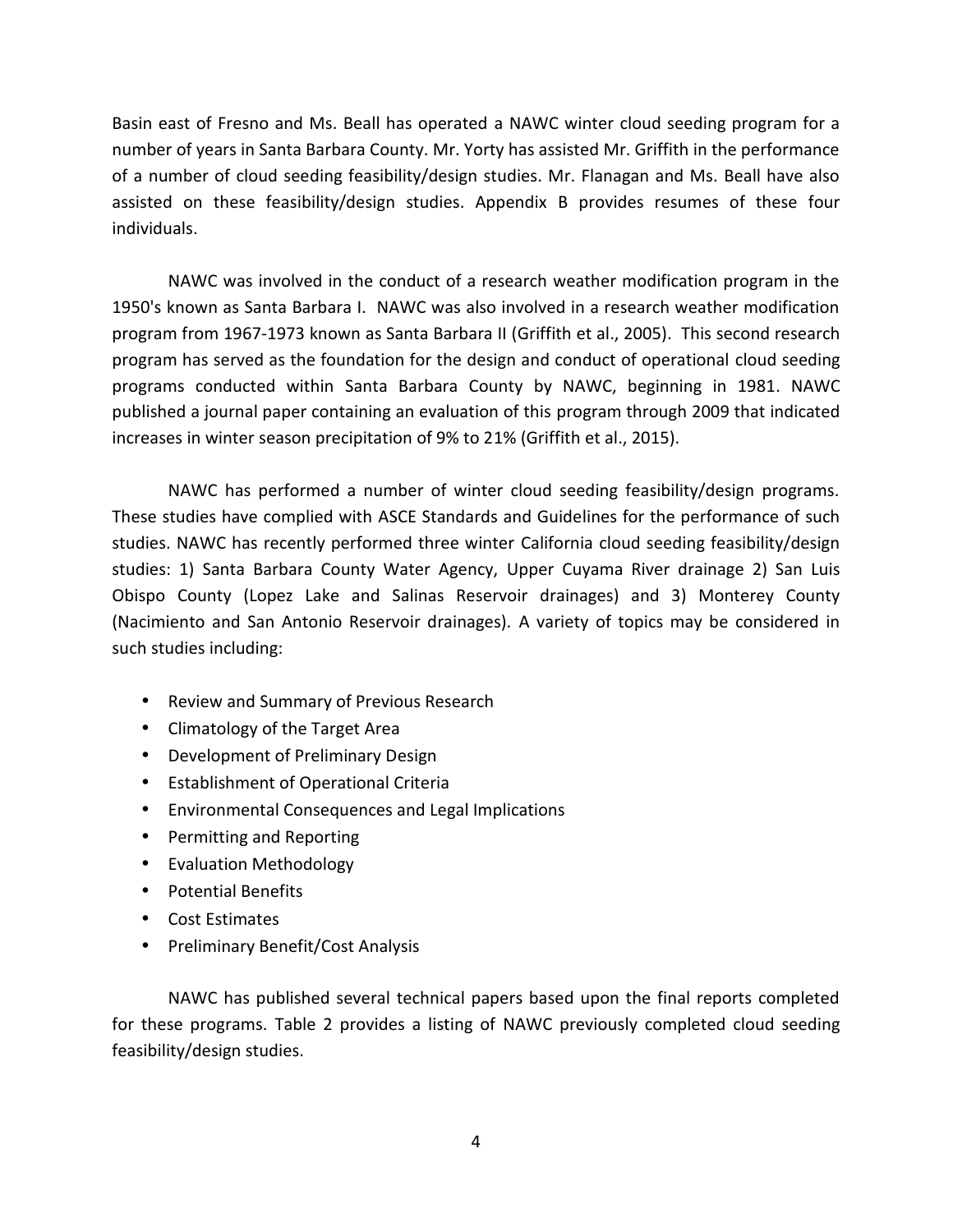NAWC has conducted winter cloud seeding programs targeting the San Gabriel Mountains of Southern California located north of the city of Los Angeles for numerous previous winter seasons dating back to the 1950's (1959-1973, 1991-1993, 1997-2001 and 2016 seasons. Of potential historical interest, NAWC conducted a ground-based winter cloud seeding for the Santa Ana River Basin from 1956-1960. These programs have used ground-based seeding sites. The most recent program conducted during the 2015-2016 winter season used some ground-based flare trees, which are the same ground-based seeding systems used for NAWC's long-term cloud seeding program for Santa Barbara County. These programs were conducted for the Los Angeles County Department of Public Works (LACDPW) and part of the target area for these programs is likely to be one of the target areas for the Santa Ana program. NAWC also was contracted by the LACDPW to prepare a Mitigated Negative Declaration following CEQA guidelines. This could be important in the future should the SAWPA decide to implement a Santa Ana River Watershed winter program. If so, an MND would need to be prepared for this program.

| Location               | <b>Sponsor</b>        | <b>Completion</b> | Publication <sup>1</sup> |
|------------------------|-----------------------|-------------------|--------------------------|
|                        |                       | <b>Date</b>       |                          |
| <b>Salt</b>            | Wyoming               | 2006              | Griffith, et             |
| <b>River/Wyoming</b>   | Water                 |                   | al, 2007                 |
| Range                  | <b>Development</b>    |                   |                          |
| <b>SW Wyoming</b>      | <b>Commission</b>     |                   |                          |
| <b>Upper Colorado</b>  | <b>Upper Colorado</b> | 2006              | <b>Griffith and</b>      |
| <b>River</b>           | <b>River</b>          |                   | <b>Solak, 2006</b>       |
|                        | <b>Commission</b>     |                   |                          |
| <b>Eastern Snake</b>   | <b>Idaho Water</b>    | 2008              | Griffith, et             |
| <b>River Basin,</b>    | <b>Resources</b>      |                   | al, 2010                 |
| Idaho                  | <b>Board</b>          |                   |                          |
| <b>Big and Little</b>  | <b>Idaho Water</b>    | 2009              | <b>Griffith and</b>      |
| <b>Wood River</b>      | <b>Resources</b>      |                   | <b>Yorty, 2009</b>       |
| <b>Basins, Idaho</b>   | <b>Board</b>          |                   |                          |
| <b>Central Idaho</b>   |                       |                   |                          |
| <b>Upper Boise</b>     | <b>Idaho Water</b>    | 2009              | Griffith, et             |
| River Basin,           | <b>Resources</b>      |                   | al, 2012                 |
| W. Idaho               | <b>Board</b>          |                   |                          |
| <b>Upper Cuyama</b>    | Santa Barbara         | 2016              | Griffith, et             |
| <b>River Basin, SW</b> | County                |                   | al, 2016                 |
| California             | <b>Water Agency,</b>  |                   |                          |

|  | Table 2 Previous NAWC Cloud Seeding Feasibility/Design Studies |  |
|--|----------------------------------------------------------------|--|
|--|----------------------------------------------------------------|--|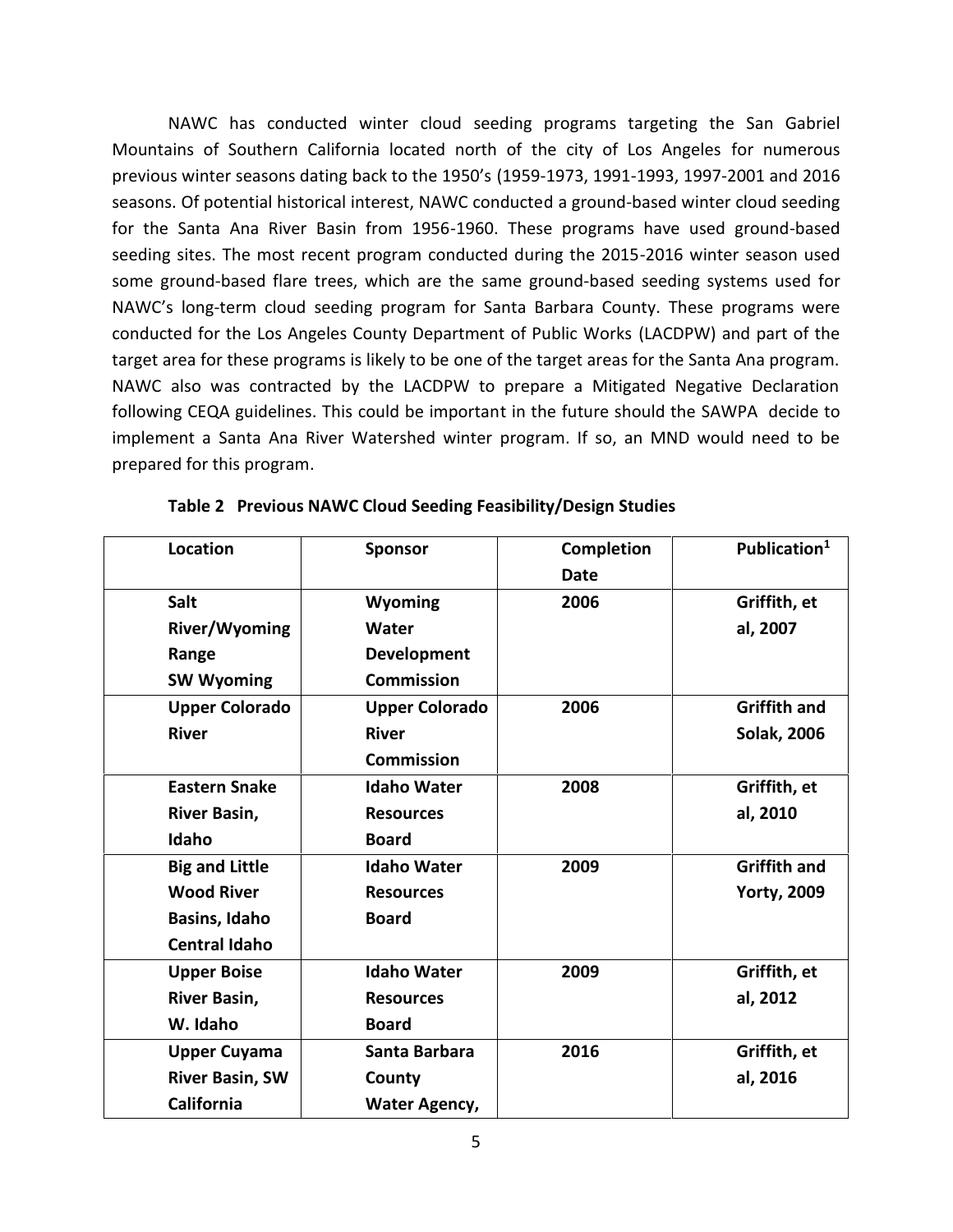|                       | <b>California</b>      |      |              |
|-----------------------|------------------------|------|--------------|
| Wyoming               | <b>National Center</b> | 2016 | Tessendorf,  |
| Range Level II,       | for                    |      | et al, 2016  |
| <b>Phase II Study</b> | Atmospheric            |      |              |
|                       | Research/Wyo           |      |              |
|                       | ming Water             |      |              |
|                       | <b>Development</b>     |      |              |
|                       | <b>Commission</b>      |      |              |
| Abajo and La          | <b>Utah Division</b>   | 2017 | Griffith, et |
| Sal Mountains,        | of Water               |      | al, 2017     |
| <b>SE Utah</b>        | <b>Resources</b>       |      |              |
| Lake Lopez and        | San Luis Obispo        | 2017 | Griffith, et |
| <b>Salinas</b>        | <b>Flood Control</b>   |      | al, 2017     |
| <b>Reservoir</b>      | and Water              |      |              |
| <b>Drainages, SW</b>  | <b>Conservation</b>    |      |              |
| <b>California</b>     | <b>District</b>        |      |              |
| <b>San Antonio</b>    | <b>Monterey</b>        | 2017 | Griffith, et |
| and Nacimiento        | <b>County Water</b>    |      | al, 2017     |
| Drainages, SW         | <b>Resources</b>       |      |              |
| <b>California</b>     | Agency, SW             |      |              |
|                       | <b>California</b>      |      |              |
| <b>Upper Yadkin</b>   | <b>Cube Hydro</b>      | 2019 | Griffith, et |
| <b>River Basin,</b>   |                        |      | al, 2019     |
| <b>North Carolina</b> |                        |      |              |

## **3.0 Theory Of Cloud Seeding For Precipitation Augmentation**

Clouds form when temperatures in the atmosphere reach saturation, that is, a relative humidity of 100%. This saturated condition causes water vapor to condense around a nucleus forming a cloud droplet. These nuclei, which may be small particles like salts formed through evaporation off the oceans, are known as "cloud condensation nuclei." Clouds can be composed of water droplets, ice crystals or a combination of the two. Clouds that are entirely warmer than freezing are sometimes referred to as "warm clouds." Likewise, clouds that are colder than freezing are sometimes referred to as "cold clouds." Cold clouds may have cloud bases that are warmer than freezing. Precipitation can occur naturally from both types of clouds.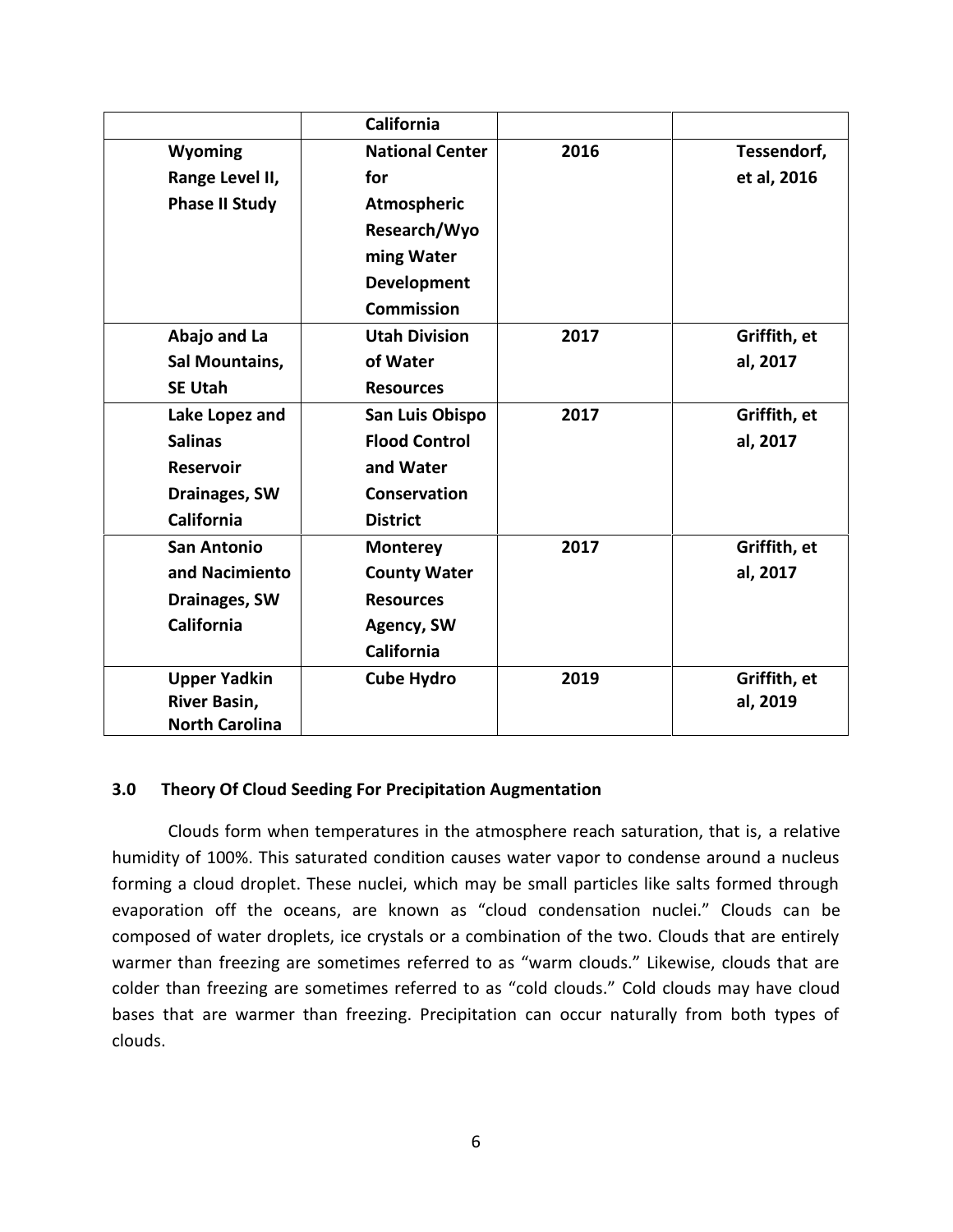In warm clouds, cloud droplets that survive long enough and especially when cloud drops are of different sizes, may result in cloud water droplets colliding and growing. They may attain sufficient sizes to precipitate as rain. This process is known as "collision/coalescence." This process is especially important in tropical clouds but can also occur in more temperate climates.

In cold regions (< 0°C) of clouds, cloud water droplets may not freeze. The reason for this is the purity of the cloud water droplets. In a laboratory environment, pure water droplets can remain unfrozen down to a temperature of -39°C. Natural impurities in the atmosphere can cause cloud droplets that are colder than freezing (usually referred to as supercooled) to freeze. These supercooled cloud droplets are what causes icing to occur on aircraft. The natural impurities often consist of tiny soil particles or bacteria. These impurities are referred as "freezing nuclei." A supercooled cloud droplet can be frozen when it collides with one of these natural freezing nuclei thus forming an ice crystal. This process is known as "contact nucleation." A water droplet may also be formed on a freezing nucleus, which has hygroscopic (water attracting) characteristics. This same nucleus can then cause the water droplet to freeze at temperatures less than about -5°C forming an ice crystal. This process is known as "condensation/freezing." Once an ice crystal is formed within a cloud it will grow as cloud droplets around it evaporate and add their mass to the ice crystal, eventually forming a snowflake (diffusional growth). Ice crystals can also gain mass as they fall and accrete surrounding supercooled cloud droplets, a process known as "riming." These snowflakes may fall to ground as snow if temperatures at the surface are  $\sim$  0°C or colder. They may reach the surface as rain if surface temperatures are warmer than freezing.

Research conducted in the late 1940's demonstrated that tiny particles of silver iodide could mimic the natural process and serve as freezing nuclei at temperatures colder than about -5°C. In fact, these silver iodide particles were shown to be much more active at temperatures of  $\sim$  -5° to -15°C than the natural freezing nuclei found in the atmosphere. As a consequence, most of man's modern day attempts to modify clouds to produce more precipitation (or reduce hail sizes) have used silver iodide as a seeding agent. These programs are conducted to affect cloud regions that are -5°C or colder (e.g., "cold clouds") and are sometimes called "cold cloud" or "glaciogenic" seeding programs. Glaciogenic cloud seeding can be conducted in summertime clouds by seeding clouds whose tops pass through the -5°C level, and in winter stratiform clouds that reach at least the -5°C level.

There has been some research and operational programs designed to increase precipitation from "warm clouds." The seeding agents used in these programs are hygroscopic (water-attracting) particles which are typically some kind of salt (e.g., calcium chloride). These salt particles can form additional cloud droplets, which may add to the precipitation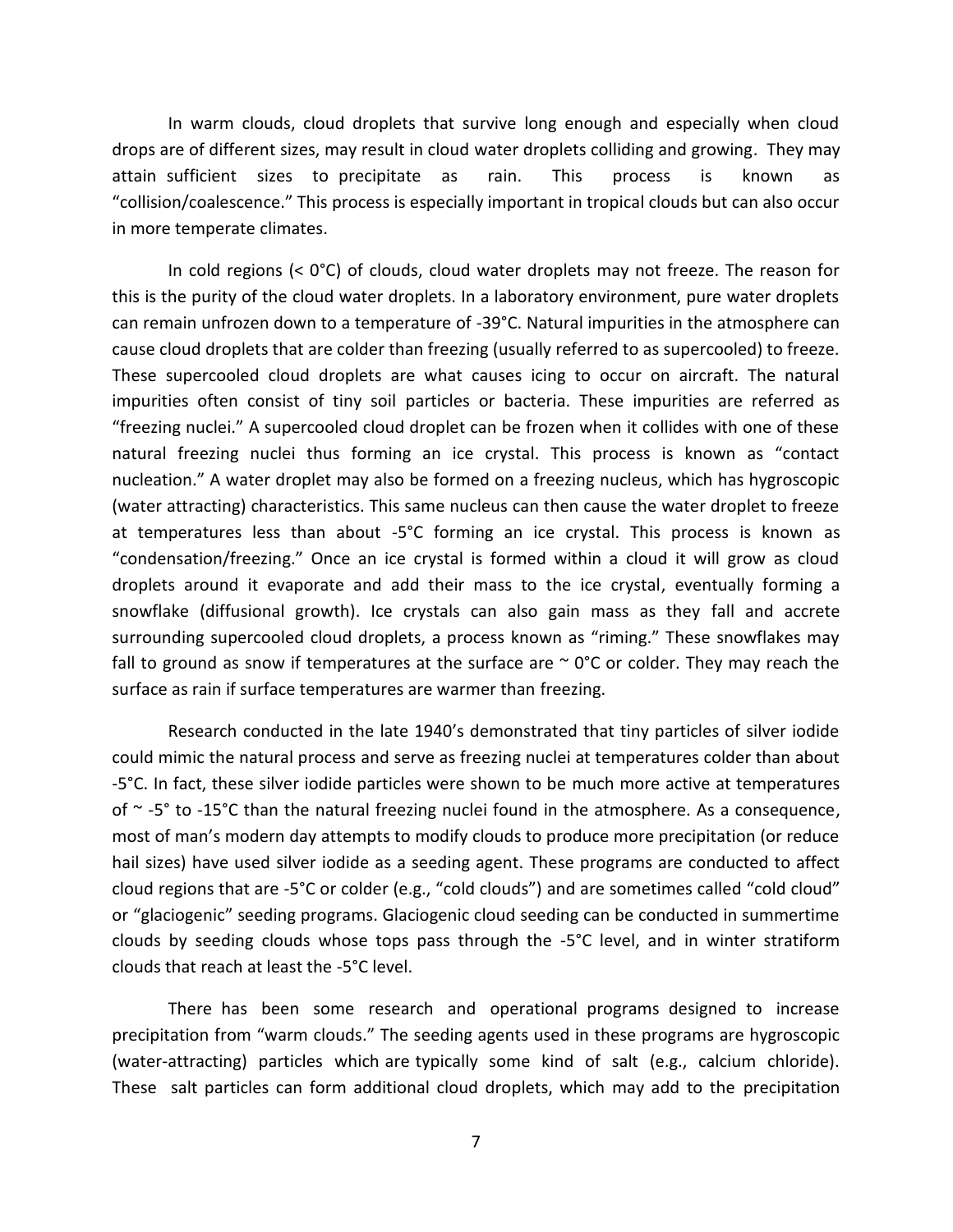reaching the ground. This seeding technique, which is sometimes referred to as "warm cloud" or "hygroscopic" seeding can also modify the warm portion of clouds which may then grow vertically to reach temperatures colder than freezing. A research program conducted in South Africa targeting these types of clouds indicated that such seeding did increase the amount of rainfall from the seeded clouds.

In summary, most present-day cloud seeding programs introduce a seeding agent, such as microscopic sized silver iodide particles, into clouds whose temperatures are colder than freezing. These silver iodide particles can cause condensation, forming cloud droplets that subsequently freeze or cause naturally occurring cloud droplets to freeze, forming ice crystals. These ice crystals can grow to snowflake sizes falling to the ground as snow or as rain depending on the surface temperature profile.

#### **4.0 Data Collection and Potential Target Climatology**

NAWC will perform a literature search on any relevant climatology information available for the potential Santa Ana River Watershed target areas. NAWC proposes to expend considerable time in developing climatological information for the proposed target areas. This will involve the analyses of a variety of data sources in order to develop climatologies of relevance to cloud seeding activities. Sources of relevant data will include twice-daily upper-air rawinsonde (balloon borne temperature, dew point and wind) observations from San Diego and Vandenberg AFB, National Weather Service (NWS) daily and hourly precipitation observations, hourly weather observations, visual and infrared satellite observations and NWS Next Generation Radar (NEXRAD) information from the Los Angeles and Santa Ana Mountains sites.

Site-specific climatologies will be developed with the goal of assessing the seeding potential of the potential Santa Ana River Watershed target areas. Most existing climatological information is not directly related to assessing cloud seeding potential. Items of interest in assessing cloud seeding potential include low-level atmospheric stability, low and mid-level wind flow, cloud top temperatures, height of the -5° C level, etc. The -5C level is often around 10,000 feet elevation in winter storms but varies considerably. Relationships between precipitation amounts and elevation will be examined. Seeding potential is typically greater in elevated mountainous areas. These areas also typically have favorable seeding conditions during some storm periods due to what is known as the orographic effect in which low-level air masses are forced over mountain barriers due to the winds that accompany winter storms. The orographic effect produces higher precipitation over the mountains than that observed in surrounding lower elevation areas. This will likely help focus the selection on which areas are recommended as target areas. The above discussion explains why almost all previous and current winter cloud seeding programs in the western United States have mountain barriers as their target areas and why they are often referred to as orographic cloud seeding programs.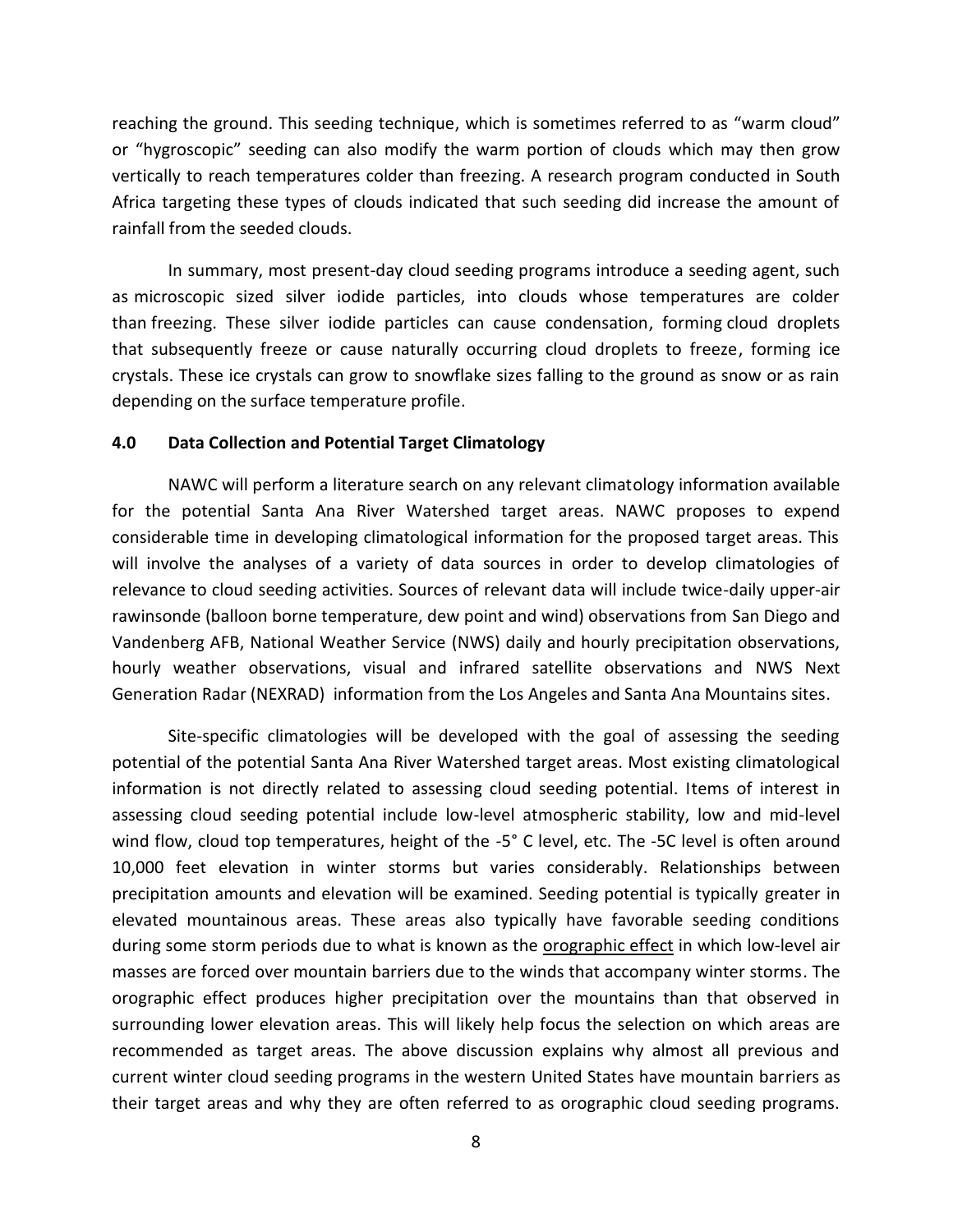This is also logical from another perspective, in that the majority of streamflow in the western U.S. originates from such mountain barriers.

These climatologies will be derived through an evaluation of storm frequencies and characteristics, temperatures, precipitation characteristics, prevailing winds, surface observations, barriers, etc. Monthly climatologies of precipitation occurrence in the Santa Ana River Watershed target areas will be developed. This information along with other more detailed information described below and the periods when additional water is valuable to the SAWPA will be used to determine the months in which a cloud seeding project could be conducted.

Storm frequencies will be developed for storms that produce ranges of precipitation (e.g. 0.50 - 1.0 inches, 1.0 -2.0 inches per 24-hour periods, etc.). The prevailing winds at various levels (e.g. 4500 feet, 10,000 feet, 18,000 feet, etc.) as determined from upper-air weather balloon observations for each range of precipitation amounts will be determined. This information will be useful in later considerations of targeting of seeding materials. National Weather Service (NWS) upper-air observations are available twice per day from San Diego and Vandenberg AFB, which should be representative of meteorological parameters of interest over the proposed target areas. The frequency of occurrence of low-level atmospheric inversions will be documented utilizing historical information from these two sounding sites. Those inversions whose bases are warmer than –5° C are of special interest since silver iodide seeding material released under such inversions is likely to be trapped and would not produce a seeding effect since the warmest activation temperature of silver iodide is –5° C. This may be a consideration in the possible use and siting of ground-based cloud seeding nuclei generators during the winter season. The height of the -5° C level will be documented since this is the activation temperature threshold of silver iodide, a frequently used seeding material. Often, cloud seeding flights are conducted at this level during winter and summer cloud seeding programs. The above information will be presented in monthly as well as seasonal formats. Monthly information may be useful in later studies concerned with the design of a project.

The above information will be used to document the frequency of "seedable" storm conditions. Past research has shown that not all storm periods are seedable. As explained in section 3.0, the primary determination of whether clouds are seedable using silver iodide as the seeding agent (the most commonly used seeding agent) is whether there are supercooled (colder than freezing) cloud droplets present in clouds. There are other considerations of whether storm periods are seedable. For example, if ground-based sites generators are to be used then wind directions need to be considered since generators will be required at proper locations upwind of the target area in order to produce a seeding effect in the target area. Also, any low-level atmospheric inversions in the atmosphere that may restrict the movement of the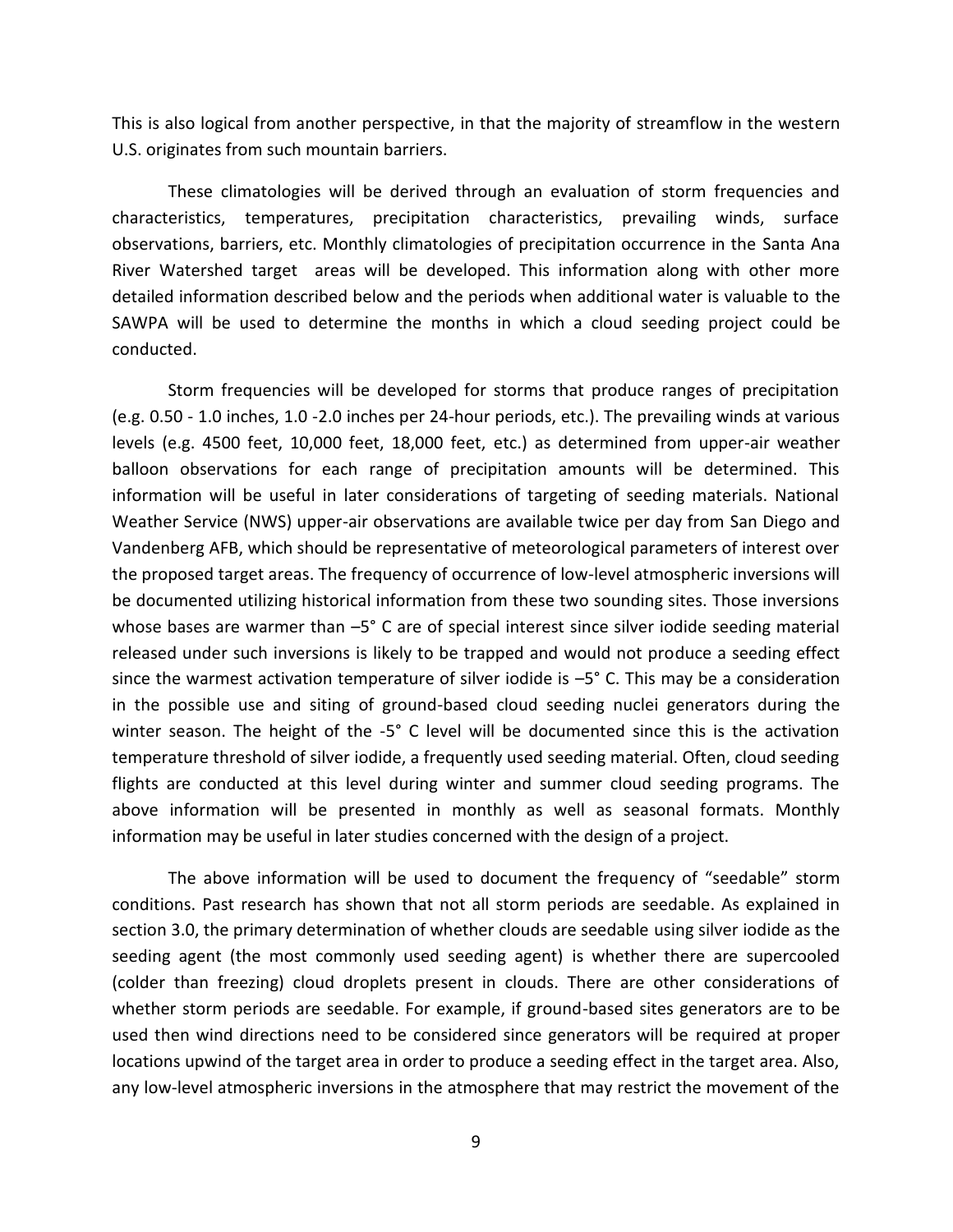seeding material from the ground to the -5° C level should be taken into account. In addition, some past research has shown that deep storms with cold cloud tops normally do not contain any significant amounts of supercooled liquid water cloud droplets. NAWC has developed some general criteria that can be used to determine whether a storm period appears to be seedable. These criteria are provided in Table 3.

## **Table 3 NAWC Winter Orographic Cloud Seeding Criteria**

- Cloud bases are below the mountain barrier crest.
- Low-level wind directions and speeds would favor the movement of the silver iodide particles from their release points to the intended target area.
- No low-level atmospheric inversions or stable layers that would significantly restrict the vertical movement of the silver iodide particles from the surface to at least the -5°C (23°F) level or colder.
- Temperature at mountain barrier crest height expected to be -5°C (23°F) or colder.
- Temperature at the 700mb level (approximately 10,000 feet) expected to be warmer than -15°C (5°F).
- Cloud top temperatures ≥ -25°C (-13°F).

Obviously, some of these criteria only apply to ground based seeding modes. Seeding from aircraft is not subject to all of the above limitations. These criteria will be used to establish one estimate of the frequency of seedable events in each of the potential target areas.

Another major consideration when determining storm seedability will be the frequency of "convection bands" in these areas. A winter weather modification research program was conducted in Santa Barbara County in the period from 1967 through 1973 (Brown et al., 1974). This program was funded by the Naval Weapons Center at China Lake, California and conducted by North American Weather Consultants. The design of this program was based upon the work conducted in the 1960's which identified "convection bands" as the primary target of opportunity for winter cloud seeding precipitation augmentation activities in the County. This research program and subsequent adaptation in the conduct of operational cloud seeding programs in Santa Barbara County is described in Griffith, et al, 2005. The research program was known as Santa Barbara II phases I and II. Phase I consisted of the release of significant amounts of silver iodide from a ground location near 1,200 m MSL located in the Santa Ynez Mountains north of Santa Barbara. A similar experiment, phase II, employed an aircraft to release silver iodide generated by high output (silver iodide - acetone wing tip nuclei generators) into the "convection bands" as they approached western coastline of Santa Barbara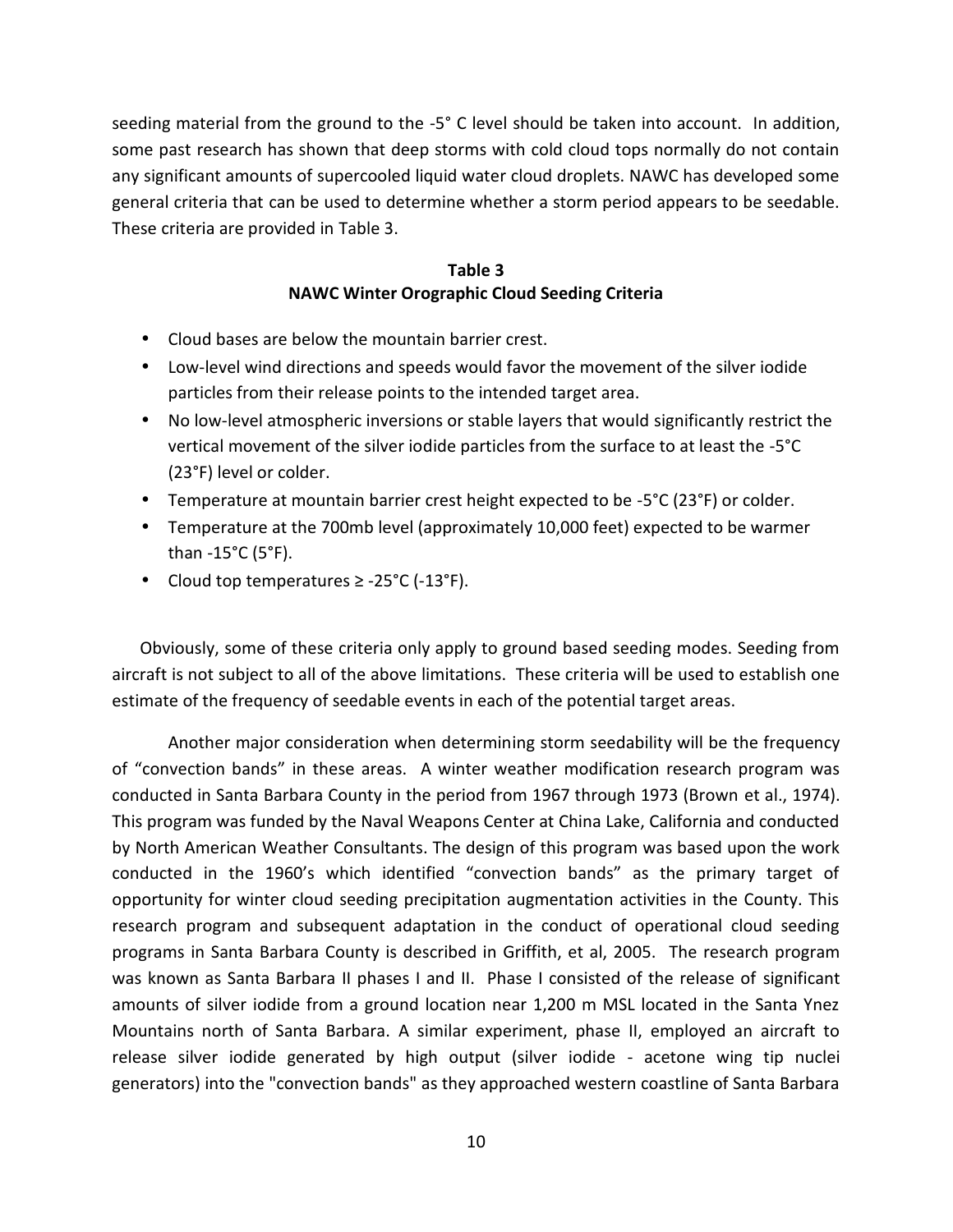County. Figure 2 is a NEXRAD radar depiction of a convection band observed last winter season over Santa Barbara County.

Detailed analysis of the potential impacts of the seeding were performed in the Santa Barbara County studies. The results were strongly positive, indicating up to 50% statistically significant increases in seeded convection band precipitation downwind of the seeding locations from both ground and airborne seeding (Phases I and II). A more recent report (Solak, et al, 1996) provided a more precise quantification of the optimal seeding increases that might be expected at Juncal and Gibraltar Dams (i.e., 18-22%) from seeding convection bands. A recent evaluation of the estimated seeding impacts from the long-term (1981 through 2011 winter seasons) Santa Barbara operational cloud seeding program produced estimates of average seasonal increases in precipitation of 9% to 21% (Griffith, et al, 2015).

The climatological analysis of the seeding potential in the Santa Ana River Watershed target areas will therefore include consideration of the frequency and characteristics of convection bands impacting these areas.



**Figure 2 Composite Radar Image from January 9, 2019 at 1345 PST**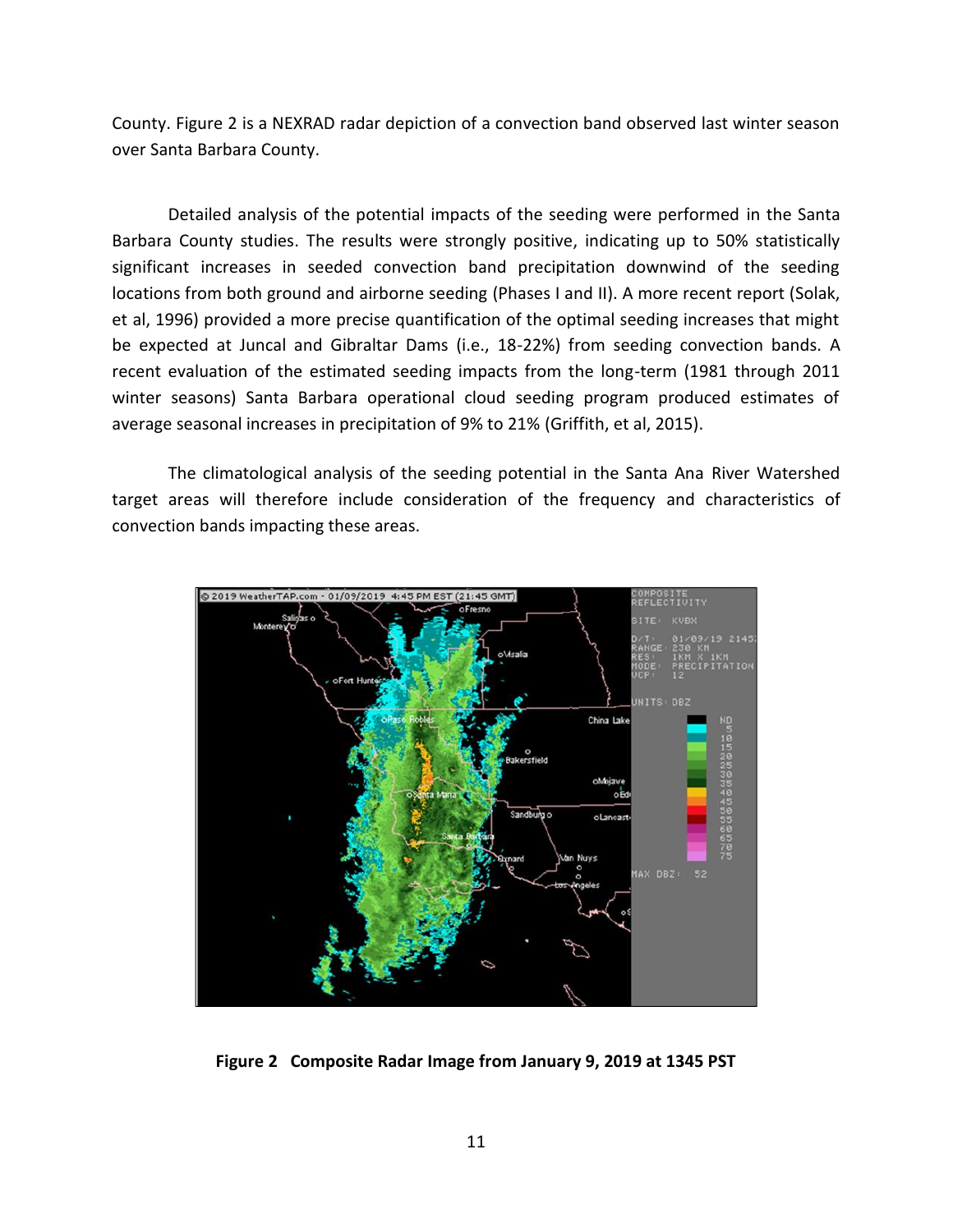Information from the above analyses will be used to recommend **potential locations** of ground-based seeding sites, including a discussion of the possible types of ground-based seeding nuclei generators that might be deployed at these sites. Aircraft seeding feasibility and possible flight path locations will be considered under Task 2. **NAWC does not propose to select specific site locations which would require site visits and establishing whether access to these sites can be approved by the various owners of these properties.** NAWC suggests that these specific site locations be selected by the Contractor selected to implement this program, should this study determine that a program is feasible and a decision be made to move forward by the SAWPA. assuming this study determines that a project appears feasible. The timing between the submission of a final study report and the implementation of a program could be a few years, for various reasons. A Mitigated Negative Declaration would need to be drafted, opened for comment, then approved by the SAWPA Board of Directors. During this time, the availability of specific site locations may change. The specification of potential locations should be adequate to establish whether the proposed program is technically feasible as defined by the ASCE.

NAWC will also examine existing hydrologic records, primarily steam gauge data, to determine the contributions of streamflow from different potential Santa Ana River Watershed target areas. This information along with the meteorologically oriented analyses described above will assist NAWC in recommending and prioritizing target areas under Task 2.

NAWC will attempt to "collect cost data from similar weather modification programs in other watersheds". Such information from other agencies may be considered proprietary. NAWC has or is conducting similar programs in other parts of southern California and can ask these clients if relevant cost information may be shared. Otherwise, NAWC can provide cost estimates to conduct a program according to our design established under Tasks 3 and 4.

A memorandum will be prepared that "describes the climatology of the Santa Ana River Watershed and whether weather modification to increase seasonal precipitation appears feasible and deserves further study". Such a determination would need to be considered preliminary since work to be performed in later tasks would provide more factual information related to the feasibility of a program. NAWC personnel have participated in the preparation of recent American Society of Civil Engineers (ASCE) Standards and Documents on cloud seeding. The "Guidelines for Cloud Seeding to Augment Precipitation, Third Edition" (ASCE 2016) describe procedures to determine whether a proposed cloud seeding appears feasible. NAWC would apply these procedures in later tasks to answer this feasibility question.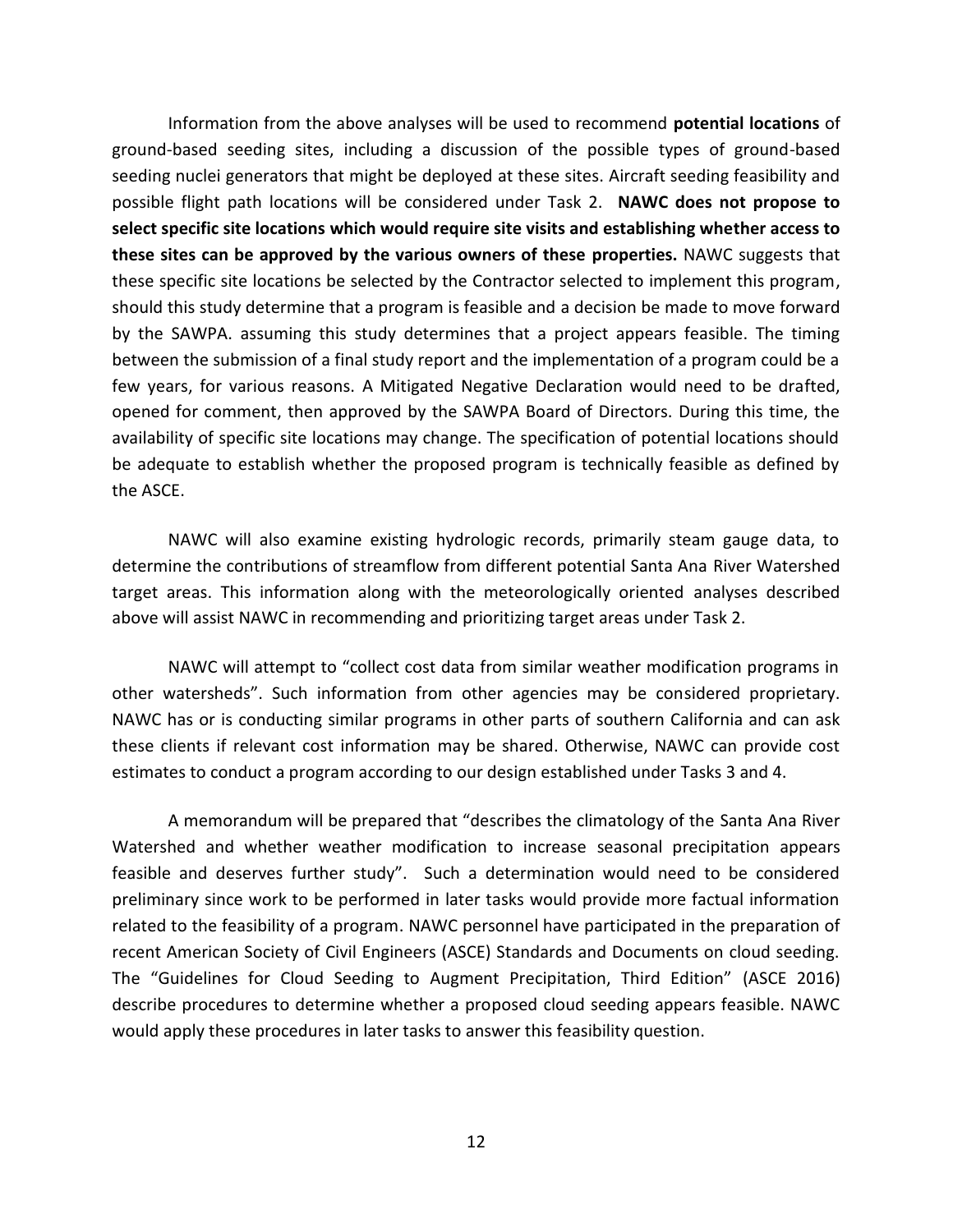## **5.0 Selection of Target Areas**

As discussed under Task 1, NAWC proposes to recommend the most suitable Santa Ana River Watershed target areas based upon prevailing storm wind directions during seedable storms. It is likely that NAWC's recommended locations will focus on wind directions during convection band passages and also on streamflow that is generated from the various potential target areas. This approach is suggested in b. under the Task 2 description from the RFP which brings in consideration of hydrologic data. For example, assuming similar frequencies of seedable conditions in several potential target areas and similar increases from seeding, then the target watersheds with the highest average runoff should receive priority. In other words, the same percentage increase applied to different areas will result in higher yields for target areas with the highest natural runoff. Consequently, NAWC believes that this task needs to be conducted in tandem with Task 3.

NAWC will utilize in-house personnel to perform this and other tasks in this study. NAWC has four WMA Certified Managers one of which is also an AMS Certified Consulting Meteorologist.

NAWC proposes that one of its meteorologists visit the identified target areas to conduct on-site surveys of potential ground sites. The assistance of SAWPA personnel in these site surveys would be very useful. For example, are there secured debris basin locations that might serve as good ground generator locations? NAWC used this approach in selecting sites for our 2015-2016 seeding program conducted for the San Gabriel Mountains under contract to the Los Angeles County Department of Public Works (LACDPW). As mentioned previously, some of these same sites may be useful in the conduct of a Santa Ana River Watershed program with approval from the LACDPW.

NAWC will investigate the predicted seeding plume transport from potential ground generator locations under prevailing wind directions. This could include winds during various storm situations (e.g. pre-frontal, frontal and post-frontal). The typical wind directions with frontal passages in southern California include pre-frontal winds from the southwest, transitioning to westerly in the cold frontal zone, with northwesterly post-frontal winds.

NAWC intends to use a National Weather Service model known as HYSPLIT to provide some predicted plume transports. The HYSPLIT (HYbrid Single-Particle Lagrangian Integrated Trajectory) model is intended for use in computing simple air parcel trajectories to complex dispersion and deposition simulations and was developed as a joint effort between NOAA and Australia's Bureau of Meteorology. NAWC has used this model routinely for the past several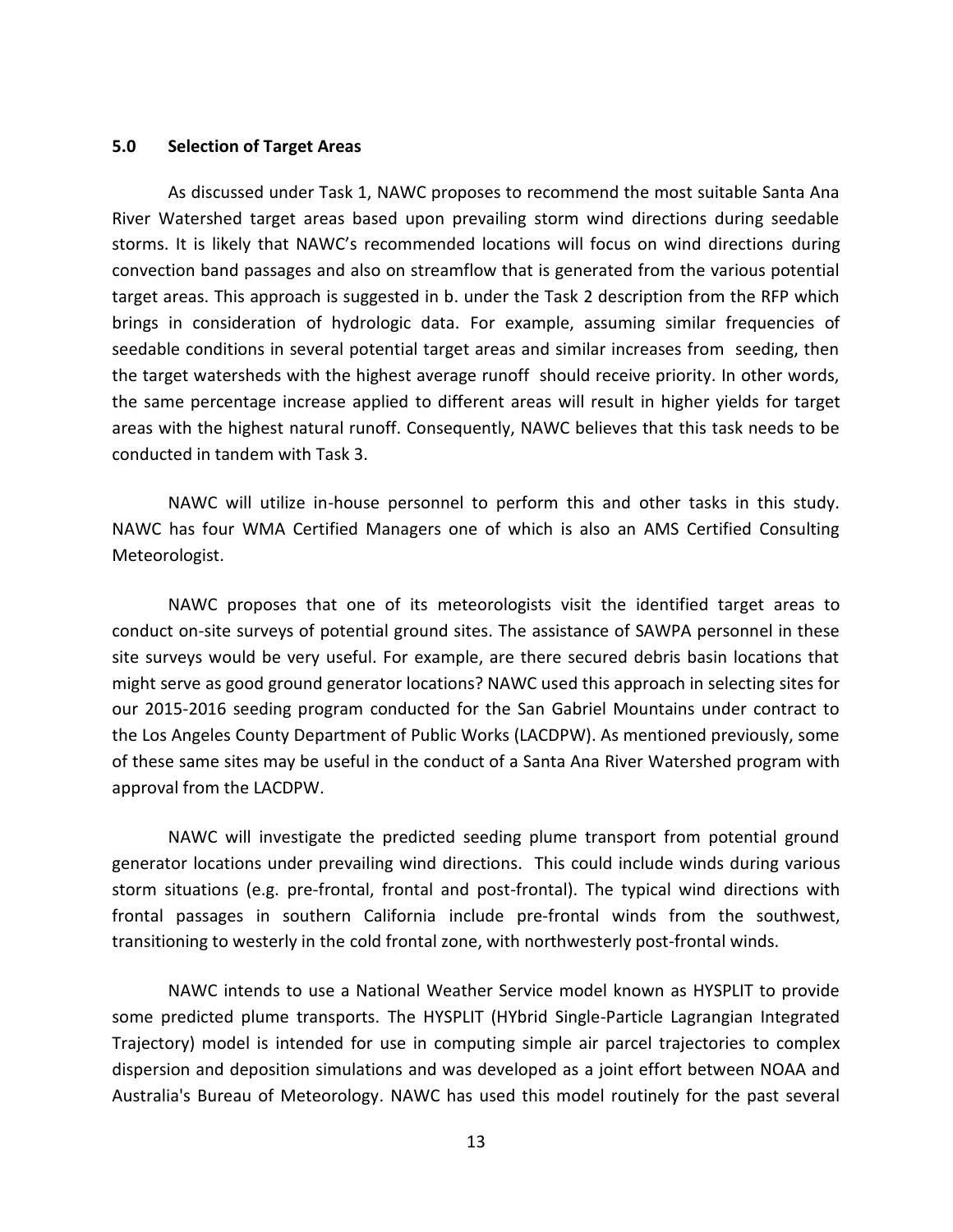winter seasons in the conduct of its operational cloud seeding programs. It can be run in real time for input to decision making regarding which seeding sites may be useful in a given storm situation, or archived data may be used to predict seeding plume dispersion for previous historical storm events. Figure 3 provides an example of a model simulation from a seeded storm during last winter's seeding program in Santa Barbara County.



**Figure 3 HYSPLIT Model Output for Seeding Operations on March 20, 2019**

The HYSPLIT model can also be used to simulate seeding plume transport from aerial releases. The targeting of seeding effects to impact intended target areas using seeding aircraft is somewhat simpler than that from ground-based sites for a variety of reasons (some of which will be discussed in Task 3).

A report will be prepared describing the results of the work conducted under this task that will address the information requested in the RFP.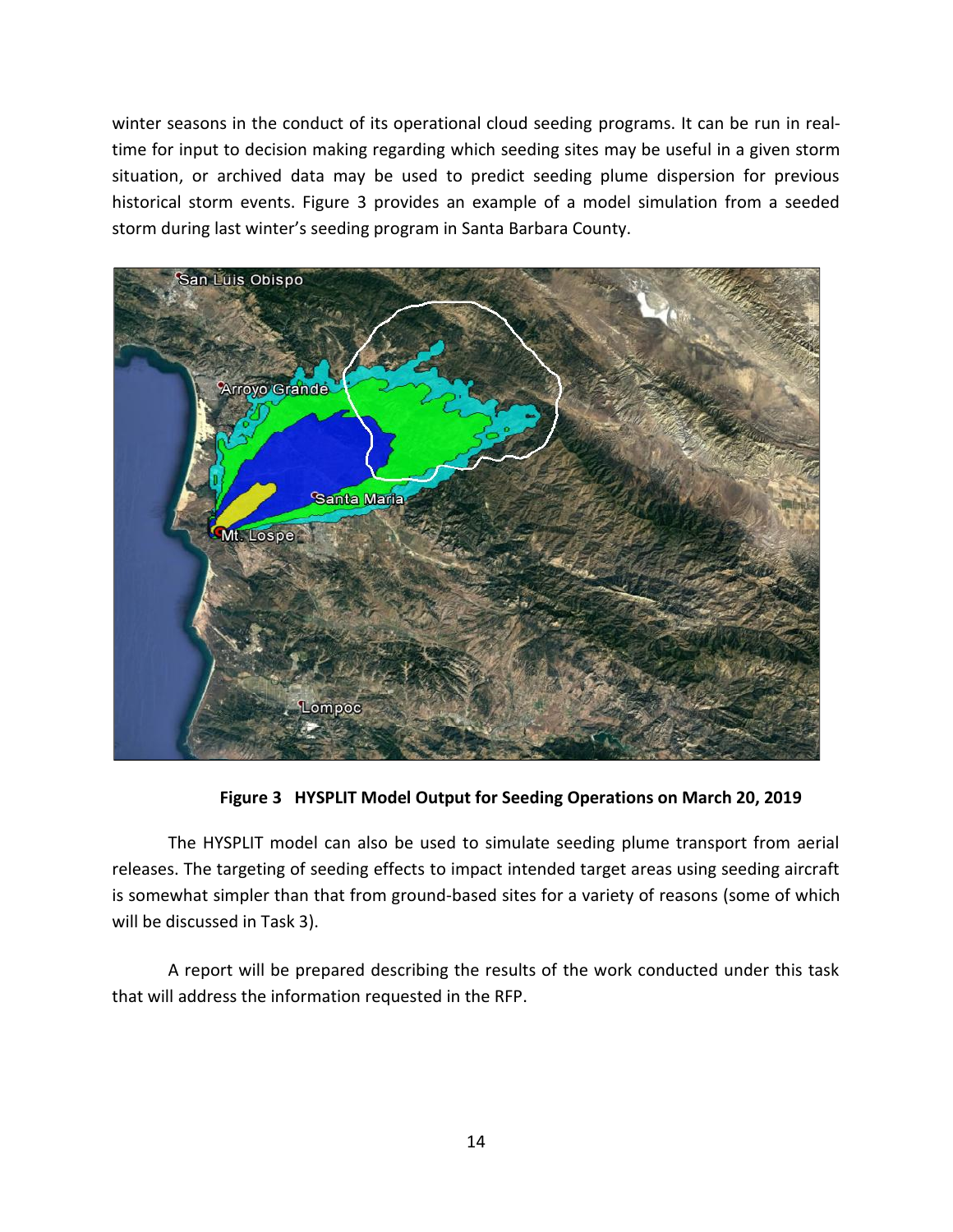#### **6.0 Development of Program Design and Seeding Increases Estimates**

The ASCE Guidelines 2016 Manual contains the following statement regarding feasibility studies; *"When possible, the feasibility study for a program should draw significantly from previous research and well-conducted operational programs that are similar in nature to the proposed program".* In NAWC's opinion, in the context of the proposed work for the Santa Ana River Watershed, it is fortunate that the Santa Barbara II research program was conducted in as similar environment as the proposed Santa Ana River Watershed program. As discussed previously, this research program yielded very positive results and NAWC has applied the basic components of the design of this program in the conduct of operational winter cloud seeding programs for Santa Barbara County since 1981. The components of the design of the operational program have evolved over time to the present. The results from the operational program have been positive with calculated increases of target area precipitation from 9% to 21% (Griffith et al., 2015). This evolved design can be used to develop a robust design for the Santa Ana River Watershed program, which can include consideration of both ground-based sites and airborne seeding. Potential ground generator locations and potential flight paths (if airborne seeding is deemed feasible) will be documented in a report prepared for this task. **The design will include consideration of a number of factors, including personnel, organizational structure, operations center location and equipment, communications, weather data, predictive models, means for real-time recognition of seedable situations, how seeding is to be performed in varying situations, operations plans, cloud seeding suspension criteria, permits, reports, potential means to evaluate the effectiveness of the seeding, etc.** A design for the Santa Ana River Watershed program is expected to be similar to one developed for San Luis Obispo County (Griffith et al., 2019). Although not mentioned in the RFP, NAWC could prepare a summary of potential environmental impacts of the cloud seeding program with relevant references.

Average estimates will be made of the potential increases in precipitation due to seeding. Such estimates may include precipitation increases and increases in snow water content in higher target area locations. Estimates will then be made of potential increases in runoff. NAWC has routinely performed both types of estimations for other NAWC operational programs or feasibility studies. We typically use an historical target/control evaluation technique where precipitation in upwind control areas is correlated with proposed target area precipitation prior to any seeding being conducted. These evaluations are normally based on linear or multiple linear regression equations. These equations, based on non seeded seasonal periods, can then be used during seeding periods to estimate the amount of natural precipitation that would be expected in the target area(s). These estimates are then compared to the actual precipitation during the seeded periods (see Griffith et al., 2009).

15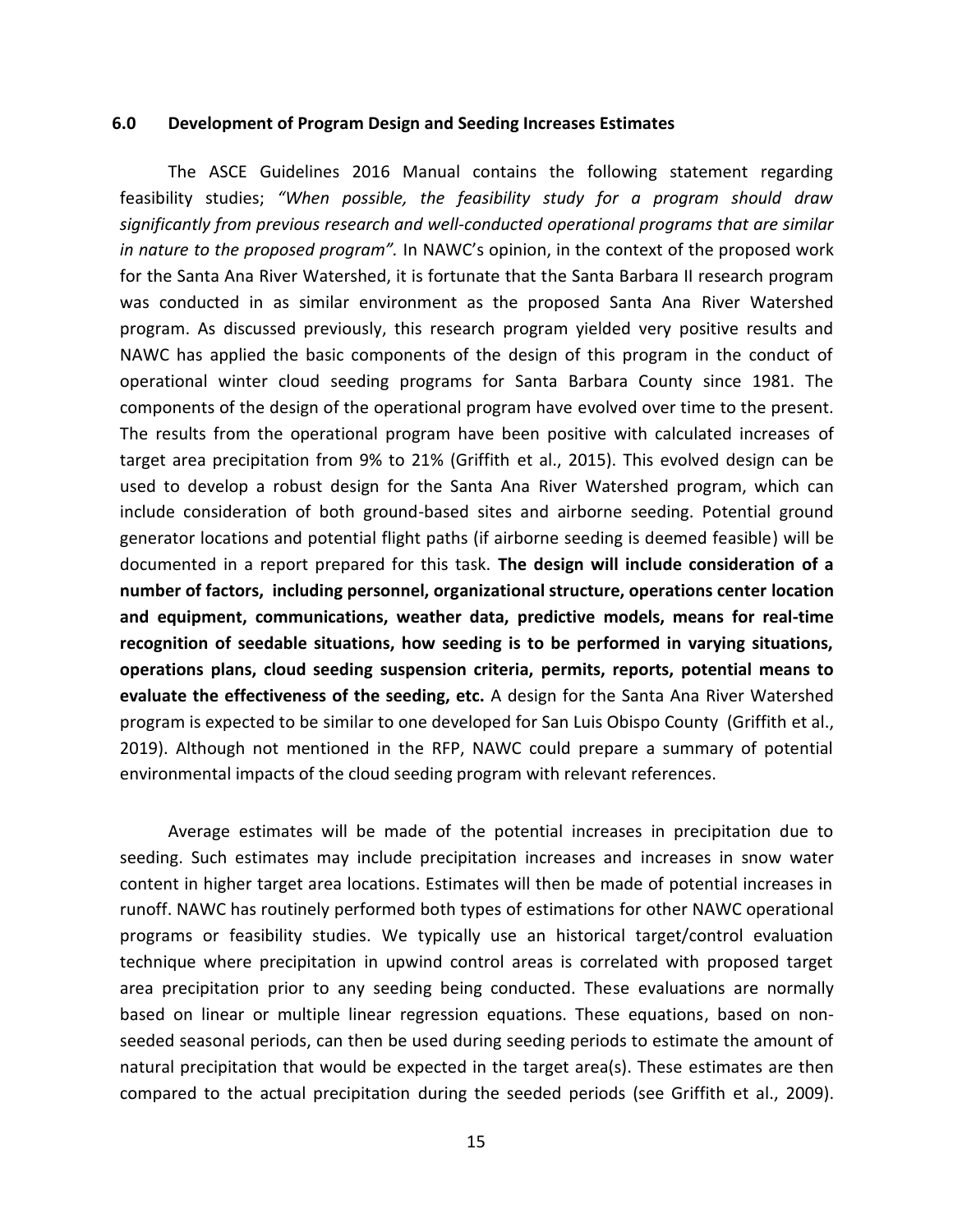Thus, the development of regression equations would provide an evaluation technique that could be used in future years (if a seeding program is implemented) to estimate the effectiveness of seeding.

For estimates of increased runoff in feasibility studies, correlations may be established between seasonal precipitation or April  $1<sup>st</sup>$  snow water contents for not seeded seasons with the most representative seasonal or entire water year streamflow totals. These correlations are also in the form of regression equations. An average amount of precipitation is calculated for the proposed period of seeding (e.g. November through March) or for April 1st snow water content. These amounts are then increased by the estimated percentage increases in order to estimate the potential increases in runoff (see Griffith et al., 2019).

The report prepared for this task will include the results of these analyses. These results would also be needed in the next task in order to estimate the potential Benefit/Cost ratio or ratios (next task).

### **7.0 Perform a Benefit/Cost Analysis**

The ASCE "Guidelines for Cloud Seeding to Augment Precipitation" published in 2016 will be followed in the performance of this task. **The publication states in part: "Before a cloud seeding program is implemented, a feasibility study, as described in Section 6.3, should be conducted to assess the probability pf the program being successful".** The following is also quoted from this publication:

#### *Feasibility Study Considerations*

*The term "feasibility study" refers to the examination of the local climate and cloud characteristics, to determine whether or not cloud seeding technology has a reasonable expectation of increasing precipitation. The term "program assessment" refers to the evaluation of the program itself when it is actually conducted.*

*The feasibility of a program depends largely upon two factors. First, is there a scientific basis for the work proposed that could yield the desired additional precipitation? This is discussed in detail in Section 4. Secondly, even if such a basis exists, is the cost of implementing a program based on the known science affordable? The latter depends heavily upon the combination of available financial resources and the expected return in additional water, in other words, the benefit/cost ratio.*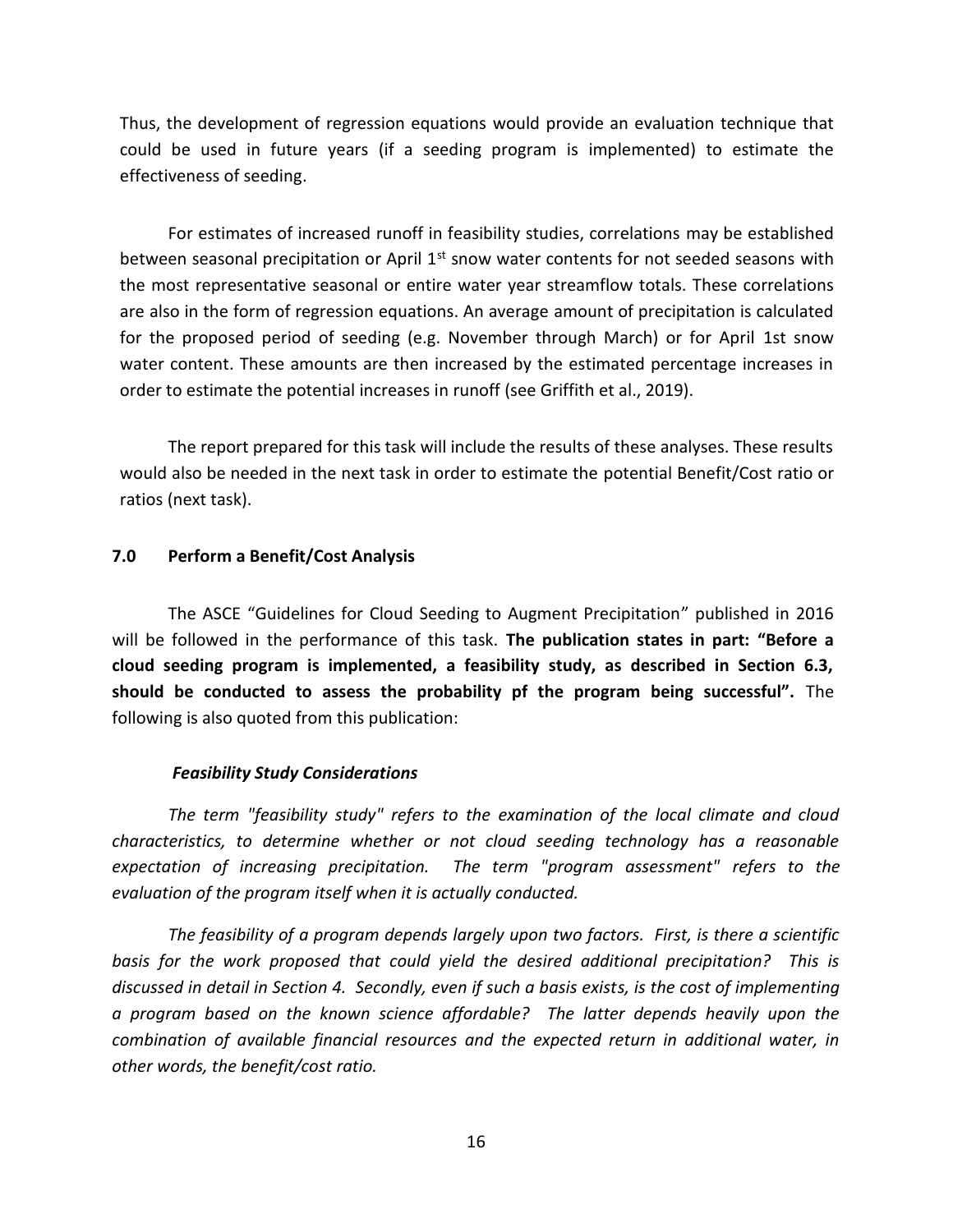*When possible, the feasibility study for a program should draw significantly from previous research and well-conducted operational programs that are similar in nature to the proposed program (e.g., similar topography, similar precipitation occurrences, etc.). Percentage increases obtained from such programs can be used in the development of benefit/cost analysis for the proposed program (See Section 2.4).*

#### *Feasibility Study Objectives (Program Scope)*

*The primary purpose of the feasibility study is to answer two questions. First, does it appear that a cloud seeding program could be implemented in the intended target area that would be successful in achieving the stated objectives of the program? Examples include the increase of high elevation snowpack or the increase of summer rainfall directly on croplands. Secondly, is the proposed program design expected to produce a positive benefit/cost ratio? The answers to these two questions will determine whether the proposed program appears to be technically and economically feasible.*

*Answering the first question involves assessing whether or not the climate and cloud characteristics of the region in interest will normally produce sufficient numbers of clouds amenable to effective treatment. In "normal" seasons there must be enough suitable clouds to make a program worthwhile. That number depends upon the increase in precipitation likely to be obtained from each event, and on the value of the additional water thus reaching the surface. Background climatological studies of the weather typical of the intended target area(s) can help address these questions. In addition, the clouds must be treatable, that is, there must be a means of consistently treating the cloud volumes with enough seeding agent(s) to achieve the desired effects. Contributing factors include how seeding agents are transported and dispersed by the airflow and/or convection relative to the locations of the seedable clouds. For orographic seeding, the transport and dispersion are primarily studied relative to the terrain. For airborne seeding, the location(s) of aircraft base(s), the aircraft performance, and the locations climatologically favored for the development of suitable clouds are the primary considerations.*

*The feasibility study should also address other potential concerns, e.g., the environmental effects of seeding agents such as silver iodide (AgI), and the possibility of measurable downwind effects. References to all relevant research should be summarized for the benefit of the potential program sponsors, and the public. Numerous studies have shown repeatedly that adverse environmental effects are unlikely even with long-term programs.*

To prepare a benefit/cost analysis, NAWC would first need to make estimates of the costs associated with different seeding modes and different target areas. NAWC would then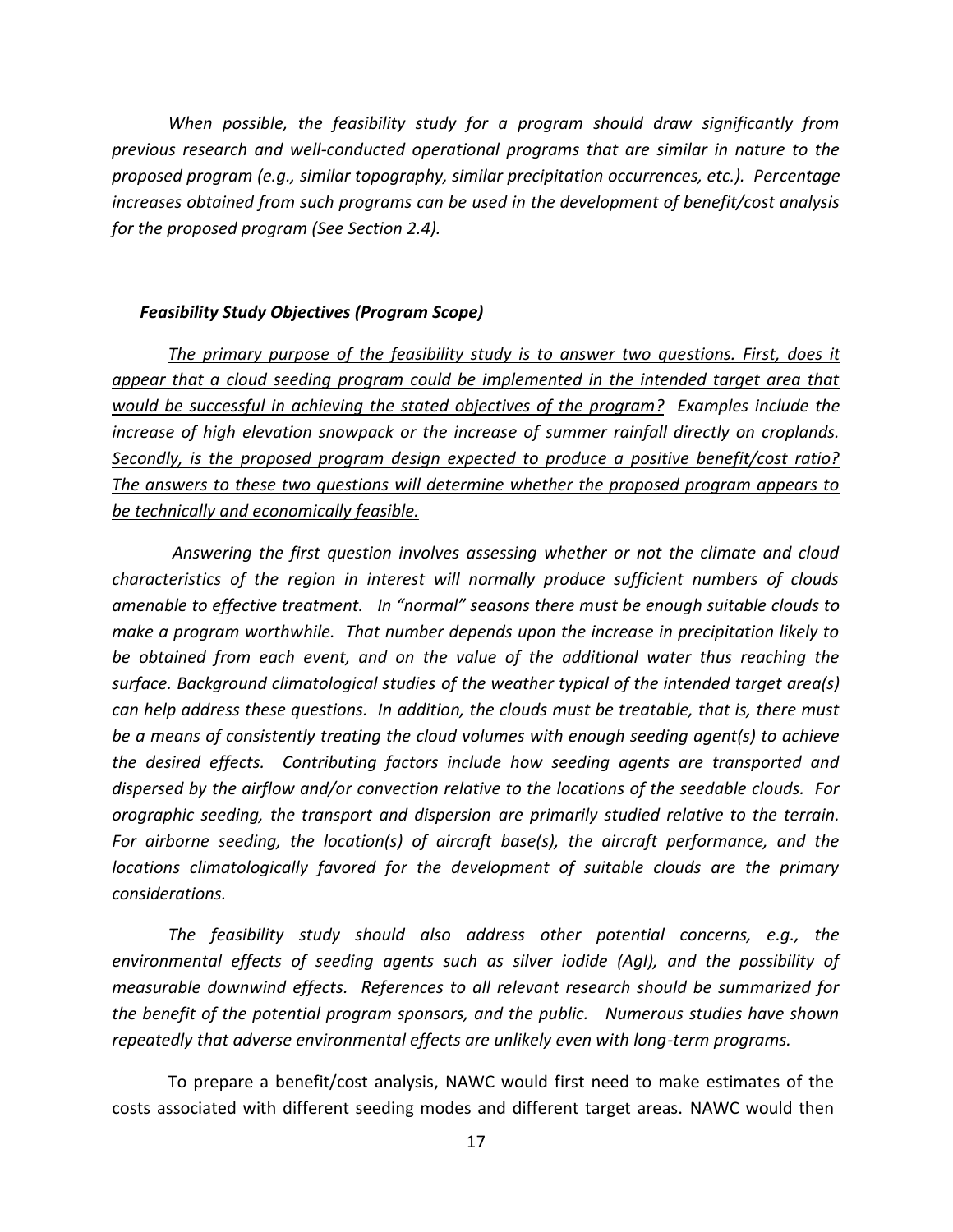need estimates from the SAWPA of the value of streamflow at various stream gauge measurement points or calculated streamflows that the SAWPA may be able to provide. The desired values would be expressed in dollars per acre-foot. NAWC would then multiply these values by the estimated average of runoff increases from Task 3, then divide by the estimated program costs to derive benefit/cost estimates. NAWC will provide a second California benefit/cost analysis method for comparison.

The ASCE Guidelines (2016) suggest a benefit/cost ratio of 5/1 for a proposed cloud seeding program to be considered economically feasible. According to this publication, a proposed program must be considered to be both technically and economically feasible in order to be considered feasible. NAWC will adhere to this definition in ultimately determining whether the proposed Santa Ana River Watershed program is feasible. NAWC has applied these same criteria in the performance of other feasibility/design studies.

#### **8.0 Final Report**

Quoting from the RFP, "A draft version of the Report shall be provided to SAWPA, allowing four weeks to review the draft and return comments. All comments shall be incorporated, finalized, and delivered to SAWPA within three weeks for approval". NAWC will follow these procedures. The final report will summarize the work conducted under the previous four tasks.

#### **Exceptions**

NAWC does not propose to select specific site locations which would require site visits and establishing whether access to these sites can be approved by the various owners of these properties. NAWC suggests that these specific site locations be established by the Contractor selected to implement this program should the decision be made to move forward by the SAWPA assuming this study determines that a project appears feasible. The timing between the submission of a final study report and the implementation of a program could be a few years for, among other reasons, a Mitigated Negative Declaration would need to be drafted, opened for comment, then approved by the SAWPA Board of Directors. During this time, the availability of specific site locations may change. The specification of potential locations should be adequate to establish whether the proposed program is technically feasible as defined by the ASCE.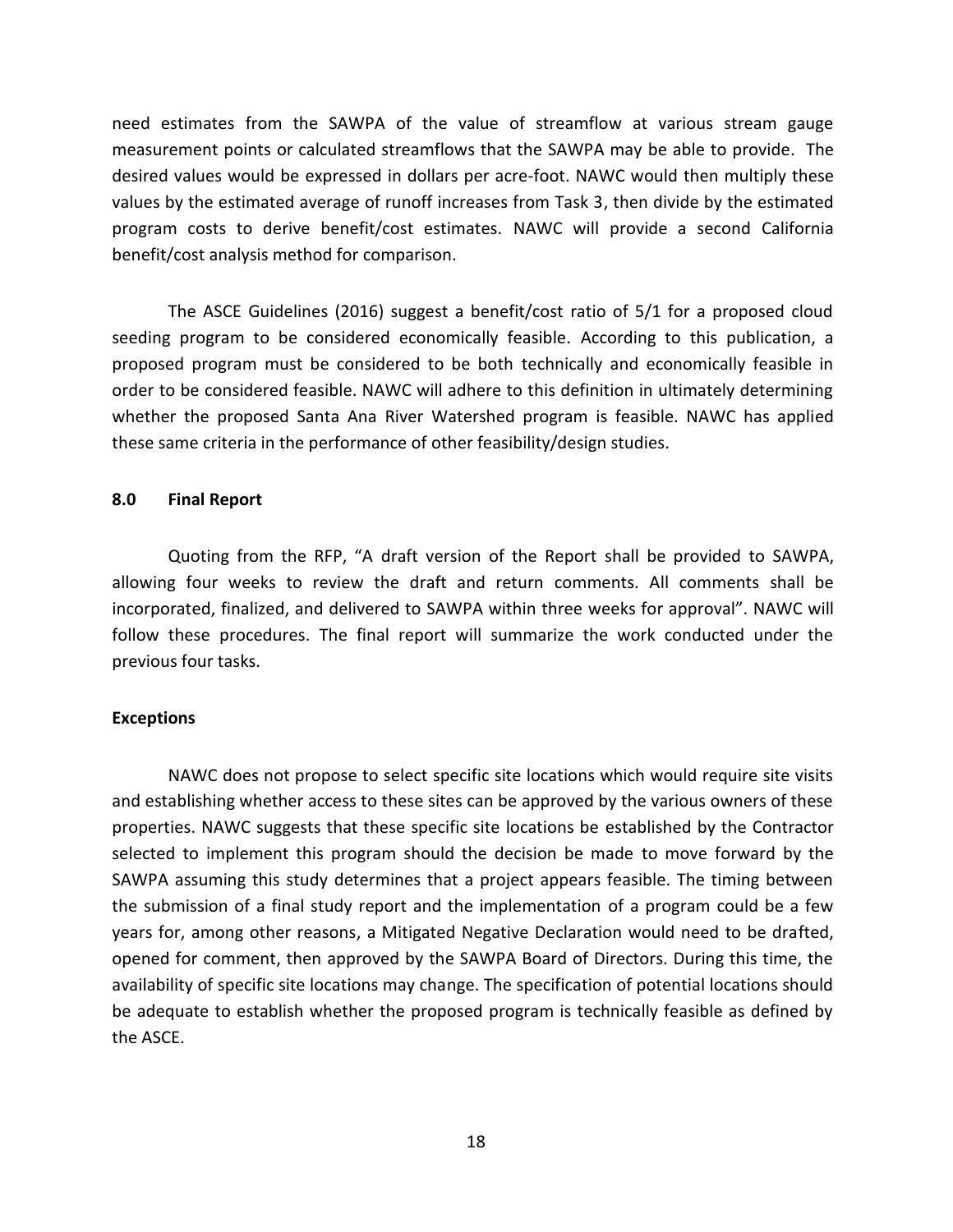NAWC requests a fixed cost instead of a cost reimbursable contract. A fixed cost would be established for each of the five tasks. **All previous NAWC feasibility/design contracts, including those in California, have been conducted on a fixed cost basis.** NAWC does not require our employees to submit time cards. We expend whatever personnel time is needed in order to deliver an acceptable product. We use this same fixed price approach in the conduct of all of our operational cloud seeding programs, with the exception of a cost reimbursable section in our contracts that is used to charge our clients for seeding material usage and flight hours, which are entirely a function of the weather conditions.

NAWC does not agree with sections 4.05, 11.06, X.3 in the sample contract.

#### **Fixed Costs**

| Task 1, Collection of Data.              | \$15,000 |  |
|------------------------------------------|----------|--|
| Task 2, Selection of Target Areas.       | \$15,000 |  |
| Task 3, Development of Program Design    |          |  |
| and Seeding Increase Estimates.          | \$20,000 |  |
| Task 4, Perform a Benefit/Cost Analysis. | \$15,000 |  |
| Task 5, Delivery of Final Report         | \$10,000 |  |
| Total                                    | \$75,000 |  |

## **References**

ASCE, 2016: Guidelines for Cloud Seeding to Augment Precipitation. ASCE Manual 81, 3rd Edition, Reston, VA.

ASCE, 2017: Standard Practice for the Design, Conduct and Evaluation of Operational Precipitation Enhancement Projects. ANSI/ASCE/EWRI 42-17, Reston, VA.

Brown, K.J., R.D. Elliott, J.R. Thompson, P. St. Amand and S.D. Elliott, Jr., 1974: The seeding of convective bands. AMS Preprints 4th Conf. on Weather Modification, Nov. 18-21, 1974, Ft. Lauderdale, FL.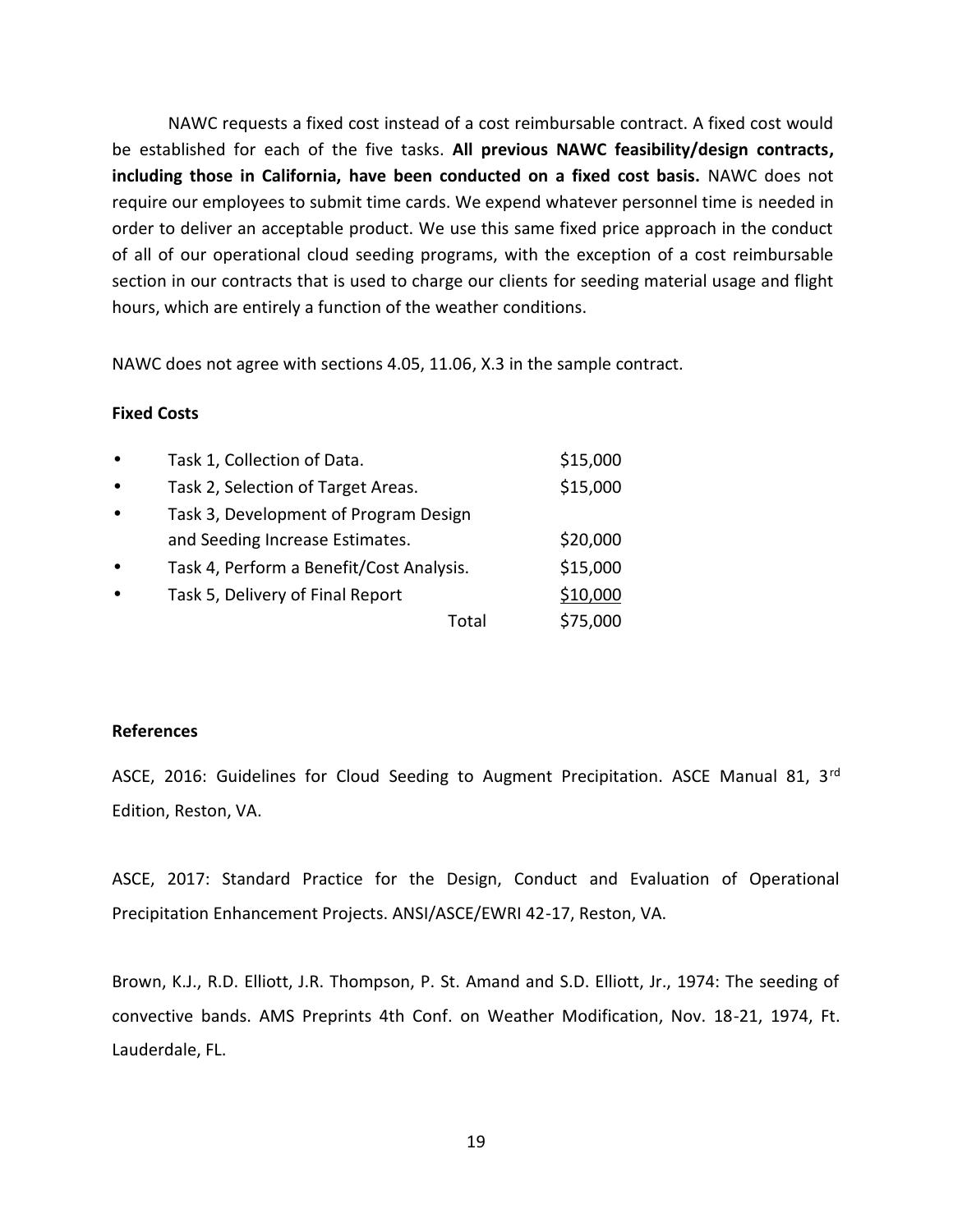Griffith, D.A., M.E. Solak, R.B. Almy and D. Gibbs, 2005: The Santa Barbara Cloud Seeding Project in Coastal Southern California, Summary of Results and Their Implications. WMA, Journal of Weather Modification, Vol. 37, pp. 21-27.

Griffith, D.A., M.E. Solak, D.P. Yorty and B. Brinkman, 2007: A Level II Weather Modification Feasibility Study for Winter Snowpack Augmentation in the Salt River and Wyoming Ranges in Wyoming, Weather Modification Association's *Journal of Weather Modification,* Vol. 39, p. 76- 82.

Griffith, D.A., M.E. Solak and D.P. Yorty, 2009: 30+ Winter Seasons of Operational Cloud Seeding in Utah. WMA, J. of Wea. Modif., Vol. 41, pp. 23-37.

Griffith, D.A., M.E. Solak and D.P. Yorty, 2010: Summary of a Weather Modification Feasibility Study for Winter Snowpack Augmentation in the Eastern Snake River Basin, Weather Modification Association's *Journal of Weather Modification,* Vol. 42, p. 115-123.

Griffith, D.A., D.P. Yorty and M.E. Solak 2012: Summary of a Weather Modification Feasibility/Design Study for Winter Snowpack Augmentation in the Upper Boise River Basin, Idaho. Weather Modification Association's *Journal of Weather Modification,* Vol. 44, p. 30-47

Griffith, D.A., D.P. Yorty and S.D. Beall, 2015: Target/Control Analyses for Santa Barbara County's Operational Winter Cloud Seeding Program. WMA, Journal of Weather Modification, Vol. 47, pp. 10-25.

Griffith, D.A., D.P. Yorty, T.R. Flanagan and S.D. Beall, 2017: A Feasibility/Design Study for a Winter Cloud Seeding Program for the Abajo and La Sal Ranges, Utah. Weather Modification Association's *Journal of Weather Modification,* Vol. 49, p. 13-21

Griffith, D.A., D.P. Yorty, S.D. Beall and T.R. Flanagan, 2019: Results from a Winter Cloud

20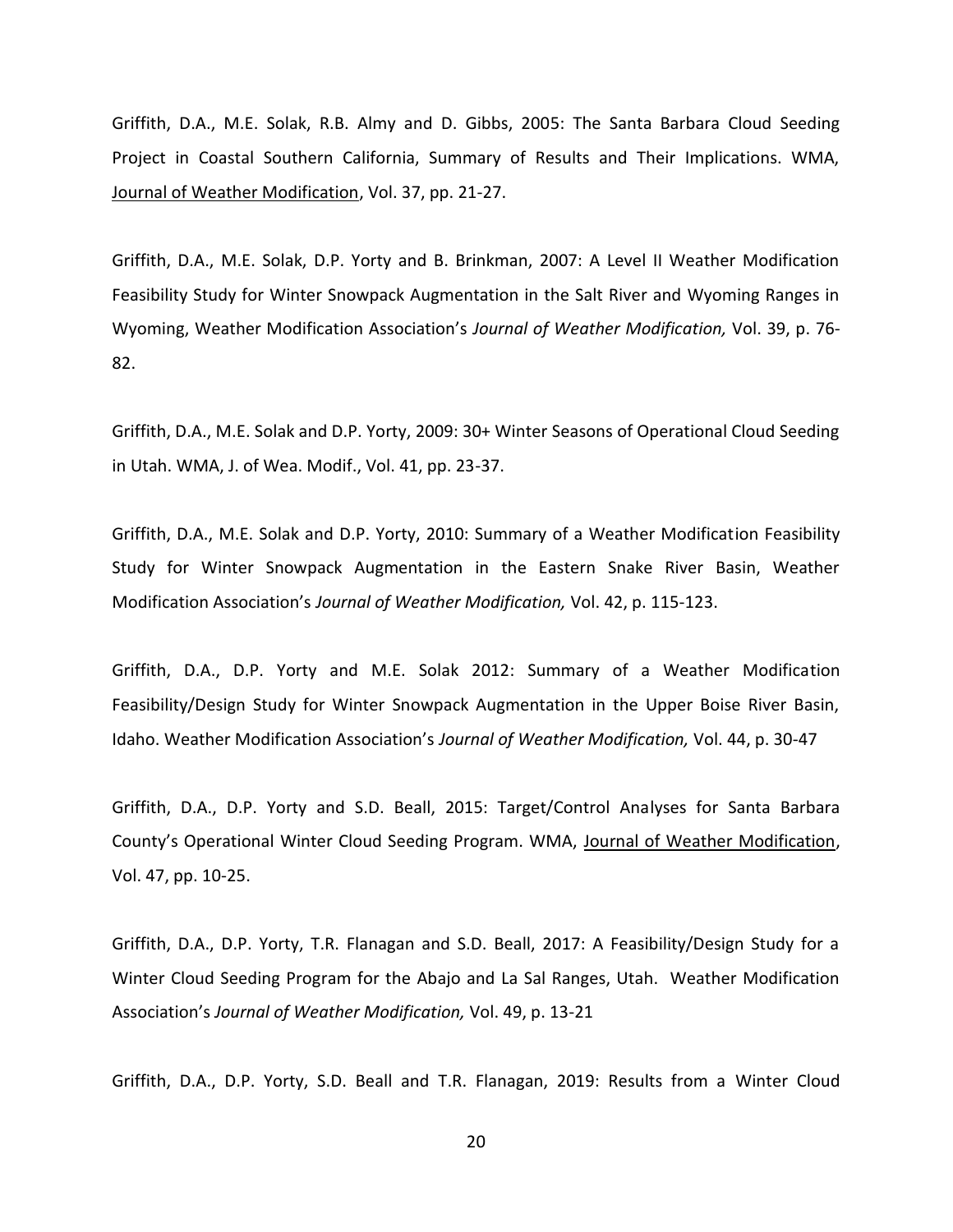Seeding Feasibility/Design Study Conducted for the Lopez Lake and Salinas Reservoir Drainage Basins in Southern San Luis Obispo County, California. Weather Modification Association's *Journal of Weather Modification,* Vol. 51, p. 1-9.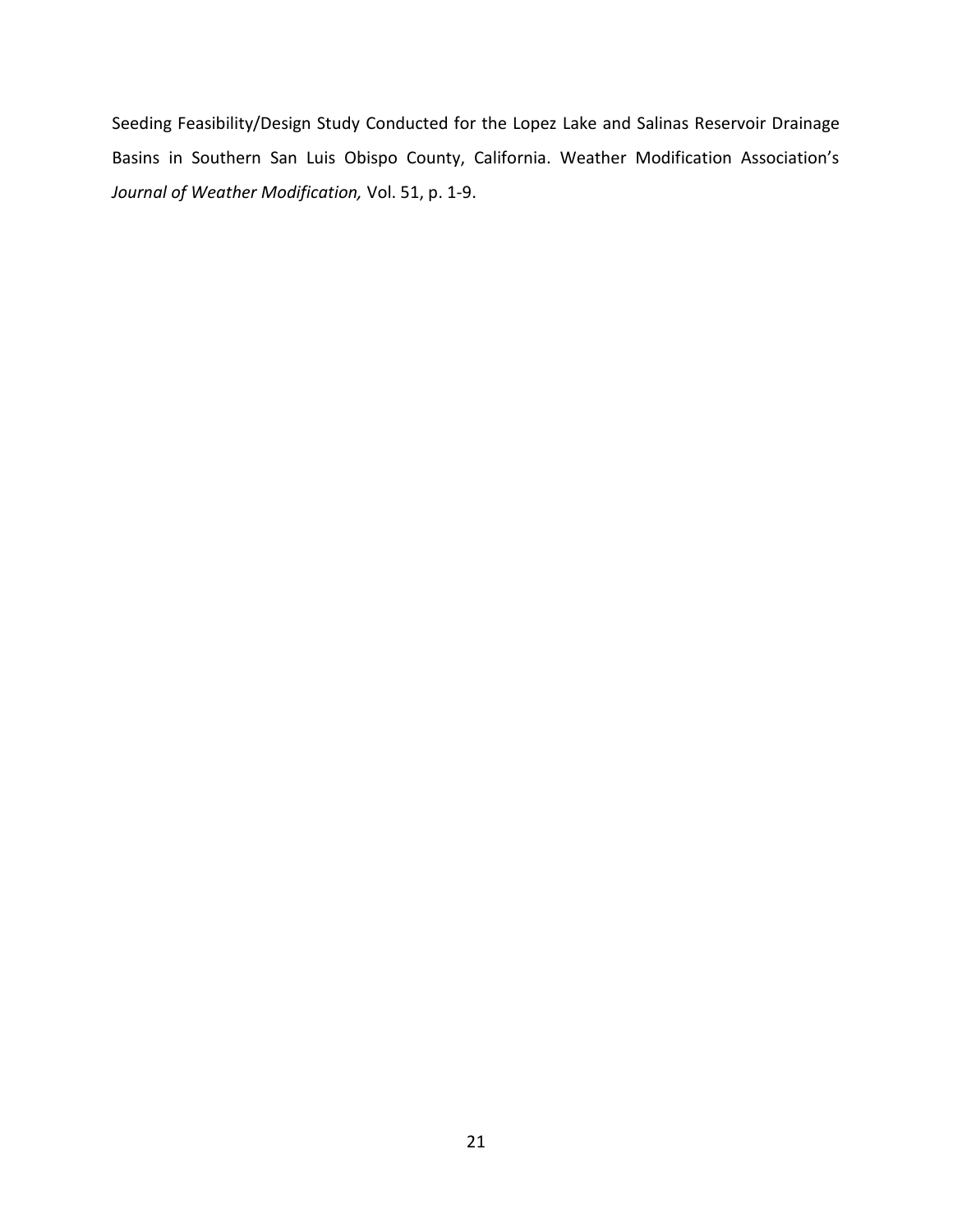## **APPENDIX A: NORTH AMERICAN WEATHER CONSULTANTS OPERATIONAL CLOUD SEEDING PROGRAMS Partial Listing**

| <b>Project Area:</b><br>Sponsor:<br>Technique: | Gunnison County, Colorado<br>Gunnison County<br>Ground based silver iodide seeding                                       | <b>Project Area:</b>                            | Bear Lake Drainage, Smith & Thomas Forks,<br>Southwestern Wyoming and Southeastern<br>Idaho                                                                             |
|------------------------------------------------|--------------------------------------------------------------------------------------------------------------------------|-------------------------------------------------|-------------------------------------------------------------------------------------------------------------------------------------------------------------------------|
| Time Period:<br>Goal:                          | 2003-present<br>Enhanced winter precipitation for irrigation water<br>supplies                                           | Sponsor:<br>Technique:<br>Time Period:<br>Goal: | Utah Power and Light Company<br>Ground based silver iodide seeding<br>1954 - 1970; 1979 - 1982, 1989 - 1990<br>Enhanced winter precipitation for hydroelectric          |
| <b>Project Area:</b><br>Sponsor:<br>Technique: | Little Cottonwood Canyon, Utah<br>Alta and Snowbird Ski Areas<br>Ground based silver iodide seeding                      |                                                 | power production                                                                                                                                                        |
| Time Period:<br>Goal:                          | 1996 - present<br>Enhanced winter snowfall for skiing                                                                    | <b>Project Area:</b><br>Sponsor:<br>Technique:  | Santa Barbara County, California<br>Santa Barbara County Water Agency<br>Ground based and airborne silver iodide seeding<br>with radar surveillance; ground-based flare |
| <b>Project Area:</b><br>Sponsor:<br>Technique: | Abajo Mountains of southeastern Utah<br>San Juan County Water Conservancy District<br>Ground based silver iodide seeding | Time Period:                                    | seeding<br>1950-1953; 1955; 1956-1960; 1978; 1982 - 1997<br>2002-2007; 2008 - present                                                                                   |
| Time Period:<br>Goal:                          | 2012-2013<br>Enhanced winter precipitation for water supplies                                                            | Goal:                                           | Enhanced winter precipitation for municipal and<br>agricultural water supplies                                                                                          |
| <b>Project Area:</b>                           | <b>Wellsville and Wasatch Mountains of Northern</b><br>Utah                                                              | <b>Project Area:</b>                            | Grouse Creek, Raft River, Wellsville and<br><b>Wasatch Mountains of Northern Utah</b>                                                                                   |
| Sponsor:                                       | Utah Division of Water Resources and Cache<br>County                                                                     | Sponsor:                                        | Utah Water Resources Development<br>Corporation, Utah Division of Water Resources,                                                                                      |
| Technique:                                     | Ground based silver iodide seeding                                                                                       |                                                 | and Cache and Box Elder Counties                                                                                                                                        |
| Time Period:<br>Goal:                          | 1997 - 2000, 2002-present                                                                                                | Technique:<br>Time Period:                      | Ground based silver iodide seeding<br>1989 - 1997, 2001-present                                                                                                         |
|                                                | Enhanced winter precipitation for irrigation water<br>supplies                                                           | Goal:                                           | Enhanced winter precipitation for irrigation water<br>supplies                                                                                                          |
| <b>Project Area:</b>                           | <b>Upper Ogden River and Lost Creek</b>                                                                                  |                                                 |                                                                                                                                                                         |
| Sponsor:                                       | Watersheds, Utah<br>Weber Basin Water Conservancy District and Utah<br>Division of Water Resources                       | <b>Project Area:</b><br>Sponsor:                | Provo and Weber River Drainages in Western<br>Uinta Mountains of Utah<br>Utah Water Resources Development Corporation                                                   |
| Technique:<br>Time Period:                     | Ground based and airborne silver iodide seeding<br>1991 - 1993                                                           |                                                 | Utah Division of Water Resources, Provo River<br>Water Users Association and Weber Basin Water                                                                          |
| Goal:                                          | Enhanced winter precipitation for irrigation water<br>supplies                                                           | Technique:                                      | <b>Conservancy District</b><br>Ground based silver iodide seeding                                                                                                       |
| <b>Project Area:</b>                           | Upper San Joaquin River Drainage, Southern<br>Sierra Nevada of California                                                | Time Period:<br>Goal:                           | 1989 - 1995, 2000-present<br>Enhanced winter precipitation for irrigation water<br>supplies                                                                             |
| Sponsor:                                       | Southern California Edison Company                                                                                       |                                                 |                                                                                                                                                                         |
| Technique:                                     | Ground based and airborne silver iodide seeding<br>with radar surveillance                                               | <b>Project Area:</b>                            | <b>Wasatch Mountains in Eastern Salt Lake</b><br>County, Utah                                                                                                           |
| Time Period:<br>Goal:                          | 1951 - 1987 and 1990 - 1992                                                                                              | Sponsor:                                        | Utah Water Resources Development Corporation                                                                                                                            |
|                                                | Enhanced winter and summer precipitation for<br>hydroelectric power production                                           |                                                 | Utah Division of Water Resources; Salt Lake City<br>Water Division; and Alta, Brighton, and Snowbird<br>Ski Areas                                                       |
| <b>Project Area:</b>                           | Mountain Watersheds in Central and Southern<br>Utah                                                                      | Technique:<br>Time Period:                      | Ground based silver iodide seeding<br>1989 - 1996                                                                                                                       |
| Sponsor:                                       | Utah Water Resources Development Corporation<br>Utah Division of Water Resources, 13 Utah<br>Counties                    | Goal:                                           | Enhanced winter precipitation for municipal water<br>supplies                                                                                                           |
| Technique:<br>Time Period:                     | Airborne and ground based silver iodide seeding<br>1973 - 1983, 1987, 1988-present                                       |                                                 |                                                                                                                                                                         |
| Goal:                                          | Enhanced winter precipitation for irrigation water<br>supplies                                                           |                                                 |                                                                                                                                                                         |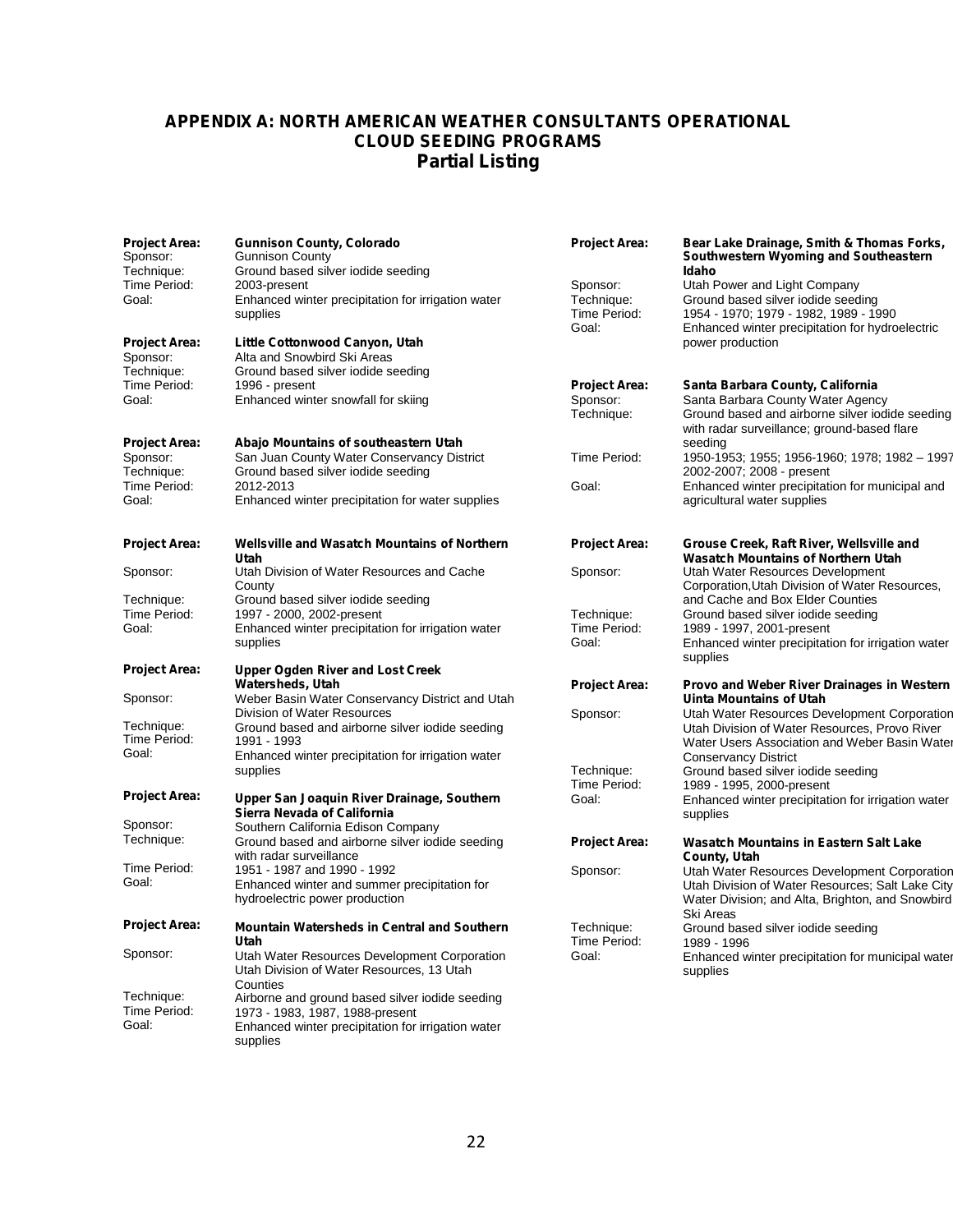| <b>Project Area:</b>             | Upper Kings River Drainage in the Southern<br>Sierra Nevada of California                                    | <b>Project Area:</b>                   | <b>Higher Elevation Watersheds of Nine Eastern</b><br><b>Idaho Counties and One Western Wyoming</b> |
|----------------------------------|--------------------------------------------------------------------------------------------------------------|----------------------------------------|-----------------------------------------------------------------------------------------------------|
| Sponsor:                         | Kings River Conservation District and Kings River                                                            |                                        | County                                                                                              |
| Technique:                       | <b>Water Users Association</b><br>Airborne and ground based silver iodide seeding<br>with radar surveillance | Sponsor:<br>Technique:<br>Time Period: | High Country RC&D<br>Ground based silver iodide seeding<br>1993, 1995                               |
| Time Period:                     | 1989 - 1993, 2007-present                                                                                    | Goal:                                  | Enhanced winter precipitation for irrigation water                                                  |
| Goal:                            | Enhanced winter precipitation for irrigation water<br>supplies                                               |                                        | supplies                                                                                            |
|                                  |                                                                                                              | <b>Project Area:</b>                   | Santa Clara County, California                                                                      |
| <b>Project Area:</b>             | Upper Feather River Drainage in the Northern<br>Sierra Nevada of California                                  | Sponsor:<br>Technique:                 | Santa Clara Valley Water District<br>Airborne silver iodide seeding with radar                      |
| Sponsor:                         | California Department of Water Resources                                                                     |                                        | surveillance                                                                                        |
| Technique:                       | Airborne silver iodide seeding with radar                                                                    | Time Period:                           | 1992                                                                                                |
| Time Period:                     | surveillance<br>1989                                                                                         | Goal:                                  | Enhanced winter precipitation for municipal water<br>supplies                                       |
| Goal:                            | Enhanced winter precipitation for municipal and                                                              |                                        |                                                                                                     |
|                                  | irrigation water supplies                                                                                    | <b>Project Area:</b>                   | <b>Mornos River Drainage, Greece</b>                                                                |
|                                  |                                                                                                              | Sponsor:<br>Technique:                 | <b>Greater Athens Water Authority</b>                                                               |
| <b>Project Area:</b>             | <b>Grand Mesa and West Elk Mountains of</b><br><b>Western Colorado</b>                                       |                                        | Airborne silver iodide seeding with radar<br>surveillance                                           |
| Sponsor:                         | Grand Mesa Water Users Association                                                                           | Time Period:                           | 1992, 1993                                                                                          |
| Technique:                       | Ground based silver iodide seeding                                                                           | Goal:                                  | Enhanced winter precipitation for municipal water                                                   |
| Time Period:<br>Goal:            | 1990 - 1991<br>Enhanced winter precipitation for irrigation water                                            |                                        | supplies                                                                                            |
|                                  | supplies                                                                                                     | <b>Project Area:</b>                   | Chixoy River Drainage, Guatemala, C. A.                                                             |
|                                  |                                                                                                              | Sponsor:                               | Empresa Electrica and Instituto Nacional de                                                         |
| <b>Project Area:</b><br>Sponsor: | San Gabriel Mountains, California<br>Los Angeles County Flood Control District                               | Technique:                             | Electrificacion<br>Airborne and ground based silver iodide seeding                                  |
| Technique:                       | Ground based silver iodide seeding                                                                           |                                        | with radar surveillance                                                                             |
| Time Period:                     | 1959 - 1973, 1991 - 1993, 1997-2001, 2015-2016.                                                              | Time Period:                           | 1991, 1992, 1994                                                                                    |
| Goal:                            | Enhanced winter precipitation for municipal water<br>supplies                                                | Goal:                                  | Enhanced summer precipitation for hydroelectric<br>power production                                 |
| <b>Project Area:</b>             | <b>Bannock, Portneuf and Bear River Mountain</b>                                                             | <b>Project Area:</b>                   | El Cajon Drainage Basins, Honduras, C. A.                                                           |
| Sponsor:                         | Ranges of Southeastern Idaho<br>Bear River RC&D and Bannock, Bear Lake,                                      | Sponsor:<br>Technique:                 | Empresa Nacional De Energia Electrica<br>Airborne and ground based silver iodide seeding            |
|                                  | Caribou, Franklin, and Oneida Counties                                                                       |                                        | with radar surveillance                                                                             |
| Technique:                       | Ground based silver iodide seeding                                                                           | Time Period:                           | 1993, 1994, 1995, 1997                                                                              |
| Time Period:<br>Goal:            | 1988 - 1989, 1992, 1993<br>Enhanced winter precipitation for irrigation water<br>supplies                    | Goal:                                  | Enhanced summer precipitation for hydroelectric<br>power production                                 |
|                                  |                                                                                                              | <b>Project Area:</b>                   | Tsengwen Dam Drainage, Taiwan                                                                       |
| <b>Project Area:</b>             | Uinta Mountains of Northeastern Utah                                                                         | Sponsor:                               | Taiwan Central Weather Bureau                                                                       |
| Sponsor:                         | Uinta County, Duchesne County and                                                                            | Technique:                             | Ground based silver iodide seeding                                                                  |
| Technique:                       | Utah Division of Water Resources<br>Airborne and ground based silver iodide seeding                          | Time Period:<br>Goal:                  | 1992, 1994<br>Enhanced summer precipitation for irrigation water                                    |
| Time Period:                     | 1977, 1989, 2003-present                                                                                     |                                        | supplies                                                                                            |
| Goal:                            | Increased winter spring, and summer precipitation                                                            |                                        | West Central Texas Near San Angelo                                                                  |
|                                  | for irrigation water supplies                                                                                | <b>Project Area:</b><br>Sponsor:       | City of San Angelo, Texas                                                                           |
| <b>Project Area:</b>             | Boise River Drainage, Idaho                                                                                  | Technique:                             | Airborne silver iodide seeding with radar                                                           |
| Sponsor:                         | Boise Project Board of Control                                                                               |                                        | surveillance                                                                                        |
| Technique:<br>Time Period:       | Ground based silver iodide seeding<br>1992 - 1996, 2002-2005, 2007-2009; 2010-2011;                          | Time Period:<br>Goal:                  | 1985, 1986, 1987, 1988<br>Enhanced summer precipitation for municipal                               |
|                                  | 2013-2014                                                                                                    |                                        | water supplies                                                                                      |
| Goal:                            | Enhanced winter precipitation for irrigation water                                                           |                                        |                                                                                                     |
|                                  | supplies and hydroelectric power production                                                                  | <b>Project Area:</b><br>Sponsor:       | <b>Edwards Plateau Northwest of San Antonio</b><br>Edwards Underground Water District, San          |
| <b>Project Area:</b>             | <b>Willow Creek Drainage, Colorado</b>                                                                       |                                        | Antonio, Texas                                                                                      |
| Sponsor:                         | Northern Colorado Water Conservancy District                                                                 | Technique:                             | Airborne silver iodide seeding with radar                                                           |
| Technique:<br>Time Period:       | Ground based silver iodide seeding<br>1992 - 1995                                                            | Time Period:                           | surveillance<br>1985, 1986                                                                          |
| Goal:                            | Enhanced winter precipitation for irrigation water                                                           | Goal:                                  | Enhanced summer precipitation for municipal                                                         |
|                                  | supplies                                                                                                     |                                        | water supplies                                                                                      |

| Upper Kings River Drainage in the Southern                                 | <b>Project Area:</b>   | <b>Higher Elevation Watersheds of Nine Eastern</b>                     |
|----------------------------------------------------------------------------|------------------------|------------------------------------------------------------------------|
| Sierra Nevada of California                                                |                        | <b>Idaho Counties and One Western Wyoming</b>                          |
| Kings River Conservation District and Kings River                          |                        | County                                                                 |
| Water Users Association<br>Airborne and ground based silver iodide seeding | Sponsor:<br>Technique: | High Country RC&D<br>Ground based silver iodide seeding                |
| with radar surveillance                                                    | Time Period:           | 1993, 1995                                                             |
| 1989 - 1993, 2007-present                                                  | Goal:                  | Enhanced winter precipitation for irrigation water                     |
| Enhanced winter precipitation for irrigation water                         |                        | supplies                                                               |
| supplies                                                                   |                        |                                                                        |
|                                                                            | <b>Project Area:</b>   | Santa Clara County, California                                         |
| Upper Feather River Drainage in the Northern                               | Sponsor:               | Santa Clara Valley Water District                                      |
| Sierra Nevada of California                                                | Technique:             | Airborne silver iodide seeding with radar                              |
| California Department of Water Resources                                   |                        | surveillance                                                           |
| Airborne silver iodide seeding with radar                                  | Time Period:           | 1992                                                                   |
| surveillance                                                               | Goal:                  | Enhanced winter precipitation for municipal water                      |
| 1989                                                                       |                        | supplies                                                               |
| Enhanced winter precipitation for municipal and                            |                        |                                                                        |
| irrigation water supplies                                                  | Project Area:          | <b>Mornos River Drainage, Greece</b>                                   |
|                                                                            | Sponsor:               | <b>Greater Athens Water Authority</b>                                  |
| Grand Mesa and West Elk Mountains of                                       | Technique:             | Airborne silver iodide seeding with radar                              |
| Western Colorado                                                           |                        | surveillance                                                           |
| Grand Mesa Water Users Association                                         | Time Period:           | 1992, 1993                                                             |
| Ground based silver iodide seeding                                         | Goal:                  | Enhanced winter precipitation for municipal water                      |
| 1990 - 1991                                                                |                        | supplies                                                               |
| Enhanced winter precipitation for irrigation water                         |                        |                                                                        |
| supplies                                                                   | <b>Project Area:</b>   | Chixoy River Drainage, Guatemala, C. A.                                |
|                                                                            | Sponsor:               | Empresa Electrica and Instituto Nacional de                            |
| San Gabriel Mountains, California                                          |                        | Electrificacion                                                        |
| Los Angeles County Flood Control District                                  | Technique:             | Airborne and ground based silver iodide seeding                        |
| Ground based silver iodide seeding                                         |                        | with radar surveillance                                                |
| 1959 - 1973, 1991 - 1993, 1997-2001, 2015-2016.                            | Time Period:<br>Goal:  | 1991, 1992, 1994                                                       |
| Enhanced winter precipitation for municipal water<br>supplies              |                        | Enhanced summer precipitation for hydroelectric<br>power production    |
|                                                                            |                        |                                                                        |
| Bannock, Portneuf and Bear River Mountain                                  | <b>Project Area:</b>   | El Cajon Drainage Basins, Honduras, C. A.                              |
| <b>Ranges of Southeastern Idaho</b>                                        | Sponsor:               | Empresa Nacional De Energia Electrica                                  |
| Bear River RC&D and Bannock, Bear Lake,                                    | Technique:             | Airborne and ground based silver iodide seeding                        |
| Caribou, Franklin, and Oneida Counties                                     |                        | with radar surveillance                                                |
| Ground based silver iodide seeding                                         | Time Period:           | 1993, 1994, 1995, 1997                                                 |
| 1988 - 1989, 1992, 1993                                                    | Goal:                  | Enhanced summer precipitation for hydroelectric                        |
| Enhanced winter precipitation for irrigation water                         |                        | power production                                                       |
| supplies                                                                   |                        |                                                                        |
|                                                                            | <b>Project Area:</b>   | Tsengwen Dam Drainage, Taiwan                                          |
| Uinta Mountains of Northeastern Utah                                       | Sponsor:               | Taiwan Central Weather Bureau                                          |
| Uinta County, Duchesne County and                                          | Technique:             | Ground based silver iodide seeding                                     |
| Utah Division of Water Resources                                           | Time Period:           | 1992, 1994                                                             |
| Airborne and ground based silver iodide seeding                            | Goal:                  | Enhanced summer precipitation for irrigation water                     |
| 1977, 1989, 2003-present                                                   |                        | supplies                                                               |
| Increased winter spring, and summer precipitation                          |                        |                                                                        |
| for irrigation water supplies                                              | <b>Project Area:</b>   | West Central Texas Near San Angelo                                     |
|                                                                            | Sponsor:               | City of San Angelo, Texas<br>Airborne silver iodide seeding with radar |
| Boise River Drainage, Idaho                                                | Technique:             | surveillance                                                           |
| Boise Project Board of Control                                             |                        | 1985, 1986, 1987, 1988                                                 |
| Ground based silver iodide seeding                                         | Time Period:           | Enhanced summer precipitation for municipal                            |
| 1992 - 1996, 2002-2005, 2007-2009; 2010-2011;<br>2013-2014                 | Goal:                  | water supplies                                                         |
| Enhanced winter precipitation for irrigation water                         |                        |                                                                        |
| supplies and hydroelectric power production                                | <b>Project Area:</b>   | <b>Edwards Plateau Northwest of San Antonio</b>                        |
|                                                                            | Sponsor:               | Edwards Underground Water District, San                                |
| Willow Creek Drainage, Colorado                                            |                        | Antonio, Texas                                                         |
| Northern Colorado Water Conservancy District                               | Technique:             | Airborne silver iodide seeding with radar                              |
| Ground based silver iodide seeding                                         |                        | surveillance                                                           |
| 1992 - 1995                                                                | Time Period:           | 1985, 1986                                                             |
| Enhanced winter precipitation for irrigation water                         | Goal:                  | Enhanced summer precipitation for municipal                            |
| supplies                                                                   |                        | water supplies                                                         |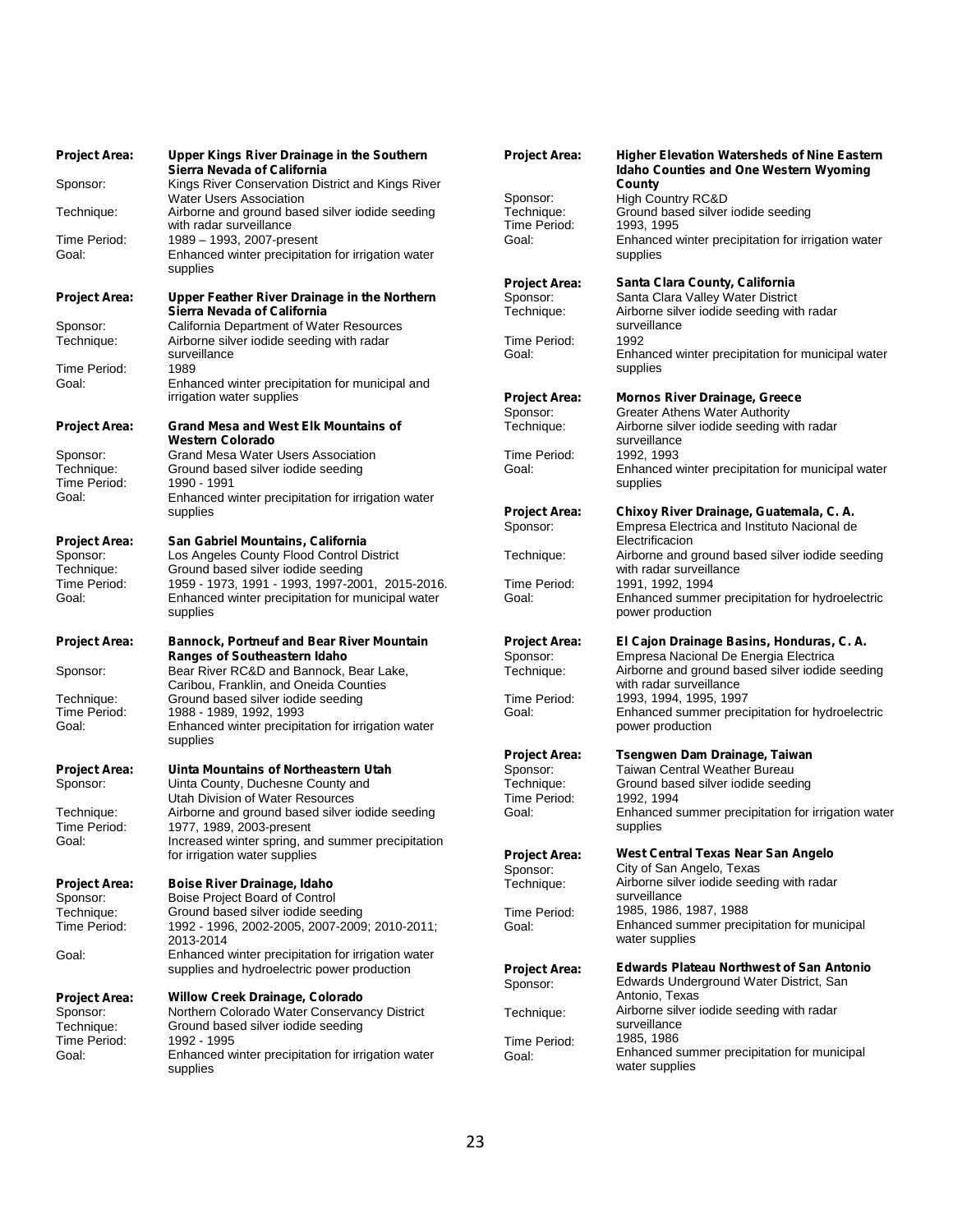| <b>Project Area:</b><br>Sponsor:<br>Technique: | South Central Texas North of Corpus Christi<br>City of Corpus Christi, Texas<br>Airborne silver iodide seeding with radar | <b>Project Area:</b><br>Sponsor:<br>Technique: | <b>Polk County, Oregon</b><br>Polk County<br>Airborne dry ice seeding         |
|------------------------------------------------|---------------------------------------------------------------------------------------------------------------------------|------------------------------------------------|-------------------------------------------------------------------------------|
|                                                | surveillance                                                                                                              | Time Period:                                   | 1977                                                                          |
| Time Period:<br>Goal:                          | 1985<br>Enhanced summer precipitation for municipal<br>water supplies                                                     | Goal:                                          | Enhanced winter precipitation for agricultural wa<br>supplies                 |
| <b>Project Area:</b><br>Sponsor:               | Pine Valley Mountains in Southwestern Utah<br>Washington County Water Conservancy District                                | Project Area:<br>Sponsor:                      | Deschutes River Drainage, Central Oregon<br>Portland General Electric Company |
|                                                | and Utah Division of Water Resources                                                                                      | Technique:                                     | Ground based silver iodide seeding                                            |
| Technique:<br>Time Period:                     | Ground based silver iodide seeding<br>1985-1987                                                                           | Time Period:<br>Goal:                          | 1964-1965; 1974-1976<br>Enhanced winter precipitation for hydroelectric       |
| Goal:                                          | Enhanced winter precipitation for municipal and<br>irrigation water supplies                                              |                                                | power production                                                              |
| <b>Project Area:</b>                           | <b>Southern Delaware</b>                                                                                                  | Project Area:<br>Sponsor:                      | Chelan Lake Drainage, Central Washington<br>Chelan Public Utility District    |
| Sponsor:                                       | Delaware Department of Agriculture                                                                                        | Technique:                                     | Airborne dry ice seeding                                                      |
| Technique:                                     | Airborne silver iodide seeding with radar                                                                                 | Time Period:                                   | 1976 - 1977                                                                   |
|                                                | surveillance                                                                                                              | Goal:                                          | Enhanced winter precipitation for irrigation wate                             |
| Time Period:<br>Goal:                          | 1985<br>Enhanced summer precipitation for agricultural                                                                    |                                                | supplies                                                                      |
|                                                | water supplies                                                                                                            | Project Area:                                  | Baker River Drainage, Northern Washington                                     |
|                                                |                                                                                                                           | Sponsor:                                       | <b>Puget Power Company</b>                                                    |
|                                                |                                                                                                                           | Technique:                                     | Airborne dry ice seeding                                                      |
| <b>Project Area:</b>                           | Abu Dhabi, United Arab Emirates                                                                                           | Time Period:<br>Goal:                          | 1976 - 1977<br>Enhanced winter precipitation for hydroelectric                |
| Sponsor:<br>Technique:                         | Abu Dhabi Municipality<br>Airborne silver iodide seeding with radar                                                       |                                                | power production                                                              |
|                                                | surveillance                                                                                                              |                                                |                                                                               |
| Time Period:                                   | 1982                                                                                                                      | Project Area:                                  | Skagit River Drainage, Northern Washington                                    |
| Goal:                                          | Enhanced winter precipitation for agricultural water                                                                      | Sponsor:<br>Technique:                         | Seattle City Light Company<br>Airborne dry ice seeding                        |
|                                                | Supplies                                                                                                                  | Time Period:                                   | 1976 - 1977                                                                   |
| <b>Project Area:</b>                           | Catalina Island, California Sponsor:<br>Southern California Edison, Co. Technique:                                        | Goal:                                          | Enhanced winter precipitation for hydroelectric<br>power production           |
|                                                | Airborne silver iodide seeding with radar                                                                                 | Project Area:                                  | Lake Spalding Drainage, in the Northern Sier                                  |
|                                                | surveillance                                                                                                              |                                                | <b>Nevada of California</b>                                                   |
| Time Period:<br>Goal:                          | 1977 - 1978<br>Enhanced winter precipitation for municipal water                                                          | Sponsor:                                       | Pacific Gas and Electric Company                                              |
|                                                | supplies                                                                                                                  | Technique:                                     | Airborne silver iodide seeding                                                |
|                                                |                                                                                                                           | Time Period:<br>Goal:                          | 1976 - 1977<br>Enhanced winter precipitation for hydroelectric                |
|                                                |                                                                                                                           |                                                | power production                                                              |
| <b>Project Area:</b><br>Sponsor:               | <b>Bulloch County, Eastern Georgia</b><br>Drought Relief Fund                                                             |                                                |                                                                               |
| Technique:                                     | Airborne silver iodide seeding with radar                                                                                 |                                                |                                                                               |
|                                                | Surveillance                                                                                                              | <b>Project Area:</b>                           | Heritage and Mona Reservoir Areas, Central<br>Jamaica                         |
| Time Period:<br>Goal:                          | 1977<br>Enhanced summer precipitation for agricultural                                                                    | Sponsor:                                       | Kingston Water Commission                                                     |
|                                                | water supplies                                                                                                            | Technique:                                     | Airborne silver iodide seeding                                                |
|                                                |                                                                                                                           | Time Period:<br>Goal:                          | 1976<br>Enhanced summer precipitation for municipal                           |
| <b>Project Area:</b>                           | Southern Georgia<br>Southern Georgia Rain Gain                                                                            |                                                | water supplies                                                                |
| Sponsor:<br>Technique:                         | Airborne silver iodide seeding with radar                                                                                 |                                                |                                                                               |
|                                                | surveillance                                                                                                              | <b>Project Area:</b>                           | <b>Port of Ensenada, Mexico</b>                                               |
| Time Period:                                   | 1977                                                                                                                      | Sponsor:<br>Technique:                         | Insisa<br>Ground based silver iodide seeding                                  |
| Goal:                                          | Enhanced summer precipitation for agricultural                                                                            | Time Period:                                   | 1970 - 1976                                                                   |
|                                                | water supplies                                                                                                            | Goal:                                          | Enhanced winter precipitation for municipal wa                                |
| <b>Project Area:</b>                           | <b>Burke County, Eastern Georgia</b>                                                                                      |                                                | supplies                                                                      |
| Sponsor:                                       | <b>Burke County</b>                                                                                                       | Project Area:                                  | <b>Northwestern South Dakota</b>                                              |
| Technique:                                     | Airborne silver iodide seeding with radar<br>surveillance                                                                 | Sponsor:                                       | South Dakota Weather Control Commission                                       |
| Time Period:                                   | 1977                                                                                                                      | Technique:                                     | Airborne silver iodide seeding                                                |
| Goal:                                          | Enhanced summer precipitation for agricultural                                                                            | Time Period:                                   | 1975                                                                          |
|                                                | water supplies                                                                                                            | Goal:                                          | Enhanced summer precipitation and hail                                        |

#### **Project Area: Polk County, Oregon**

dry ice seeding d winter precipitation for agricultural water supplies

#### **Project Area: Deschutes River Drainage, Central Oregon General Electric Company** based silver iodide seeding 55; 1974-1976 d winter precipitation for hydroelectric oduction<sup>1</sup>

## **Project Area: Chelan Lake Drainage, Central Washington** ublic Utility District dry ice seeding

#### **Project Area: Baker River Drainage, Northern Washington** wer Company

#### d winter precipitation for hydroelectric oduction **Project Area: Lake Spalding Drainage, in the Northern Sierra Nevada of California**

## **Project Area: Heritage and Mona Reservoir Areas, Central**

## **Project Area: Port of Ensenada, Mexico**

based silver iodide seeding<br>976 d winter precipitation for municipal water supplies

#### **Project Area: Northwestern South Dakota**

akota Weather Control Commission silver iodide seeding d summer precipitation and hail suppression for agricultural crops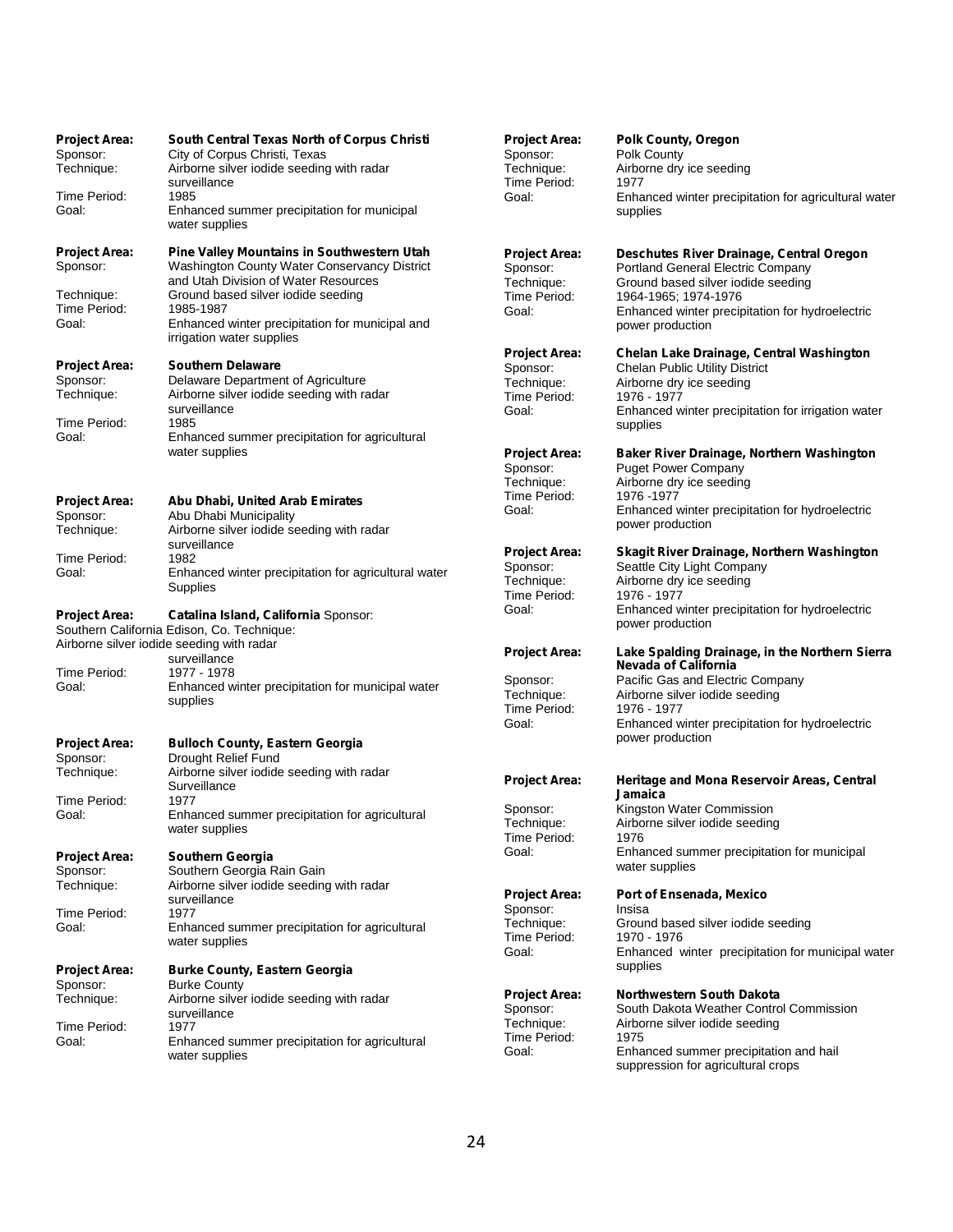| <b>Project Area:</b><br>Idaho | Coeur D'Alene Lake Watershed, Northern                                           | <b>Project Area:</b><br>Sponsor: | Southern Cascades, Oregon<br>California-Oregon Power Company        |
|-------------------------------|----------------------------------------------------------------------------------|----------------------------------|---------------------------------------------------------------------|
| Sponsor:                      | Washington Water and Power Company                                               | Technique:                       | Ground based silver iodide seeding                                  |
| Technique:                    | Ground based silver iodide seeding                                               | Time Period:                     | 1951 - 1960                                                         |
| Time Period:                  | 1950-1951; 1952-1960; 1966-1971; 1973-1974                                       | Goal Period:                     | Enhanced winter precipitation for hydroelectric                     |
| Goal:                         | Enhanced fall - early winter precipitation for<br>hydroelectric power production |                                  | power production                                                    |
|                               |                                                                                  | <b>Project Area:</b>             | Crane Valley in the Central Sierra Nevada of                        |
| <b>Project Area:</b>          | Hungry Horse Reservoir Area, Northwestern                                        |                                  | California                                                          |
|                               | <b>Montana</b>                                                                   | Sponsor:                         | Pacific Gas and Electric Company                                    |
| Sponsor:                      | Bonneville Power and Light Company                                               | Technique:                       | Ground based silver iodide seeding                                  |
| Technique:                    | Ground based silver iodide seeding<br>1966 - 1971                                | Time Period:                     | 1954 - 1959                                                         |
| Time Period:<br>Goal:         | Enhanced winter precipitation for hydroelectric                                  | Goal:                            | Enhanced winter precipitation for hydroelectric<br>power production |
|                               | power generation                                                                 |                                  |                                                                     |
| <b>Project Area:</b>          | San Benito County, California                                                    | <b>Project Area:</b>             | San Diego County, California                                        |
| Sponsor:                      | San Benito County                                                                | Sponsor:                         | San Diego County Weather Corporation                                |
| Technique:                    | Ground based silver iodide seeding                                               | Technique:                       | Ground based silver iodide seeding                                  |
| Time Period:                  | 1964 - 1966                                                                      | Time Period:                     | 1950-1951; 1956-1957                                                |
| Goal:                         | Enhanced winter precipitation for irrigation water                               | Goal:                            | Enhanced winter precipitation for municipal water                   |
|                               | supplies                                                                         |                                  | supplies                                                            |
| <b>Project Area:</b>          | Owyhee Reservoir, Southwestern Idaho                                             |                                  |                                                                     |
| Sponsor:                      | Board of Control - Owyhee Project                                                | <b>Project Area:</b>             | Ocean Falls, British Columbia                                       |
| Technique:                    | Ground based silver iodide seeding                                               | Sponsor:                         | Crown-Zellerbach Paper Company                                      |
| Time Period:                  | 1954-1956; 1959-1962                                                             | Technique:                       | Ground based silver iodide seeding                                  |
| Goal:                         | Enhanced winter precipitation for irrigation water                               | Time Period:                     | 1955 - 1957                                                         |
|                               | supplies                                                                         | Goal:                            | Enhanced winter precipitation for hydroelectric                     |
| <b>Project Area:</b>          | Ventura County, California                                                       |                                  | power production                                                    |
| Sponsor:                      | Ventura County                                                                   | <b>Project Area:</b>             | Decatur and Clarke Counties, Iowa                                   |
| Technique:                    | Ground based silver iodide seeding                                               | Sponsor:                         | The Decatur County Weather                                          |
| Time Period:                  | 1957 - 1960                                                                      |                                  | <b>Modification Association</b>                                     |
| Goal:                         | Enhanced winter precipitation for irrigation and                                 | Technique:                       | Ground based silver iodide seeding                                  |
|                               | municipal water supplies                                                         | Time Period:                     | 1957                                                                |
|                               |                                                                                  | Goal:                            | Enhanced summer precipitation for agricultural                      |
| <b>Project Area:</b>          | Santa Ana River Basin, California                                                |                                  | water supplies                                                      |
| Sponsor:                      | Santa Ana River Weather Corporation                                              |                                  |                                                                     |
| Technique:                    | Ground based silver iodide seeding                                               | <b>Project Area:</b>             | Greene, Boone and Story Counties, Iowa                              |
| Time Period:                  | 1956 - 1960                                                                      | Sponsor:                         | Central Iowa Modification Association                               |
| Goal:                         | Enhanced winter precipitation for municipal water                                | Technique:                       | Ground based silver iodide seeding<br>1957                          |
|                               | supplies                                                                         | Time Period:                     | Enhanced summer precipitation for agricultural                      |
| <b>Project Area:</b>          | Lake Almanor Drainage, in the Northern Sierra                                    | Goal:                            | water supplies                                                      |
|                               | <b>Nevada of California</b>                                                      |                                  |                                                                     |
| Sponsor:                      | Pacific Gas and Electric Company                                                 | <b>Project Area:</b>             | <b>Dallas County, Iowa</b>                                          |
| Technique:                    | Ground based silver iodide seeding                                               | Sponsor:                         | Dallas County Weather Modification Group                            |
| Time Period:                  | 1952 - 1960                                                                      | Technique:                       | Ground based silver iodide seeding                                  |
| Goal:                         | Enhanced winter precipitation for hydroelectric                                  | Time Period:                     | 1957                                                                |
|                               | power production                                                                 | Goal:                            | Enhanced summer precipitation for agricultural<br>water supplies    |
| <b>Project Area:</b>          | Mokelumne & Stanislaus Rivers, in the Central                                    |                                  |                                                                     |
|                               | Sierra Nevada of California                                                      | <b>Project Area:</b>             | Southeastern Idaho                                                  |
| Sponsor:                      | Pacific Gas and Electric Company                                                 | Sponsor:                         | Salmon River Canal Company,                                         |
| Technique:                    | Ground based silver iodide seeding                                               |                                  | Oakley Canal Company,                                               |
| Time Period:<br>Goal:         | 1952 - 1960                                                                      |                                  | Cedar Mesa Reservoir and Canal Company                              |
|                               | Enhanced winter precipitation for hydroelectric                                  | Technique:                       | Ground based silver iodide seeding<br>1953 - 1955                   |
|                               | power production                                                                 | Time Period:<br>Goal:            | Enhanced winter precipitation for irrigation water                  |
| <b>Project Area:</b>          | <b>Campbell River Drainage, British Columbia</b>                                 |                                  | supplies                                                            |
|                               |                                                                                  |                                  |                                                                     |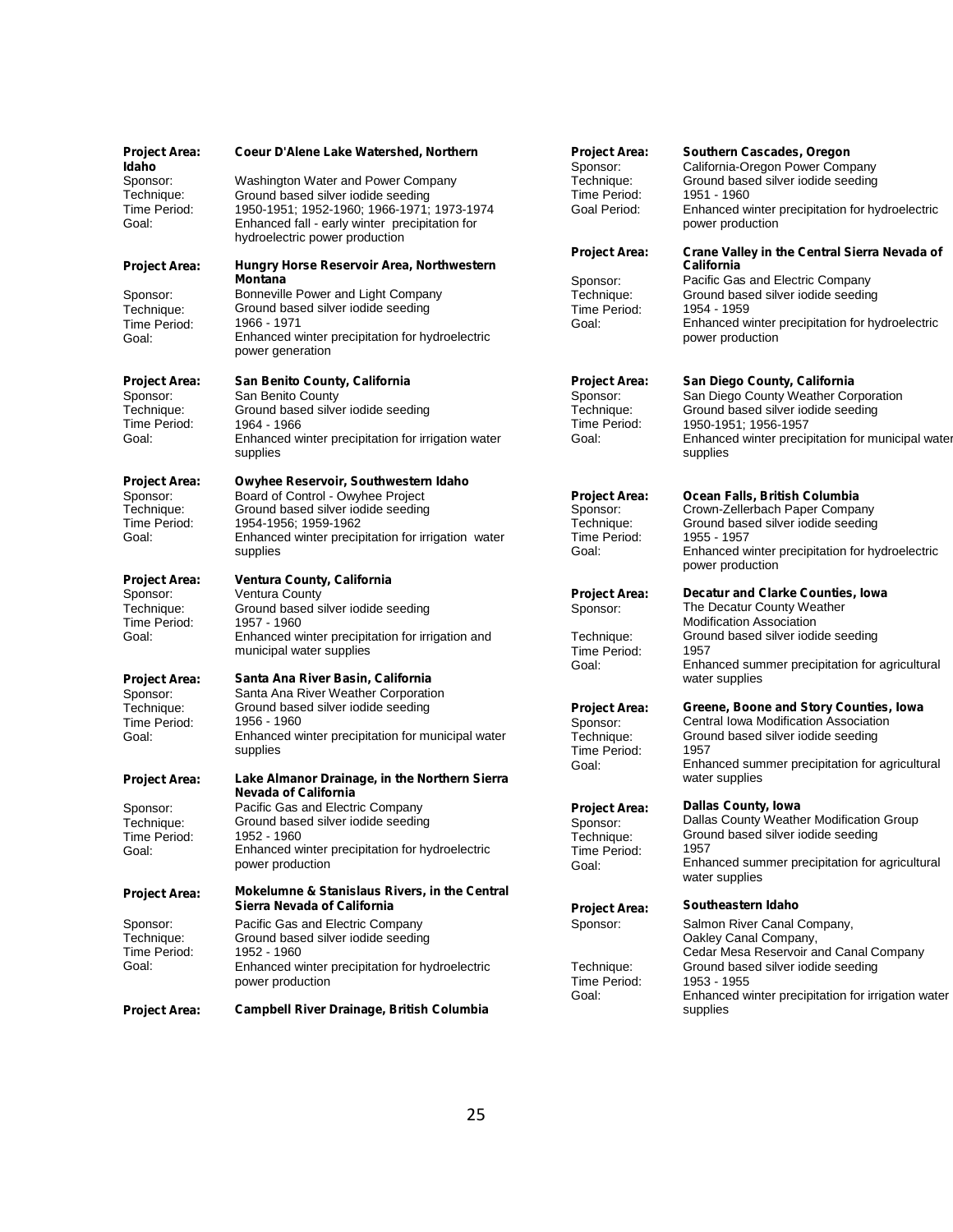| Sponsor:     |  |
|--------------|--|
| Technique:   |  |
| Time Period: |  |
| Goal:        |  |

British Columbia Hydro Company Ground based silver iodide seeding 1954 - 1960 Enhanced winter precipitation for hydroelectric power production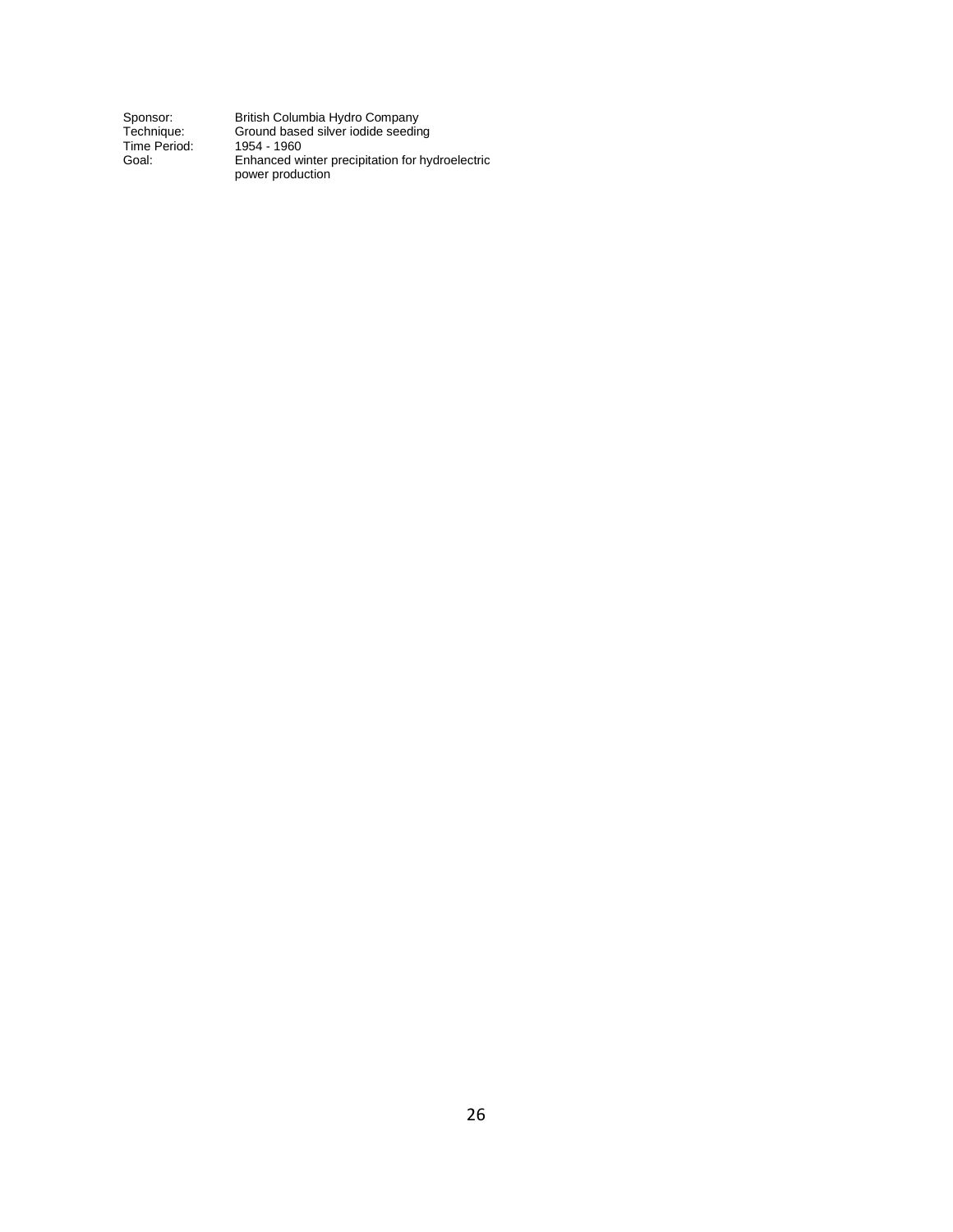**APPENDIX B: Resumes**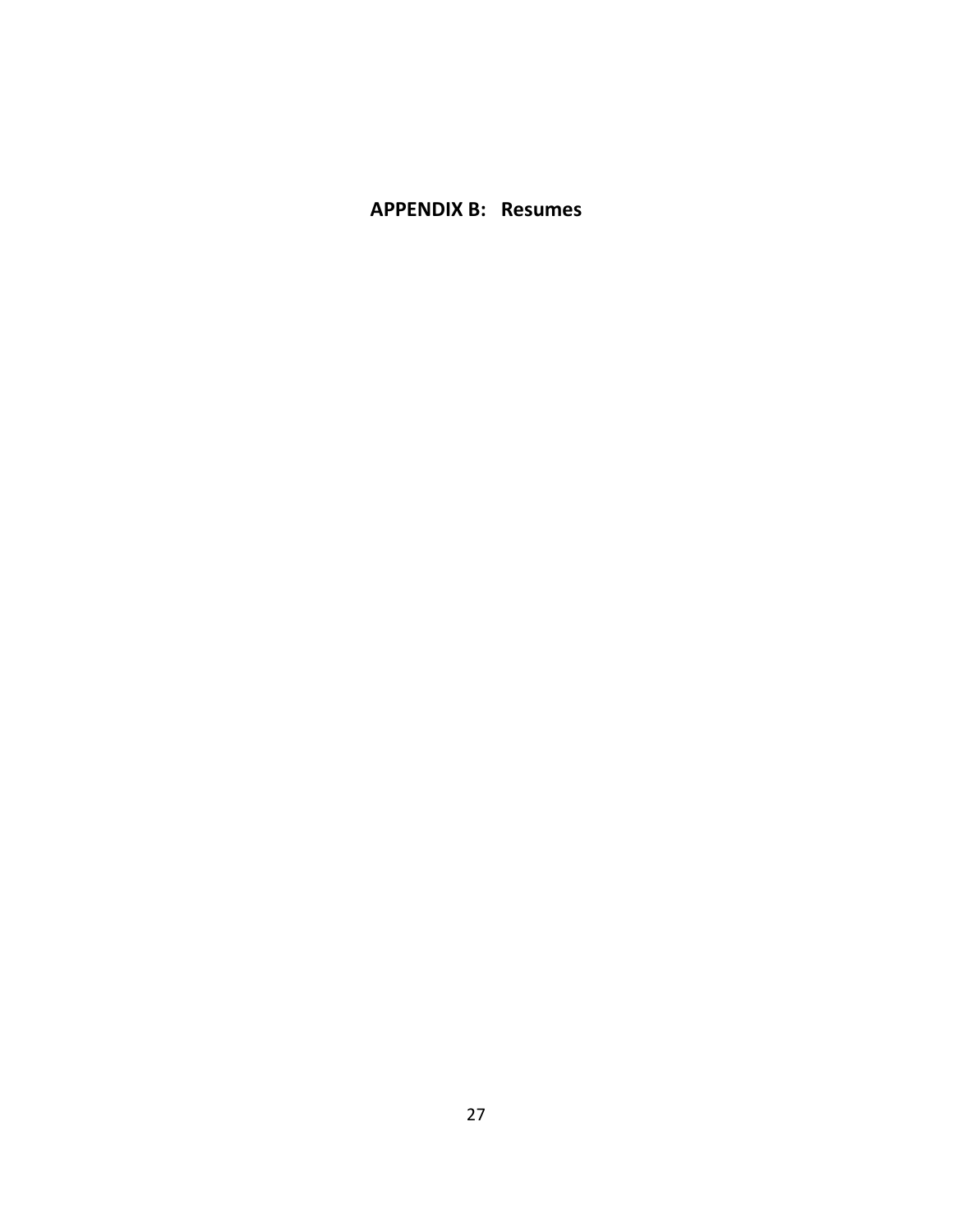## **DON A. GRIFFITH, CCM**

## **EDUCATION**

B.S., Meteorology, University of Utah, Salt Lake City, Utah, 1967 Mathematics, Westmont College, Santa Barbara, California, 1967 B.S., Industrial Construction and Management, Colorado State University, 1963

## **TECHNICAL SPECIALTIES**

Mr. Griffith has 48 years of experience in meteorology. Some of Mr. Griffith's technical specialties include:

- Research in Weather Modification
- Design, Operation, and Evaluation of Operational Weather Modification Programs
- Synoptic Weather Forecasting
- Climatological Studies
- Design, Operation, and Evaluation of Atmospheric Tracer Programs
- Applied Meteorological Applications
- Probable Maximum Precipitation Site-Specific Studies
- Forensic Meteorology

## **REPRESENTATIVE EXPERIENCE**

Mr. Griffith is currently serving as President of North American Weather Consultants (NAWC), located in Salt Lake City, Utah. NAWC provides meteorological consulting services in applied meteorology, climatological studies, forensic meteorology, weather forecasting, probable maximum precipitation studies, and weather modification. He is responsible for the overall management and supervision of NAWC and the technical direction and supervision of NAWC's weather modification activities. Mr. Griffith has directed these weather modification activities since 1977. Activities encompass participation in field research programs in weather modification and the design, conduct, and evaluation of operational cloud seeding programs. Programs are conducted in the western United States and a number of foreign countries.

Mr. Griffith has authored or co-authored 41 journal articles and over 190 technical reports. He has presented over 90 technical presentations at a variety of professional conferences.

## **PROFESSIONAL AFFILIATIONS**

American Meteorological Society, Professional Member Past Member, Committee on Planned and Inadvertent Weather Modification Certified Consulting Meteorologist, Applied Meteorology Member, Committee on Planned and Inadvertent Weather Modification American Society of Civil Engineers, Affiliate Member Member, Standards Committee on Atmospheric Water Management Past Chairman, Weather Modification Committee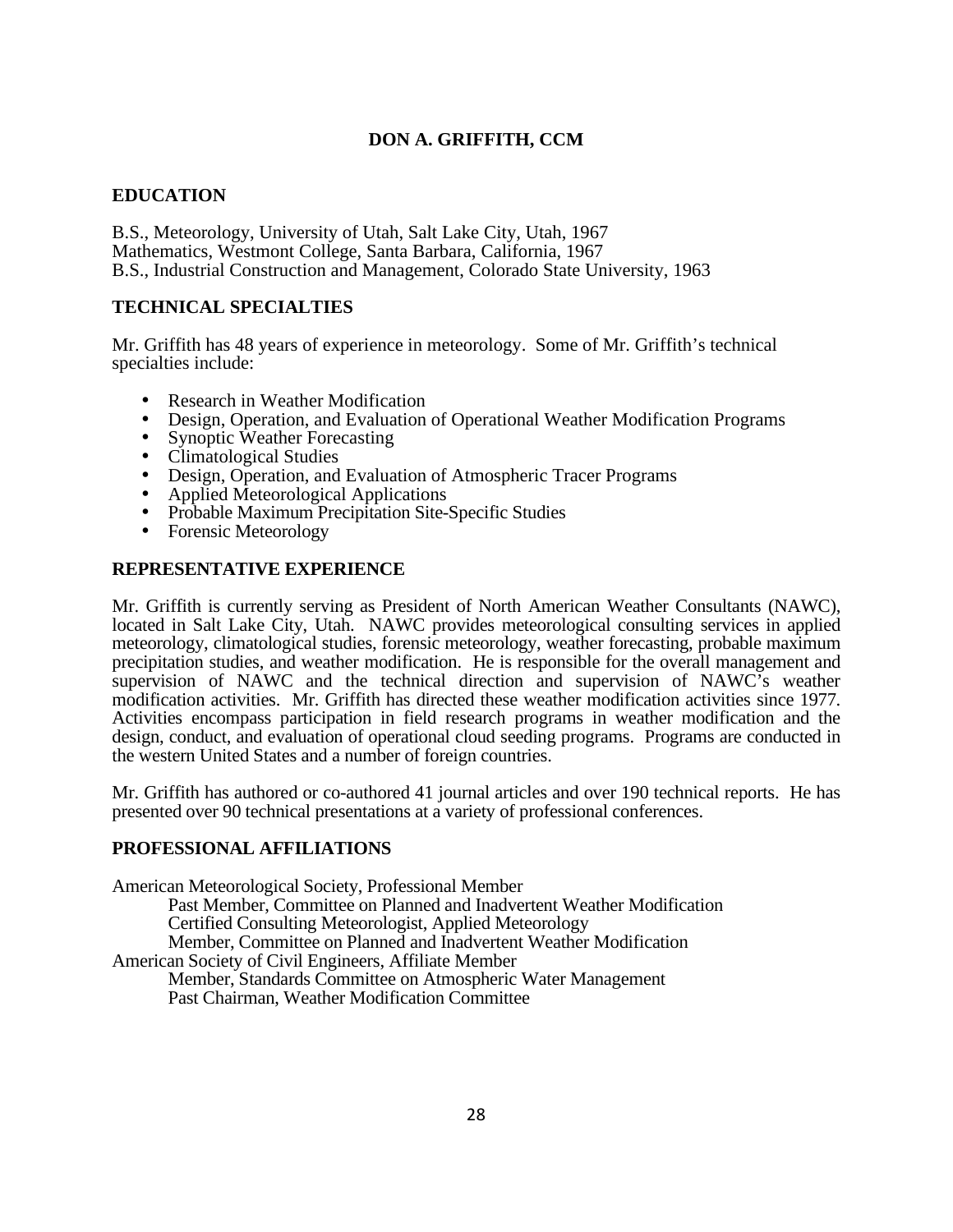Past Chairman, Weather and Climate Change Committee Past Member, Weather and Climate Change Committee Past Member, Research and Education Committee Weather Modification Association, Certified Manager and Operator President, 1976-77, 2008-2009, 2011-2012 Member, Editorial Board Past Member, Standard and Ethics Committee Past Member, Publications Committee Past Chairman, Certification Committee Chairman, Awards Committee

#### **WORK HISTORY**

President North American Weather Consultants Utah 1999 - Present

Senior Vice President/General Manager TRC North American Weather Consultants Utah 1994 - 1999

Senior Vice President/Research Meteorologist North American Weather Consultants/TRC Environmental Corporation Utah 1992 - 1994

Senior Vice President/Research Meteorologist North American Weather Consultants Utah and California 1973 - 1992

Meteorologist/Assistant Director, Atmospheric Water Resources Research Fresno State College Foundation, California 1968 - 1973

Meteorologist Booz-Allen Applied Research, Inc., California 1967 - 1968

Weather Officer United States Air Force, California and Vietnam 1964 - 1967

#### **AWARDS**

Air Force Commendation Medal, 1967 Environmental & Water Resources Institute, Standards Development C/CE-4 Award Listed in Strathmore's Who's Who, 2002 Thunderbird Award, Weather Modification Association, 1993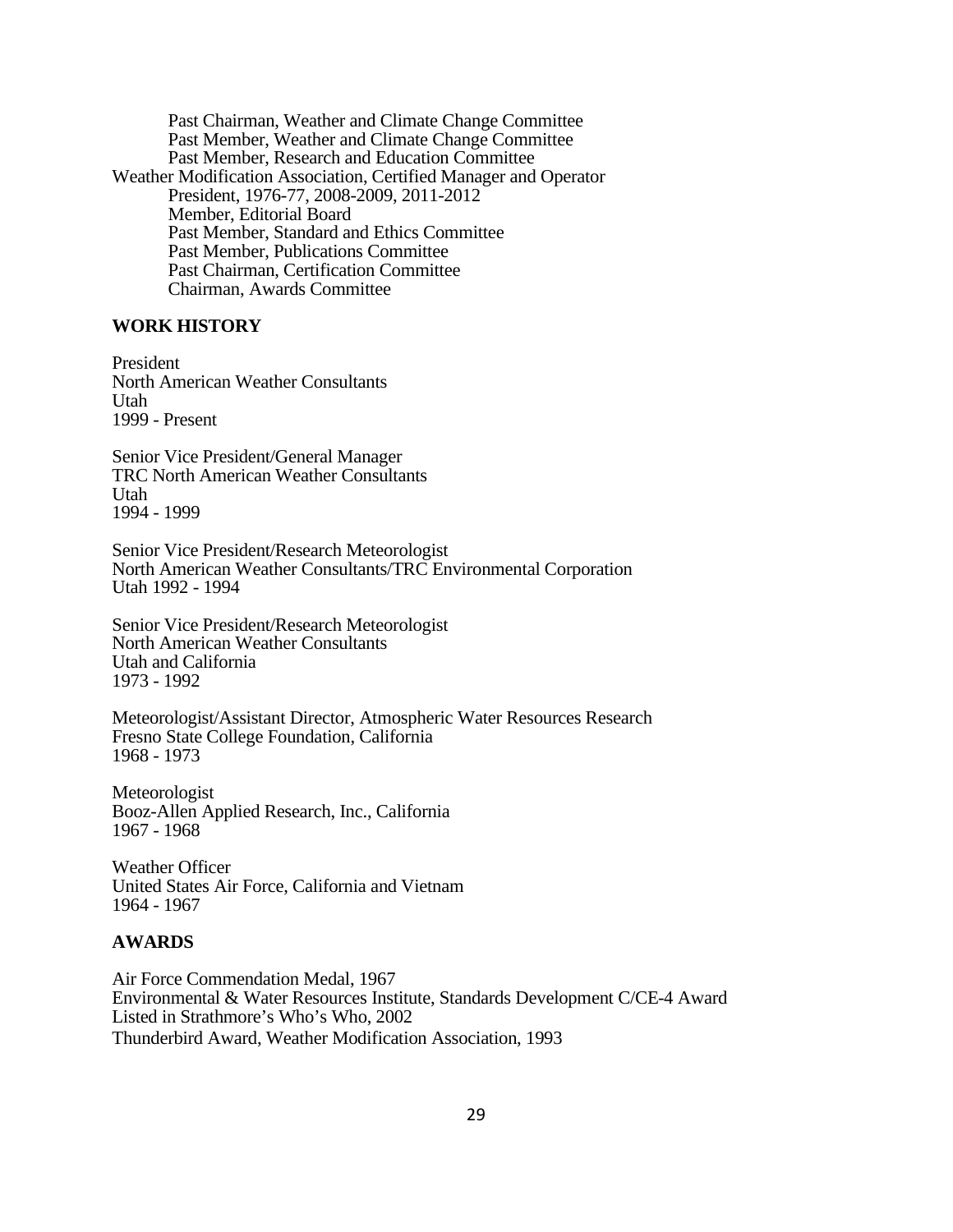#### **SELECTED PUBLICATIONS**

Griffith, D.A. D.P. Yorty, T.R. Flanagan and S.D. Beall, 2017: Feasibility/Design Study for a Winter Cloud Seeding Program for the Abajo and La Sal Mountain Ranges, Utah. WMA *Journal of Weather Modification,* Vol. 49**,** p. 15-23.

Langerud, D., C.J. Keyes, Jr., T.P. DeFelice and D.A. Griffith, 2017: Standard Practice for the Design, Conduct and Evaluation of Operational Precipitation Enhancement Projects. ANSI/ASCE/EWRI 42-17. 50 p.

Keyes, C.G., Jr., B.A. Boe, G.W. Bomar, T.P. DeFelice, D.A. Griffith and D.W. Langerud, 2016: Guidelines for Cloud Seeding to Augment Precipitation. ASCE Manuals and Reports on Engineering Practice No. 81, third edition, 197 p.

Tessendorf, S., R. Rasmussen, D. Breed, L. Xue, C. Weeks, K. Ikeda, D. Axisa, D. Griffith, D. Yorty, S. Ward and R. Erickson, 2016: Weather Modification Feasibility- Wyoming Range Level II Phase II Study. National Center for Atmospheric Research report to Wyoming Water Development Commission, 217 p.

Griffith, D.A., S.M. Ward and D.P. Yorty, 2016: Analysis of Ice Detector Observations at Mount Crested Butte, Colorado during the 2014-2015 Winter Season. WMA *Journal of Weather Modification,* Vol. 48**,** p. 8-23.

Griffith, D.A., D. P. Yorty and S. D. Beall, 2015: Target/Control Analyses for Santa Barbara County's Operational Winter Cloud Seeding Program.WMA Journal of Weather Modification, Vol. 47, pp. 10-25.

Griffith, D.A. and D.P. Yorty, 2014: A Brief History of Evaluations Performed on the Operational Kings River Winter Orographic Cloud Seeding Program. WMA *Journal of Weather Modification,* Vol. 46**,** pp. 29-36.

DeFelice, T.P., J. Golden, D. Griffith, W. Woodley, D. Rosenfeld, D. Breed, M. Solak and M. Solak, 2014: Extra Area Effects of Cloud Seeding - An Updated Assessment. Atmospheric Research, pp. 193-203.

Griffith, D. A., D.P. Yorty, W. Weston and M.E. Solak, 2013: Winter "Cloud Seeding Windows" and Potential Influences of Targeted Mountain Barriers. WMA Journal of Weather Modification*,* Vol. 45, pp. 44-58.

Yorty, D.P. W. Weston, M.E. Solak and D.A. Griffith, 2013: Low-Level Stability during Winter Storms in the Uinta Basin of Utah : Potential Impacts on Ground-Based Cloud Seeding. WMA Journal of Weather Modification*,* Vol. 45, pp. 14-23.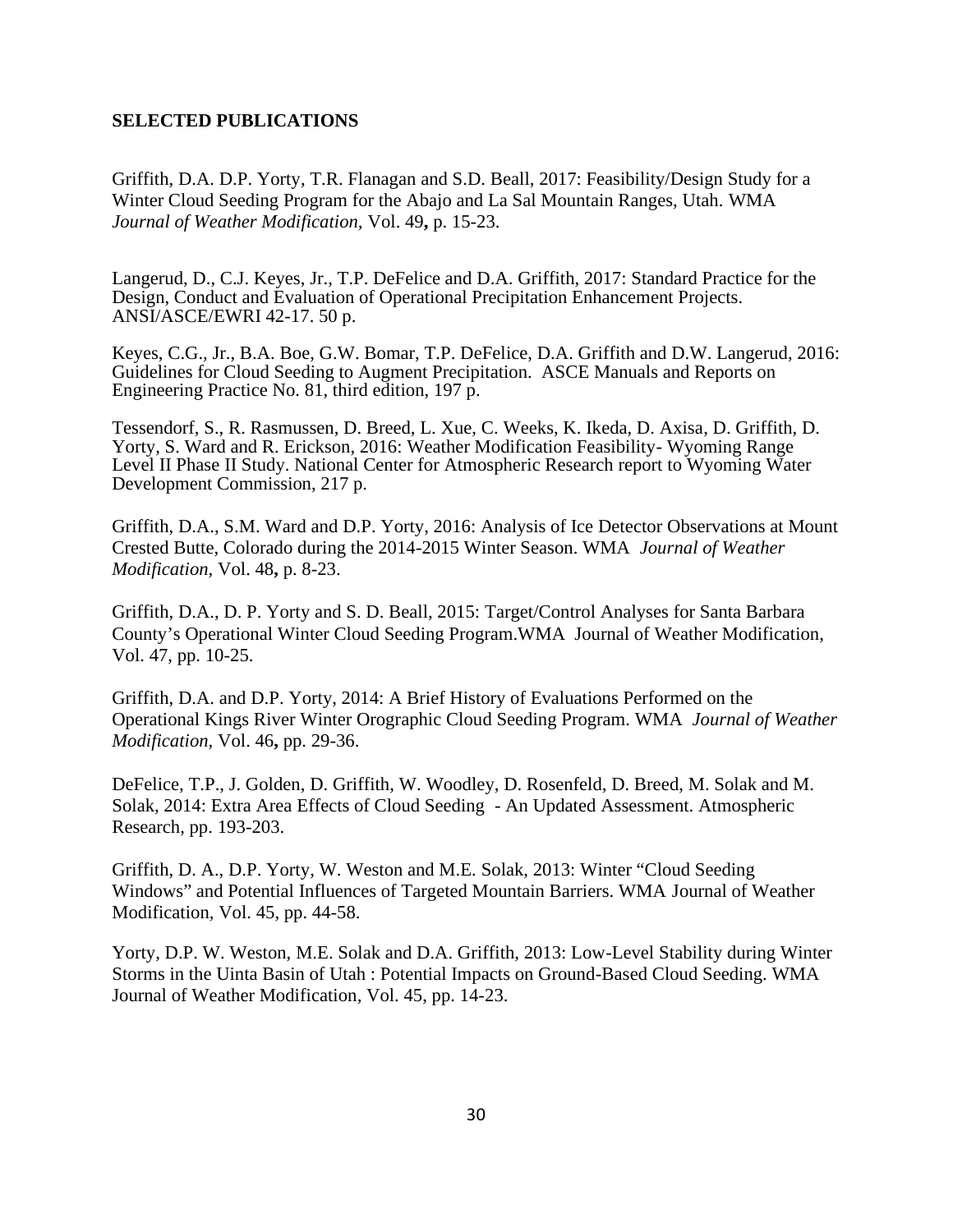Griffith, D. A., D.P. Yorty and M.E. Solak, 2012: Summary of a Weather Modification Feasibility/Design Study for Winter Snowpack Augmentation in the Upper Boise River Basin, Idaho. WMA Journal of Weather Modification*,* Vol. 44, pp. 30-47.

Yorty, D., T.W. Weston, M.E. Solak and D. A. Griffith, 2012: Low-Level Atmospheric Stability during Icing Periods in Utah and Implications for Winter Ground-Based Cloud Seeding. WMA Journal of Weather Modification*,* Vol.44, pp. 48-68.

Griffith, D. A., D.P. Yorty and M.E. Solak, 2011: A Winter Operational Cloud Seeding Program: Upper Gunnison River Basin, Colorado. WMA Journal of Weather Modification*,* **43**, pp. 29-43.

Griffith, D.A., M.E. Solak, and D. P. Yorty, 2010: Summary of a Weather Modification Feasibility Study for Winter Snowpack Augmentation in the Eastern Snake River Basin, Idaho. WMA Journal of Weather Modification*,* Vol. 42, pp. 115-123.

Griffith, D.A., D. P. Yorty, and M.E. Solak, 2010: Reply to Silverman's Comments on WMA Journal Paper Entitled "30+ Winter Seasons of Operational Cloud Seeding in Utah", WMA Journal of Weather Modification*,* Vol. 42, pp. 137-147.

Griffith, D.A., D. P. Yorty, and M.E. Solak, 2010: Comments on Silverman's Paper published in the WMA 2009 Journal of Weather Modification Entitled "An Independent Statistical Evaluation of the Vail Operational Cloud Seeding Program", WMA Journal of Weather Modification*,* Vol. 42, pp. 148-154.

Griffith, D.A., M.E. Solak, and D. P. Yorty, 2009: 30+ Winter Seasons of Operational Cloud Seeding in Utah. WMA Journal of Weather Modification*,* Vol. 41, pp. 23-37.

Griffith, D.A., M.E. Solak, D. P. Yorty and B. Brinkman, 2007: A Level II Weather Modification Feasibility Study for Winter Snowpack Augmentation in the Salt River and Wyoming Ranges in Wyoming. WMA Journal of Weather Modification*,* Vol. 39, pp. 76-83.

Griffith, D. A. and M .E. Solak, 2007: Cloud Seeding in the Upper Colorado Basin; Technical Feasibility. Southwest Hydrology, March/April. pp. 19, 32.

Griffith, D.A., M.E. Solak, 2006: The Potential Use of Cloud Seeding Programs to Augment the Flow of the Colorado River. North American Weather Consultants White Paper prepared for the Upper Colorado River Commission, 49 p.

Keyes, C.G., Jr., B.A. Boe, G.W. Bomar, R.R. Czys, T.P. DeFelice, D.A. Griffith, 2006: Guidelines for Cloud Seeding to Augment Precipitation. ASCE Manuals and Reports on Engineering Practice No. 81, second edition, 181 p.

Griffith, D.A., M.E. Solak, and D.P. Yorty, 2005: Is Air Pollution Impacting Winter Orographic Precipitation in Utah? WMA Journal of Weather Modification*,* Vol. 37, pp. 14-20.

Solak, M.E., D.P. Yorty and D.A. Griffith, 2005: Observations of Rime Icing in the Wasatch Mountains of Utah: Implications for Winter Season Cloud Seeding. WMA Journal of Weather Modification, Vol. 37, pp. 28-34.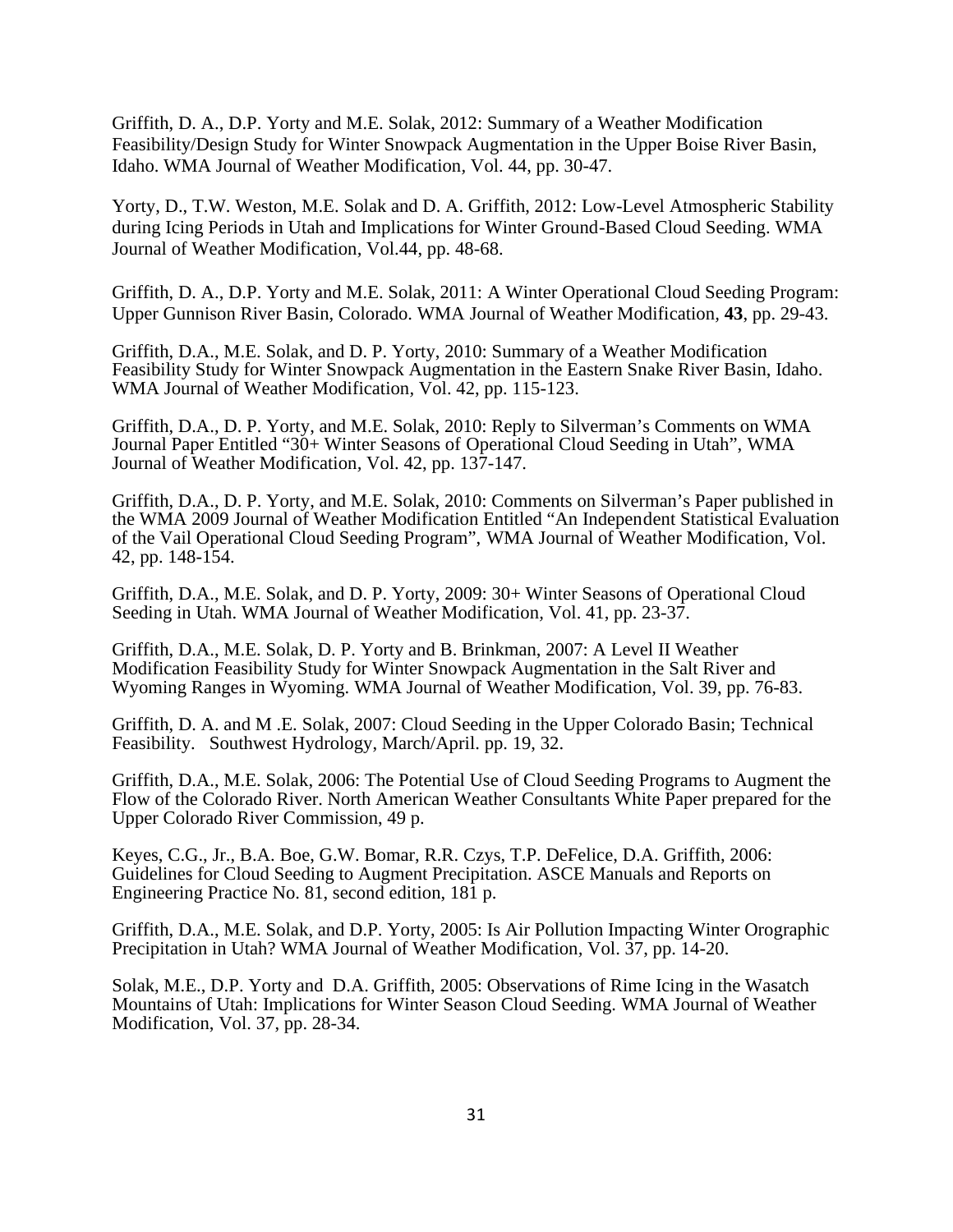Griffith, D.A., M.E. Solak, R.B. Almy and D. Gibbs, 2005: The Santa Barbara Cloud Seeding Project in Coastal Southern California, Summary of Results and Their Implications. WMA Journal of Weather Modification*,* Vol. 37, pp. 21-27.

Griffith, D.A., et al*,* 2004: Standard Practice for the Design and Operation of Precipitation Enhancement Projects. ASCE/EWRI Standard # 42-04, American Society of Civil Engineers, 63p.

Griffith, D.A. and M.E. Solak, 2004: Reply to a Paper Entitled Reexamination of Historical Regression Analysis Applied to a Recent Idaho Cloud Seeding Project, WMA Journal of Weather Modification*,* Vol. 36, pp. 15-22.

Solak, M.E., D.P. Yorty and D.A. Griffith, 2003: Estimations of Downwind Cloud Seeding Effects in Utah. WMA Journal of Weather Modification*,* Vol. 35, pp. 52-58.

Griffith, D.A. and M.E. Solak, 2002: Economic Feasibility Assessment of Winter Cloud Seeding in the Boise River Drainage, Idaho. WMA Journal of Weather Modification*,* Vol. 34, pp. 39-46.

Griffith, D.A., 2002: Alternative: Increase Precipitation, Runoff and Infiltration through Cloud Seeding. White Paper prepared for inclusion in a Jemez y Sangre Water Plan for Daniel B. Stephens and Associates, Albuquerque, New Mexico.

Griffith, D. A., J. R. Thompson, D. A. Risch, and M. E. Solak, 1997: An Update on a Winter Cloud Seeding Program in Utah. WMA Journal of Weather Modification, Vol. 29, No. 1, pp. 95-99.

Keyes, C. G, R. D. Elliott, R. F. Reinking, R. J. Davis, L. O. Grant, and D. A. Griffith, 1995: Guidelines for Cloud Seeding to Augment Precipitation. American Society of Civil Engineers Manual of Professional Practice No. 81.

Ming-Sen Lin, J., P. T. Chiou, D. A. Griffith, G. W. Wilkerson, M. E. Solak, 1995: Cloud Seeding and Atmospheric Tracer Program Conducted in the Tsengwen Reservoir Area of Taiwan During the 1992 Mei-Yu Season. WMA Journal of Weather Modification, Vol. 27, No. 1, pp. 94-98.

Griffith, D. A., 1993: Planting the Seeds for Increased Water Availability for Hydro. Hydro Review, Vol, XII, No. 5, pp. 122-129.

Griffith, D. A., G. W. Wilkerson, W. J. Hauze, and D. A. Risch, 1992: Observations of Ground Released Sulfur Hexafluoride Gas Plumes in Two Utah Winter Storms. WMA Journal of Weather Modification, Vol. 24, No. 1, pp. 49-65.

Griffith, D. A., J. R. Thompson, and D. A. Risch, 1991: A Winter Cloud Seeding Program in Utah. WMA Journal of Weather Modification, Vol. 23, No. 1, pp. 27-34.

Griffith, D. A., G. W. Wilkerson, and D. A. Risch, 1990: Airborne observations of a summertime, ground-based tracer gas release. WMA Journal of Weather Modification, Vol. 22, No. 1., pp. 43-48.

Swart, H. R., D. A. Griffith, and E. B. Jones, 1987: Feather River Basin cloud seeding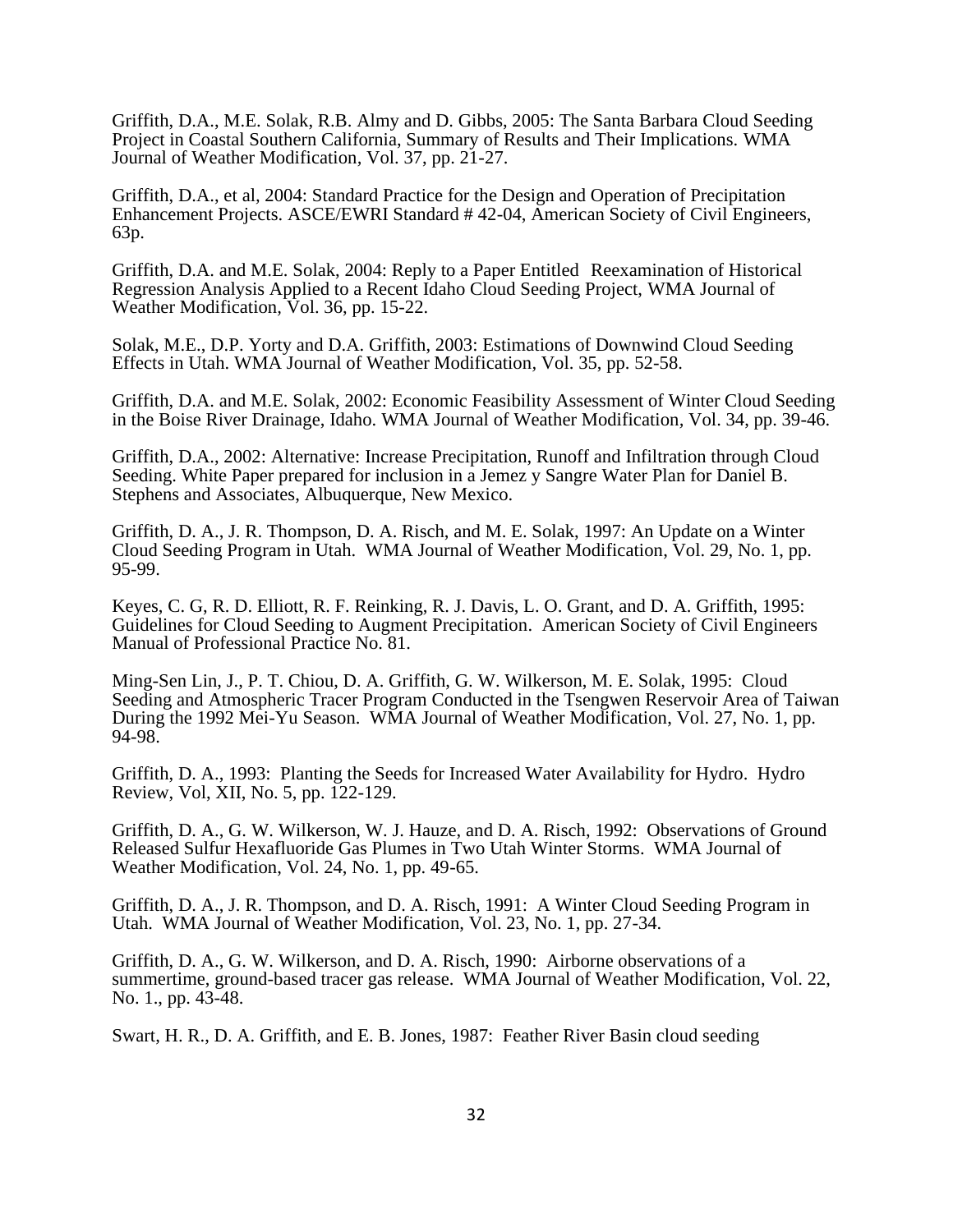feasibility. WMA Journal of Weather Modification, Vol. 19, No. 1, pp 73-76.

Griffith, D. A., 1987: Three rainfall augmentation programs in Texas. WMA Journal of Weather Modification, Vol. 19, No. 1, pp 25-29.

Stith, J. L., D. A. Griffith, R. Lynn Rose, J. A. Flueck, J. R. Miller Jr., and P. L. Smith, 1986: Aircraft observations of transport and diffusion in cumulus clouds. Journal of Climate and Applied Meteorology, Vol. 25, No. 12, pp 1959-1970.

Griffith, D. A., 1984: Selected analysis of a Utah/NOAA Cooperative Research Program conducted in Utah during the 1982-83 winter season. WMA Journal of Weather Modification, Vol. 16, No. 1, pp 34-39.

Summers, P. L., R. D. Elliott, O. H. Foehner, R. J. Davis, L. O. Grant, D. A. Griffith, and C. G. Keyes, Jr., 1983: Guidelines for cloud seeding to augment precipitation. ASCE Journal of Irrigation and Drainage Engineering, Vol. 109, No., 1, March 1983.

Griffith, D. A., J. R. Thompson, and R. W. Shaffer, 1983: Winter orographic cloud seeding northeast of Bear Lake, Utah. WMA Journal of Weather Modification, Vol. 15 No. 1, pp. 23-27.

Sutherland, J. L., J. R. Thompson, D. A. Griffith, and B. Kunkel, 1982: Seeding tests on supercooled stratus using vertical fall pyrotechnics. AMS Journal of Applied Meteorology, Vol. 21, pp. 248-251.

Griffith, D. A., 1982: Emergency cloud seeding in Georgia, Summer, 1977. WMA Journal of Weather Modification, Vol. 14, Number 1, pp. 43-46.

Thompson, J. R. and D. A. Griffith, 1981: Seven years of weather modification in central and southern Utah. WMA Journal of Weather Modification, Vol. 13, No. 1, pp 141-149.

Griffith, D. A., and K. J. Brown, 1975: An operational drought relief program conducted in Jamaica during the summer of 1975. WMA Journal of Weather Modification, Vol. 8, Number 2, pp. 115-125.

Griffith, D. A., G. L. Smith, D. E. Lehrman, and J. R. Vowell, 1971: Analysis of four winter storms. WMA Journal of Weather Modification, Vol. 3, Number 1, p. 223-234.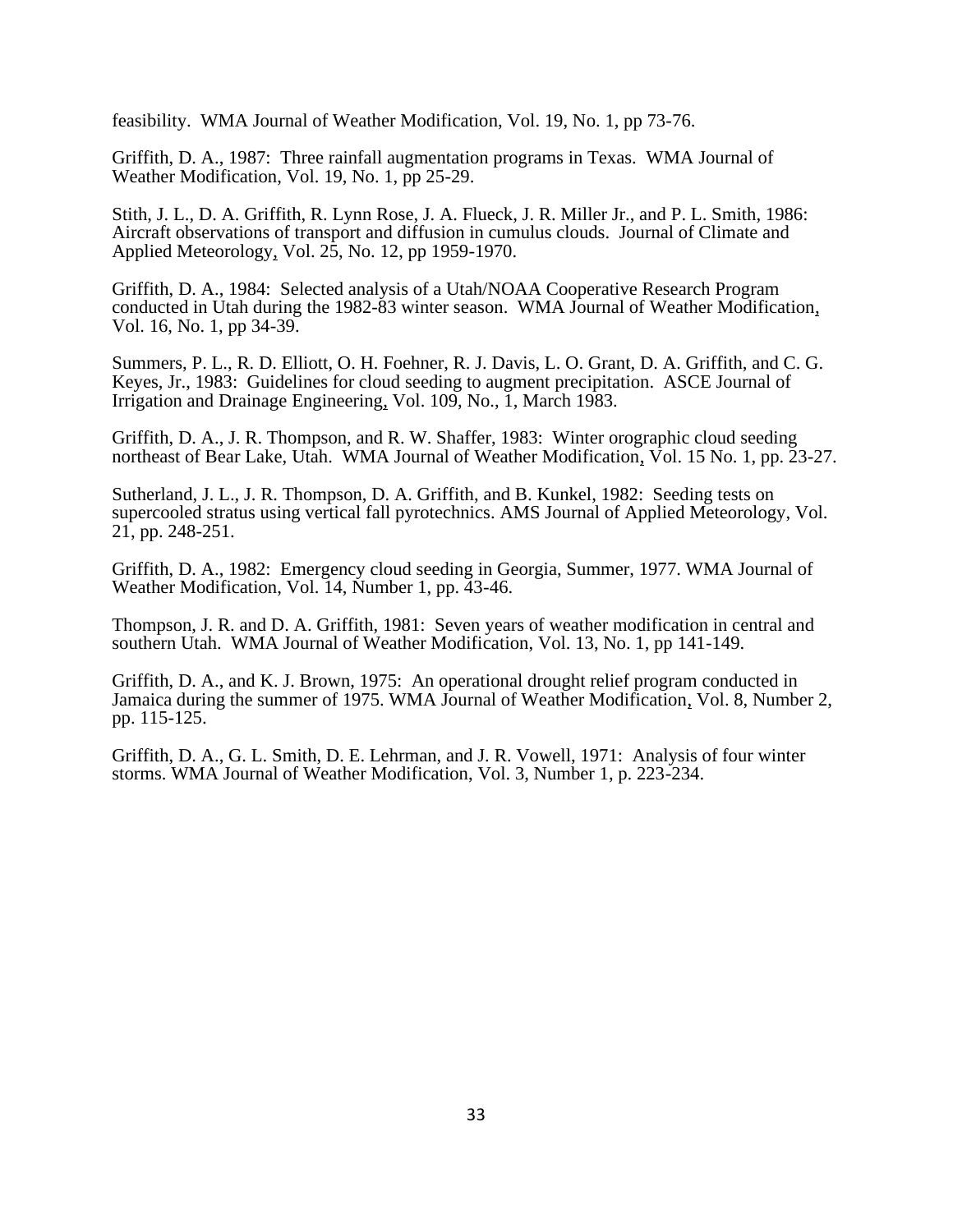## **David Yorty**

## **EDUCATION**

M.S., Meteorology, University of Utah, 2001

B.S., Meteorology, University of Utah, 1999

## **WEATHER MODIFICATION AND FORECASTING EXPERIENCE AND SKILL**

 $\Phi$  Forecasting and meteorological support for weather modification programs in Idaho, Utah, Colorado, and California, 2001-2012

 Daily and medium range forecasts for Sacramento Municipal Utility District in California, 2004-present

Good understanding of synoptic and mesoscale meteorology

 $\Phi$  General knowledge of meteorological processes in a variety of latitudes and climate zones

## **REPRESENTATIVE EXPERIENCE**

David Yorty is currently a Staff Meteorologist for North American Weather Consultants (NAWC) in Salt Lake City, Utah. NAWC provides meteorological consulting services in applied meteorology, weather forecasting, probable maximum precipitation studies, and weather modification. David conducts real-time weather monitoring and forecasting for weather modification activities, and directs cloud seeding operations. He has experience with this type of monitoring and forecasting over the past 15 years, for cloud seeding programs in Utah, Idaho, California, and Colorado. He also tracks the usage and servicing of a large array of ground-based Cloud Nuclei Generators (CNGs), and participates in data collection and analysis related to the effects of cloud seeding conducted by NAWC.

## **PROFESSIONAL AFFILIATIONS**

American Meteorological Society Weather Modification Association

## **RELATED WORK HISTORY**

Staff Meteorologist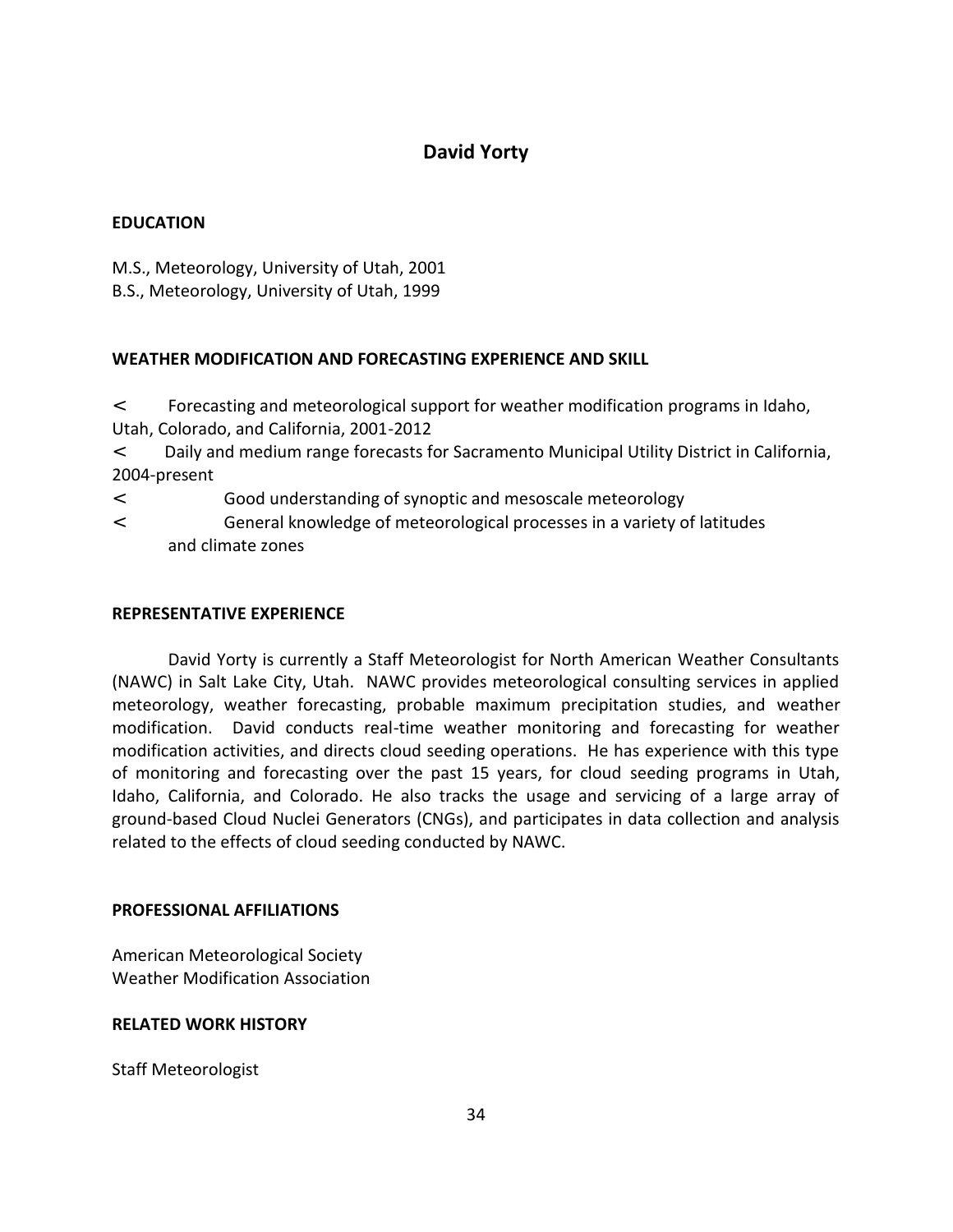North American Weather Consultants, Inc. Sandy, Utah 2001-present

Research Assistant, Meteorology University of Utah Salt Lake City, UT 2000-2001

Teaching Assistant, Meteorology University of Utah Salt Lake City, UT 1999-2000

### **RELATED PUBLICATIONS**

- Griffith, D. A., S. D. Beall, T. R. Flanagan, and D. P. Yorty, 2017: Feasibility/Design Study for a Winter Cloud Seeding Program in the San Antonio and Nacimiento Drainages, California. NAWC report prepared for the Monterey County Water Resources Agency, June 2017.
- Griffith, D. A., D. P. Yorty, S. D. Beall and T. R. Flanagan, 2017: Feasibility/Design Study for a Winter Cloud Seeding Program in the Lake Lopez and Salinas Reservoir Drainages, California. NAWC report prepared for the San Luis Obispo County Flood Control and Water Conservation District, March 2017.
- Griffith, D.A., S. Ward and D.P. Yorty, 2016: Analysis of Ice Detector Observations at Mount Crested Butte, Colorado during the 2014-2015 Winter Season. J. Wea. Modif, Vol. 48, pp. 8-23.
- Griffith, D. A., S. D. Beall and D. P. Yorty, 2016: Feasibility/Design Study for a Winter Cloud Seeding Program in the Upper Cuyama River Drainage, California NAWC report prepared for the Santa Barbara County Water Agency, June 2016.
- Griffith, D. A., D. P. Yorty and S. D. Beall, 2015: Target/Control Analyses for Santa Barbara County's Operational Winter Cloud Seeding Program. J. Wea. Modif, Vol. 47, pp. 10-25.
- Yorty, D.P. and D. A. Griffith, 2014: A Brief History of Evaluations Performed on the Operational Kings River Winter Orographic Cloud Seeding Program. J. Wea. Modif, Vol. 46, pp. 29- 36.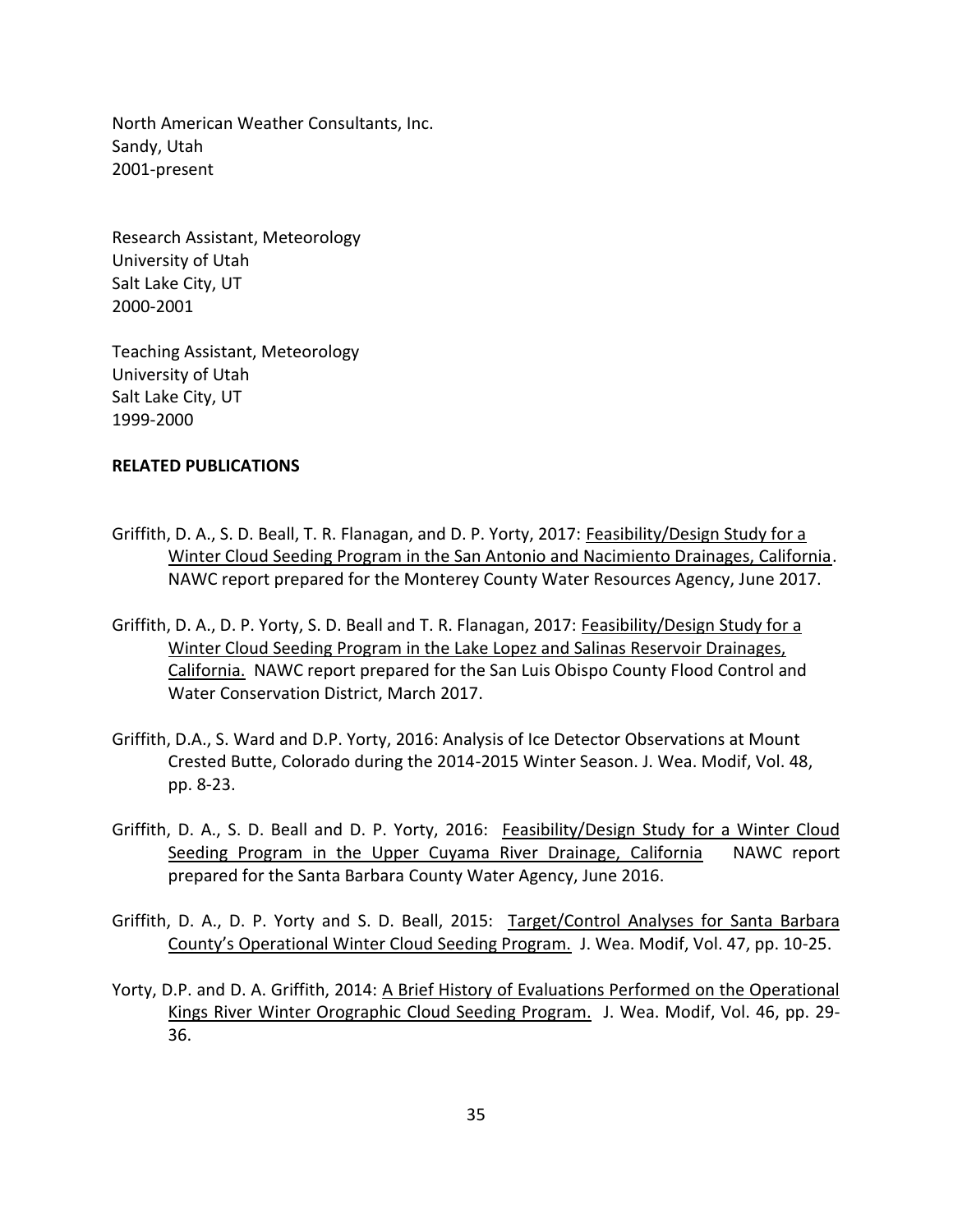- Yorty, D. P., T. W. Weston, M. E. Solak and D. A. Griffith, 2013: Low-Level Stability During Winter Storms in the Uinta Basin of Utah: Potential Impacts on Ground-Based Cloud Seeding. J. Wea. Modif, Vol. 45, pp. 14-23.
- Yorty, D. P., T. W. Weston, M. E. Solak and D. A. Griffith, 2012: Low-Level Atmospheric Stability During Icing Periods in Utah, and Implications for Winter Ground-Based Cloud Seeding, J. Wea. Modif, Vol. 44, pp. xx-xx (Publication in Process as of July 2012)
- Griffith, D. A., D. P. Yorty, and M. E. Solak, 2011: A Winter Operational Cloud Seeding Program: Upper Gunnison River Basin, Colorado, J. Wea. Modif, Vol. 43, pp. 29-43.
- Griffith, D. A., M. E. Solak, and D. P. Yorty, 2010: Summary of a Weather Modification Feasibility Study for Winter Snowpack Augmentation in the Eastern Snake River Basin, Idaho, J. Wea. Modif., Vol. 42, pp. 115-123.
- Griffith, D. A., M. E. Solak, D. P. Yorty, and B. Brinkman, 2007: A Level II Weather Modification Feasibility Study for Winter Snowpack Augmentation in the Salt River and Wyoming Ranges in Wyoming, J. of Wea. Modif., Vol. 39, pp. 76-83.
- Griffith, D. A., M. E. Solak and D. P. Yorty, 2005: Is Air Pollution Impacting Winter Orographic Precipitation in Utah?, J. of Wea. Modif., Vol. 37, pp. 14-20.
- Solak, M.E., D. P. Yorty and D. A. Griffith, 2005: Observation of Rime Icing in the Wasatch Mountains of Utah: Implications for Winter Season Cloud Seeding, J. of Wea. Modif., Vol. 37, pp. 28-34.
- Solak, M.E., D. P. Yorty and D.A. Griffith, 2003: Estimations of Downwind Cloud Seeding Effects in Utah, J. of Wea. Modif., Vol. 35, pp. 52-58.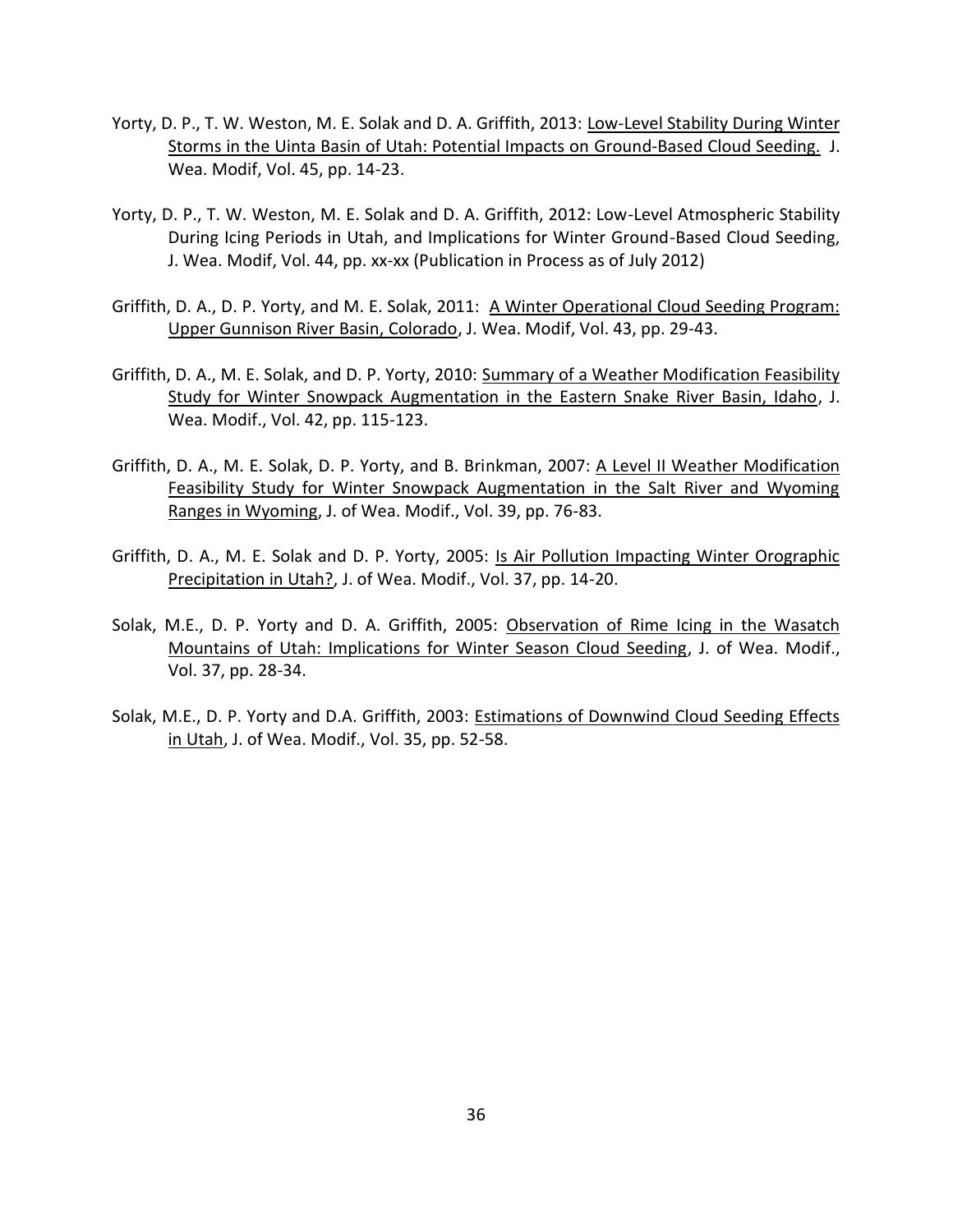## **TODD R. FLANAGAN**

### tflanagan@nawcinc.com

## **EDUCATION**

M.S., Atmospheric Science, Texas Tech University, Lubbock, TX, 1998

B.Sc., Combined Honours Atmospheric Science/Geography, York University, Toronto, ON, Canada, 1994

## **TECHNICAL SPECIALTIES**

Mr. Flanagan has 20 years of experience in meteorology. Some specialties include:

- Synoptic & Mesoscale forecasting for short and medium range
- Tropical/hurricane forecasting
- Daily operation of both summer and winter weather modification programs which included airborne (summer/winter) and ground (winter) seeding operations
- Limited evaluation of operational summer weather modification program
- Some technical writing/editing experience

## **REPRESENTATIVE EXPERIENCE**

Mr. Todd Flanagan is a staff meteorologist for North American Weather Consultants (NAWC) in Sandy, Utah. NAWC provides meteorological consulting services in applied meteorology, weather forecasting, probable maximum precipitation studies, and weather modification. Mr. Flanagan conducts real-time weather monitoring and forecasting for weather modification activities, and has directed cloud seeding operations for some of NAWC's winter seeding programs, including the Kings River Watershed in the Southern Sierra Nevada and SMUD's cloud seeding program for the Upper American River Basin. He participates in data collection and analyses related to the effects of cloud seeding conducted by NAWC. Mr. Flanagan also has extensive experience in the daily directing of summer convective cloud seeding operations.

#### **PROFESSIONAL AFFILIATIONS**

American Meteorological Society Weather Modification Association

- Certified Operator (#80) since 2011
- Certified Manager (#18) since 2017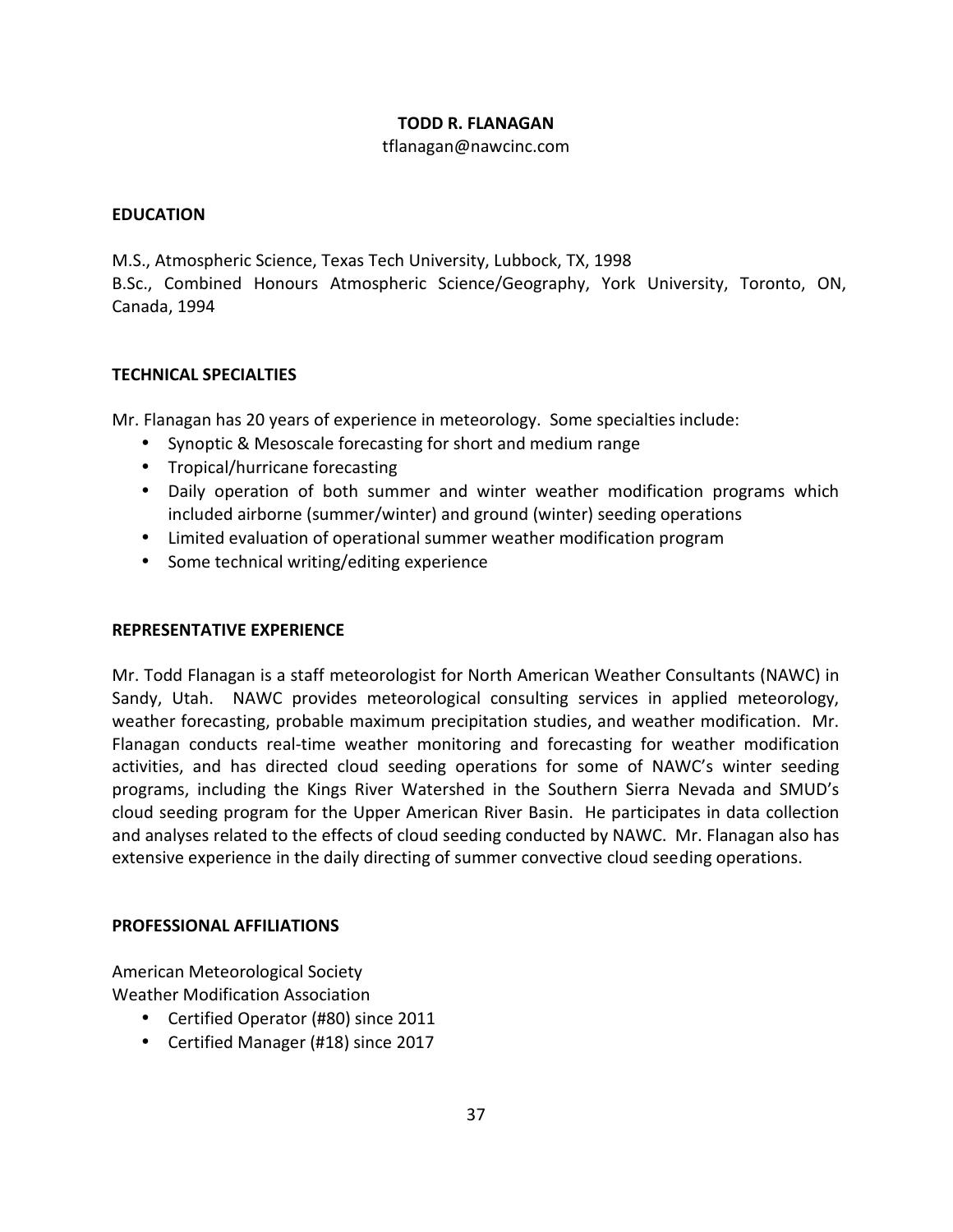President, 2010-2011

Member, Membership Committee

Member, Nominating Committee

American Society of Civil Engineers (non-member)

Secretary, Standards Committee on Atmospheric Water Management

## **WORK HISTORY**

Staff Meteorologist North American Weather Consultants Sandy, UT 2016-present

Project Meteorologist (Kings Program – winter only) North American Weather Consultants Fresno, CA 2009-2016

Project Meteorologist South Texas Weather Modification Association Pleasanton, TX 1998-2015

#### **AWARDS**

Weather Modification Field Meteorologist Distinguished Service Award, Weather Modification Association, 2010

#### **PUBLICATIONS**

Griffith, D. A., S. D. Beall, T. R. Flanagan, and D. P. Yorty, 2017: Feasibility/Design Study for a Winter Cloud Seeding Program in the San Antonio and Nacimiento Drainages, California. NAWC report prepared for the Monterey County Water Resources Agency, June 2017.

Griffith, D. A., D. P. Yorty, S. D. Beall and T. R. Flanagan, 2017: Feasibility/Design Study for a Winter Cloud Seeding Program in the Lake Lopez and Salinas Reservoir Drainages, California. NAWC report prepared for the San Luis Obispo County Flood Control and Water Conservation District, March 2017.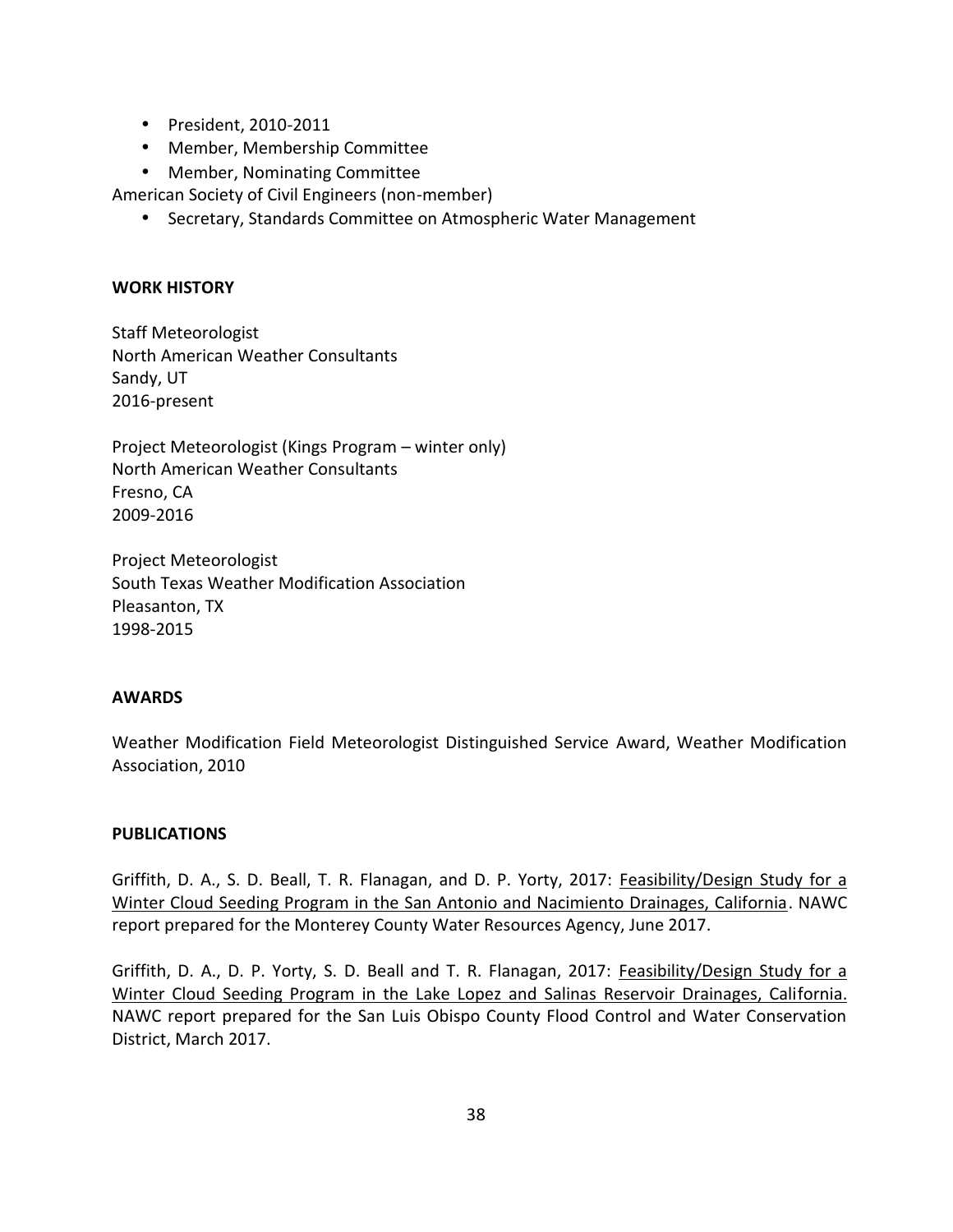Flanagan, T.R., Beall, S.D., Rhodes, R.E., Wright, J., and A. Ruiz-Columbié, 2008: A review of the Texas weather modification programs in 2007. *J. Wea. Mod.*, 40, 85-91.

Strautins, A., Flanagan, T., and W.L. Woodley, 1999: Coalescence activity in Texas clouds: The index of coalescence activity and the first echo. *J. Wea. Mod.*, 31, 42-50.

Flanagan, T.R., Peterson, R.E., and D.A. Smith, 1999: Hurricane wind fields derived from WSR- 88D. *Preprints, 23rd Conf. On Hurr. & Trop. Meteorology*. Dallas, TX, Amer. Meteor. Soc., 469- 470.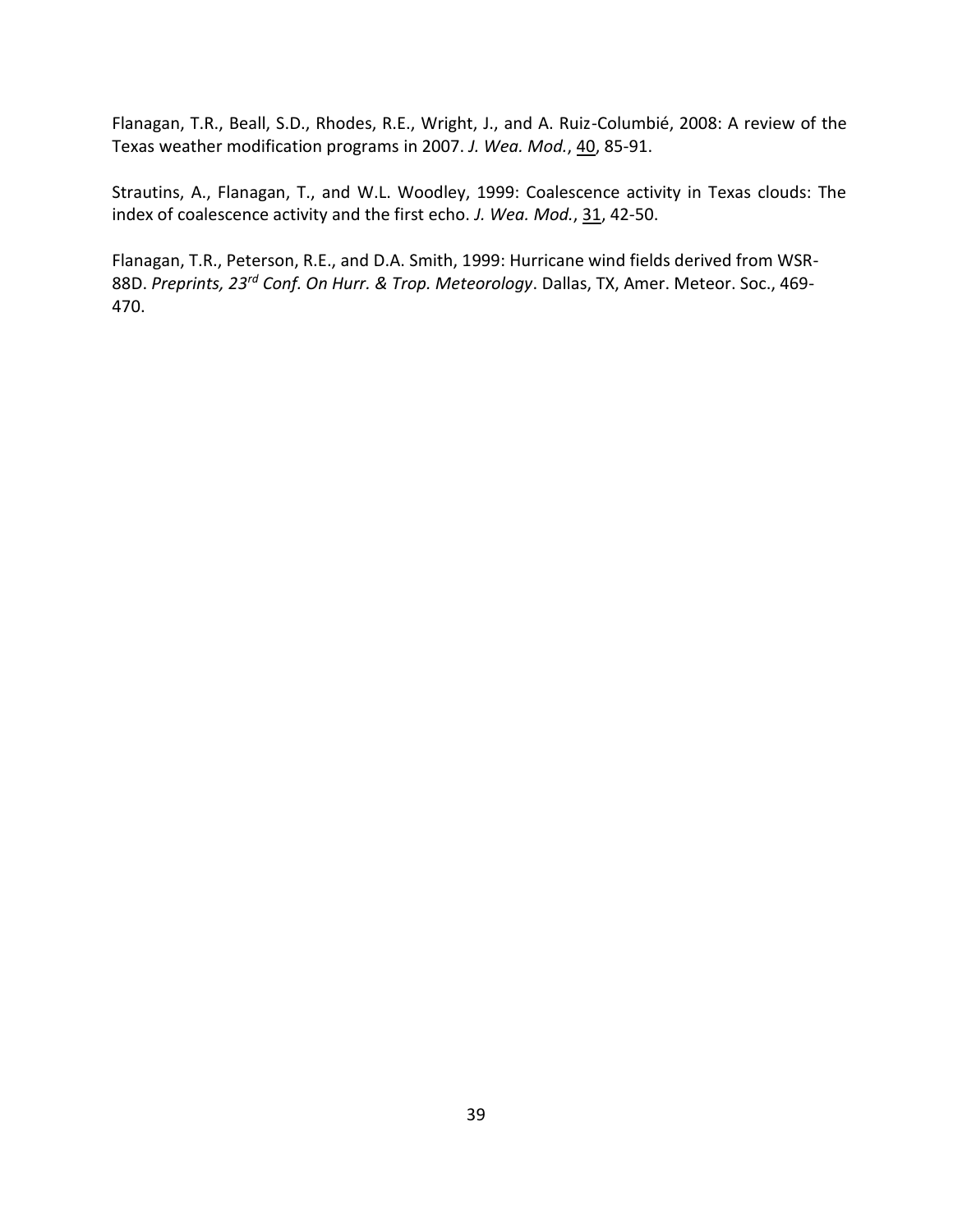## **Stephanie Beall**

2246 E. Karalee Way Sandy, UT 84092 **Phone:** 210-416-0037 | **Email:** sbeall@nawcinc.com

## **Professional Summary**

Meteorologist with thirteen years of operational forecast experience specializing in weather modification operations. Highly experienced in forecasting for winter time precipitation in California and convective precipitation in Texas. Experience with deep knowledge of synoptic and mesoscale processes associated with mid-latitude cyclones as well as radar meteorology. Highly motivated individual with a willingness to learn new skills in the field of meteorology and beyond.

## **Meteorological Experience**

- Thirteen years' experience in radar meteorology, conducting weather modification operations, forecasting of mid-latitude cyclones and orographically induced precipitation.
- Conducted winter cloud seeding activities for two separate project areas in central and southern California.
- Conducted winter cloud seeding activities for projects in Utah and Colorado.
- Experience in using and interpreting Radiometer data.
- Experience with preforming feasibility studies and statistical analyses pertaining to weather modification operations.
- Proficient in map generation with KMZ and KML files and HYSPLIT modeling.
- Conducted weather modification activities for a five-county target area in southwest Texas. Operations are conducted on a 24/7 basis during the operational period of March to November.
- Daily convective/aviation forecasting for weather modification activities conducted via aircraft methods.
- Daily winter precipitation/aviation forecasting for weather modification activities conducted via aircraft and ground methods.
- Airborne seeding operations include vectoring/directing aircraft around and into weather systems while communicating via radio.
- Issue weekly forecasts for four different newspapers for a five country targetarea in South Texas.
- Responsible for daily, monthly, and annual technical reports relating to operations.
- Experience using aerosol data to determine what aerosol effects will have on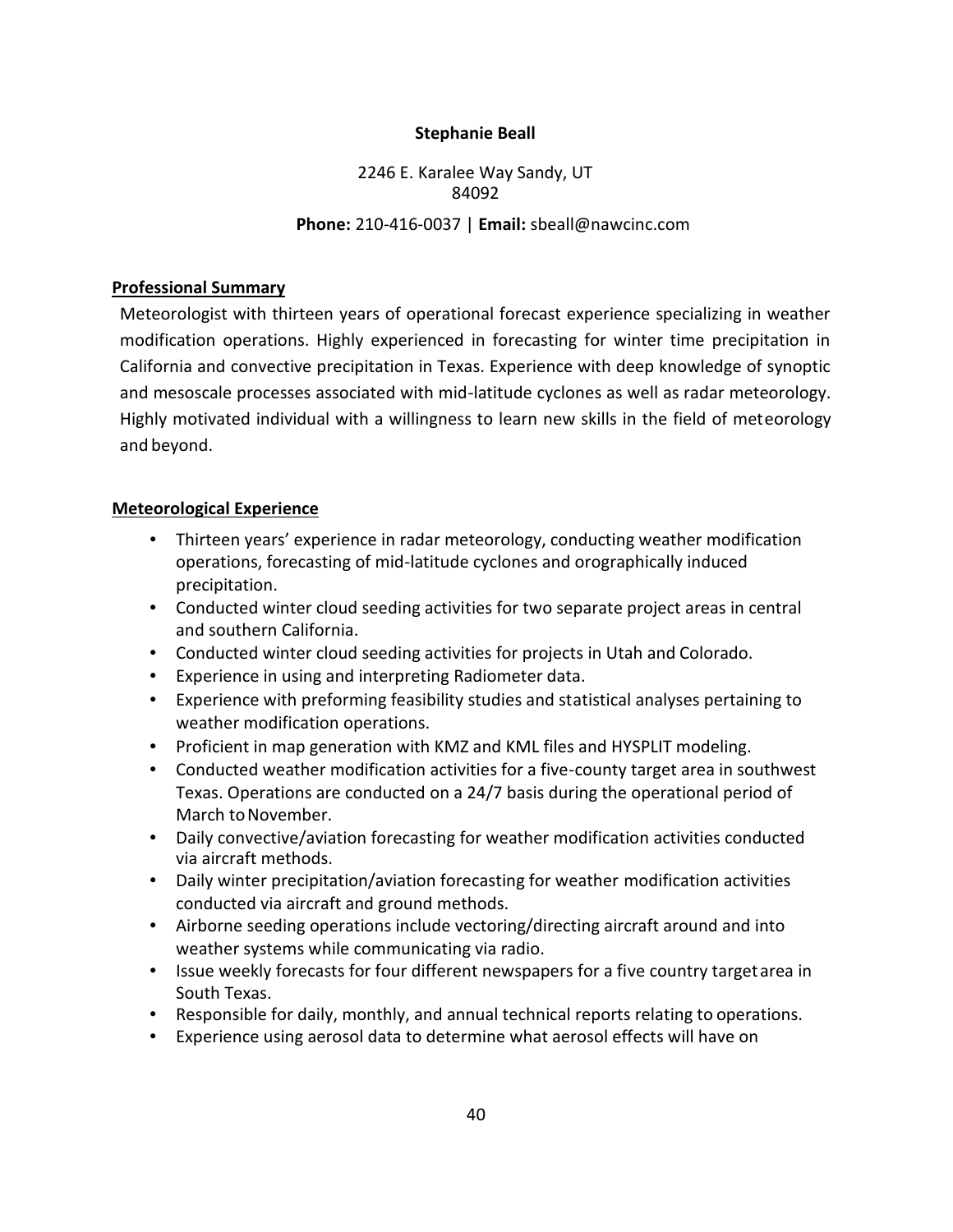precipitation processes.

 Experience in developing and conducting feasibility studies for potential seeding programs.

## **Website Experience**

- Developed content and maintained the website for the Weather Modification Association – http://weathermodification.org
- Designed, developed, and maintained the website for the South Central Texas Chapter of the American Meteorological Society – http://sctxamsnwa.net
- Designed, developed, and maintained the website for the Southwest Texas Rain Enhancement Association – http://swtrea.org
- Supervised the redesign of the Weather Modification Association's website

## **Computer/Programming Skills**

- UNIX/LINUX, PC, Mac
- MS Word, Excel, Powerpoint, Frontpage, Publisher
- RAOB Software
- HYSPLIT
- Adobe Dreamweaver, Photoshop
- HTML, PHP, PERL, FORTRAN 90
- ARC GIS, Google Earth Map generator with KMZ layers
- LoggerNet: Flare Firing Software Campbell Scientific

## **Technical Writing Experience**

- Designed and developed content for a tri-fold brochure containing information about weather modification in the state of Texas to raise awareness of the programs in the state that has been distributed to over 400 people at various technical and trade shows.
- Designed and developed content for a 32-page informational booklet for the Weather Modification Association that will be distributed to water and governmental agencies and the organization's members.
- Developed and designed a newsletter quarterly for local chapter of the American Meteorological Society.
- Developed and designed a newsletter semi-annually for the Weather Modification Association.
- Developed and designed a 50-page training manual for new weather modification meteorologists.
- Secretary/Treasurer for local chapter of the AMS/NWA for three years. Duties include, taking minutes, developing/posting agendas, and in charge of organization's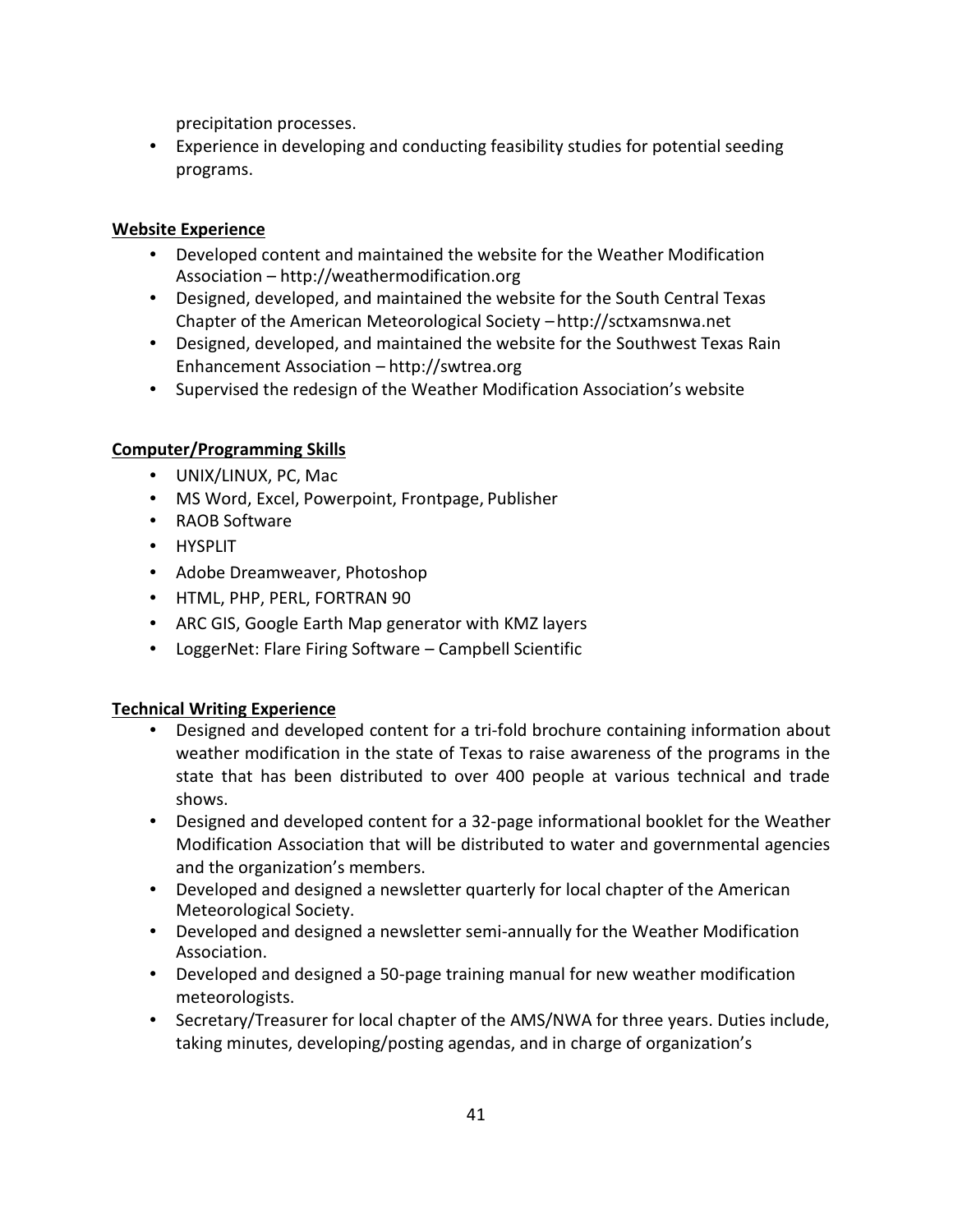financials.

## **Publications**

- Don A. Griffith, D.P. Yorty, S.D. Beall, 2015: Target/Control Analyses for Santa Barbara County's Operational Winter Cloud Seeding Program. J. Wea. Mod., 47, 10-25.
- Beall, S. et. al, 2009: Texas weather modification operations in 2008. J. Wea. Mod., 41, 127-134.
- Paper presented at 2013 AMS meeting: Jonathan A. Jennings and T. R. Flanagan, S. D. Beall, J. Wright Puryear, and A. Ruiz Columbie. A 10-year Analysis of Operational Cloud Seeding Conducted by the Texas Weather Modification Association
- Interview on Fox News: "Weather Modification to Ease Texas Drought?" http://www.youtube.com/watch?v=AUF1hwxQaes\

## **North American Weather Consultants Reports**

- Don. A Griffith, D.P. Yorty, S.D Beall, T.R. Flanagan, 2017: Feasibility/Design for a Winter Cloud Seeding Program in the Lake Lopez and Salinas Reservoir Drainages, California – NAWC report No.: WM 16-17
- Don. A Griffith, S.D Beall, T.R Flanagan, D.P Yorty,2017: Feasibility/Design for a Winter Cloud Seeding Program in the San Antonio and Nacimiento Drainages, California – NAWC report No.: WM 17-3
- Stephanie Beall, D.A Griffith: Analysis of the Mt. Crested Butte Ice Detector and Associated Measurements during the 2015-2016 Winter Season, 2016 – NAWC report No.: WM 16-16
- Don. A Griffith, S.D Beall, D.P. Yorty, 2016: Feasibility/Design for a Winter Cloud Seeding Program in the Upper Cuyama River Drainage, California – NAWC report No.: WM 16-8

## **Work Experience**

- **Meteorologist North American Weather Consultants – (October 2014 – Present)**
- **Meteorologist, Public Outreach Coordinator Southwest Texas Rain Enhancement Association – (Aug. 2004 –Sept.2014)**
	- o Conducted weather modification activities for a five-county target area in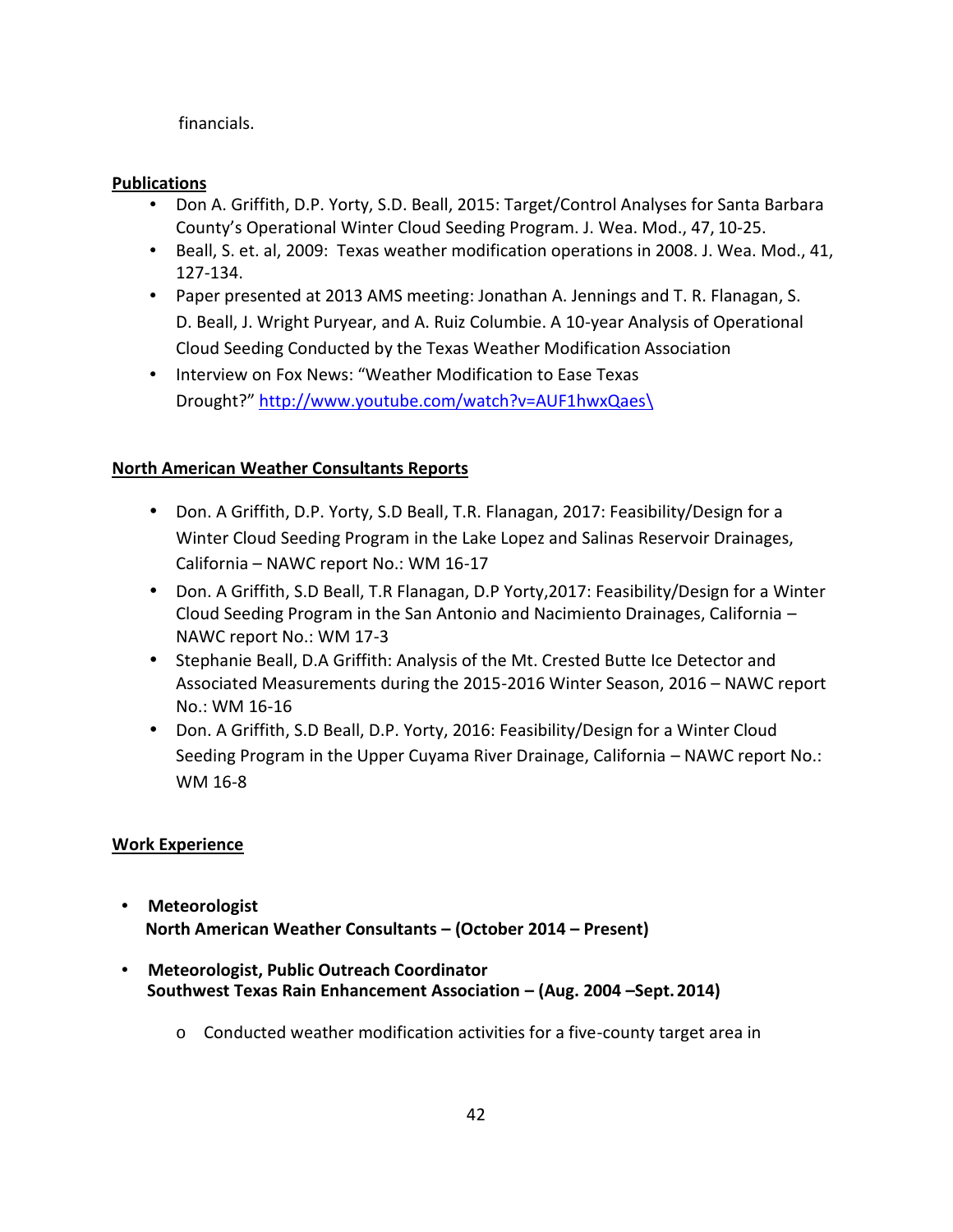southwest Texas

- o Knowledge of project area and climatology.
- o Daily/convective forecasting for weather modification activities conducted via aircraft methods.
- $\circ$  Responsible for documentations of weather modification activities and reports to the Wintergarden Groundwater Conservation District, City of Laredo, and Edwards Aquifer Authority of San Antonio, Texas.

## **Meteorologist**

**North American Weather Consultants, Inc.– (Dec. 2010 – March 2011; Dec. 2013 – April 2014; Dec. 2014 – April 2015, Nov. 2015-Apr. 2016, November 2016 – April 2017)**

- o Conducted weather modification activities for the Twitchell and Santa Ynez watersheds in Santa Barbara County, California. Operations are conducted on a 24/7 basis during the operational period of December to March.
- o Knowledge of project topography, climatology, watersheds, surface hydrology, and ALERT network.
- o Daily convective/aviation forecast for weather modification activities conducted via aircraft and ground methods.
- o Responsible for documentation of weather modification activities and reports to theCounty of Santa Barbara.
- o Responsible for set-up and take down of field operations office.

## **Meteorologist**

**North American Weather Consultants, Inc. – (Nov.2007-Apr. 2008; Nov. 2008 -Apr.2009)**

- o Conducted weather modification activities for the Kings River Watershed in the southern Sierra-Nevada Mountains in Central California. Operations are conducted on a 24/7 basis during the operational period of November to April.
- o Daily winter precipitation/aviation forecasting for weather modification activities conducted via aircraft and ground methods.
- $\circ$  Airborne operations include vectoring/directing aircraft and communicating with via radio.
- o Responsible for monthly reports and presentations to the Kings River Conservation District (KRCD).
- o Responsible for set-up and take down of field operations office.